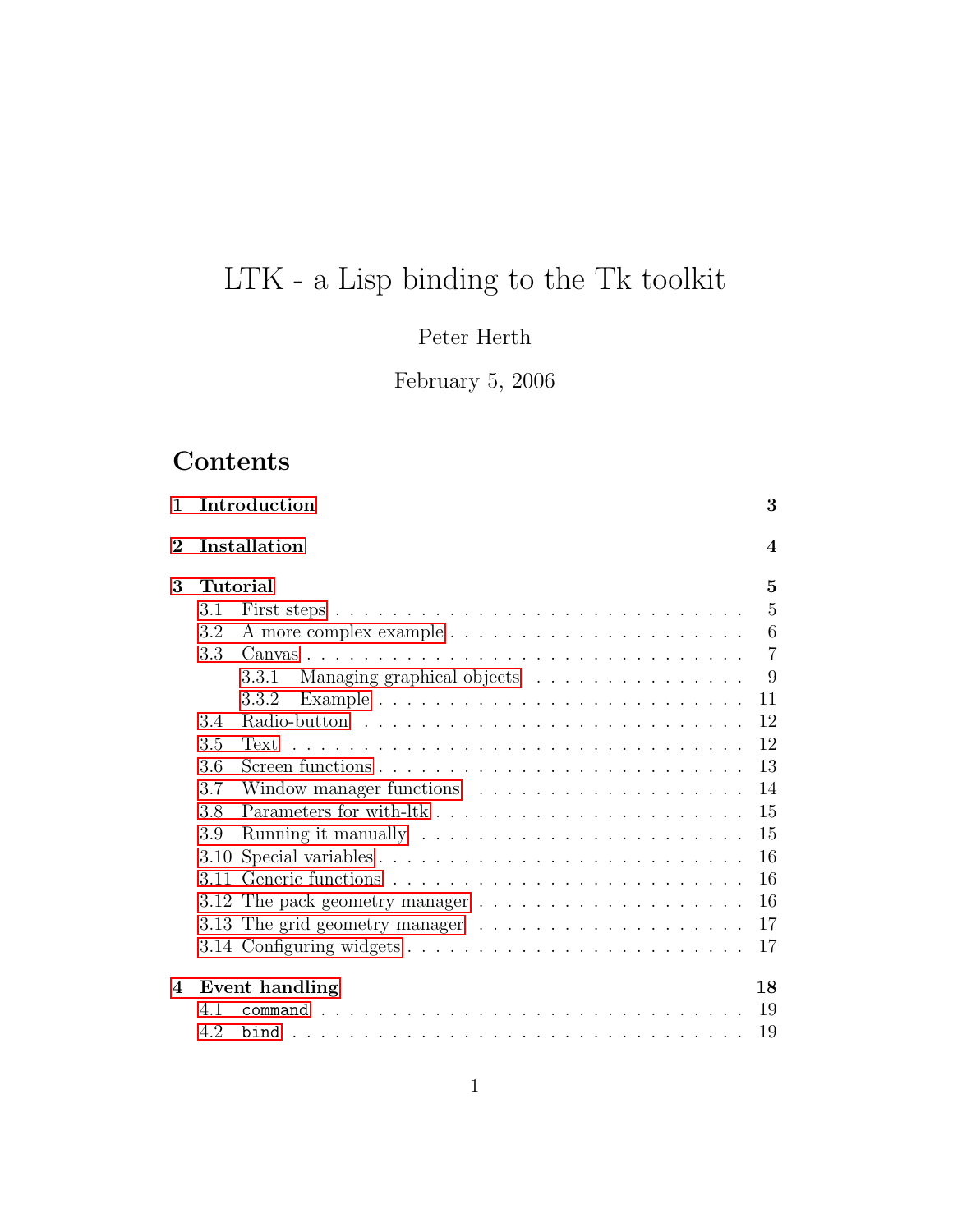| $\overline{5}$ | Widgets                                                                                      | 21 |
|----------------|----------------------------------------------------------------------------------------------|----|
|                | 5.1                                                                                          | 22 |
|                | 5.2                                                                                          | 24 |
|                | 5.3                                                                                          | 26 |
|                | 5.4                                                                                          | 28 |
|                | 5.5                                                                                          | 30 |
|                | 5.6                                                                                          | 31 |
|                | 5.7                                                                                          | 33 |
|                | 5.8                                                                                          | 35 |
|                | 5.9                                                                                          | 37 |
|                |                                                                                              | 38 |
|                | 5.11                                                                                         | 40 |
|                |                                                                                              | 41 |
|                |                                                                                              | 42 |
|                |                                                                                              | 44 |
|                |                                                                                              | 46 |
|                |                                                                                              | 47 |
|                |                                                                                              | 49 |
|                |                                                                                              | 51 |
|                |                                                                                              | 52 |
| 6              | Under the hood                                                                               | 53 |
|                | 6.1                                                                                          | 54 |
|                | 6.2                                                                                          | 55 |
|                |                                                                                              |    |
| 7              | ltk-remote                                                                                   | 58 |
| 8              | ltk-mw                                                                                       | 58 |
|                | 8.1                                                                                          | 58 |
|                | 8.2<br>history-entry $\ldots \ldots \ldots \ldots \ldots \ldots \ldots \ldots \ldots \ldots$ | 59 |
|                | 8.3<br>menu-entry $\ldots \ldots \ldots \ldots \ldots \ldots \ldots \ldots \ldots \ldots$    | 59 |
| 9              | Example: A "Hello World" application                                                         | 60 |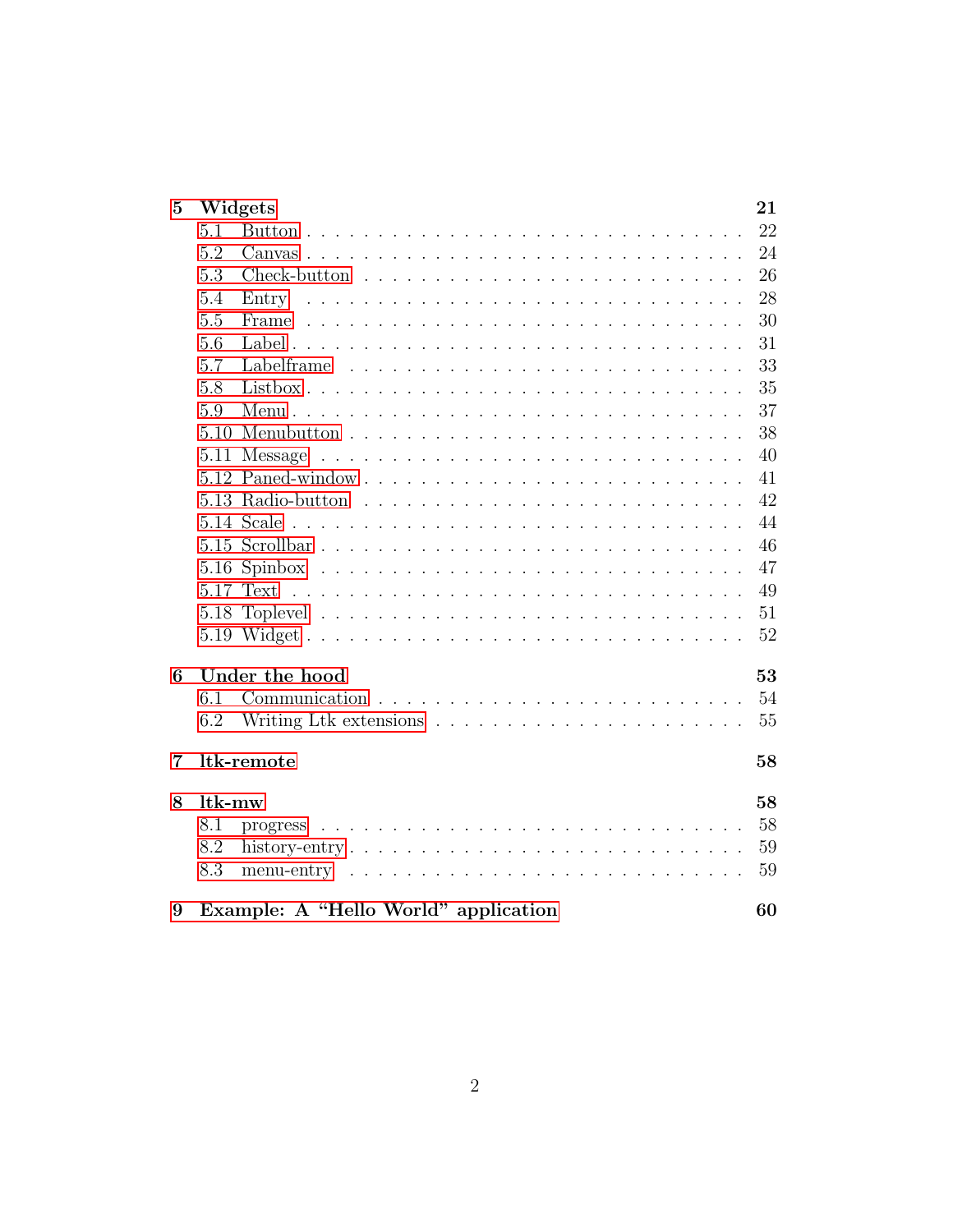# <span id="page-2-0"></span>1 Introduction

Tk is a graphics toolkit for the tcl programming language developed by John Ousterhout. Initially developed for the X-Window system, it has been ported to a wide selection of operating systems, including Windows and MacOs. Due to ist ubiquous nature, its an ideal candidate to write a portable GUI library for Lisp.

While one can find many code snippets how to set up a communication with Tk from Lisp, the use of those to create actual programs, requires tcl/tk knowledge. In fact this way the GUIs are created by tcl code put into lisp programs. But one does not become a Lisp programmer to then write the GUIs in tcl/tk. So the Ltk library was born, to create a wrapper around  $Tk$ in pure Lisp. Ideally, no tcl/tk knowledge is required to write GUIs. However the lisp code is made closely to the tcl/tk library structure, so that the man pages for the tk widgets can serve as a detailled reference. They should be readable without any tcl knowledge.

The main objective for Ltk was to create a GUI library which is portable across different operating systems and Common Lisp implementations. Furthermore it should be easy to set up. So with the exception of one single function, the whole code of ltk is pure ANSI Common Lisp. No external programs besides a standard installation of tcl/tk are required.

Ltk supports the following Lisp systems: Allegro, CMUCL, CLisp, ECL, LispWorks, OpenMCL, SBCL. Ltk was successfully tested using Lispworks, CLisp, CMUCL, SBCL under Linux and Lispworks, CLisp, and SBCL using Mac OS X, CLisp, Allegro and Lispworks using Windows.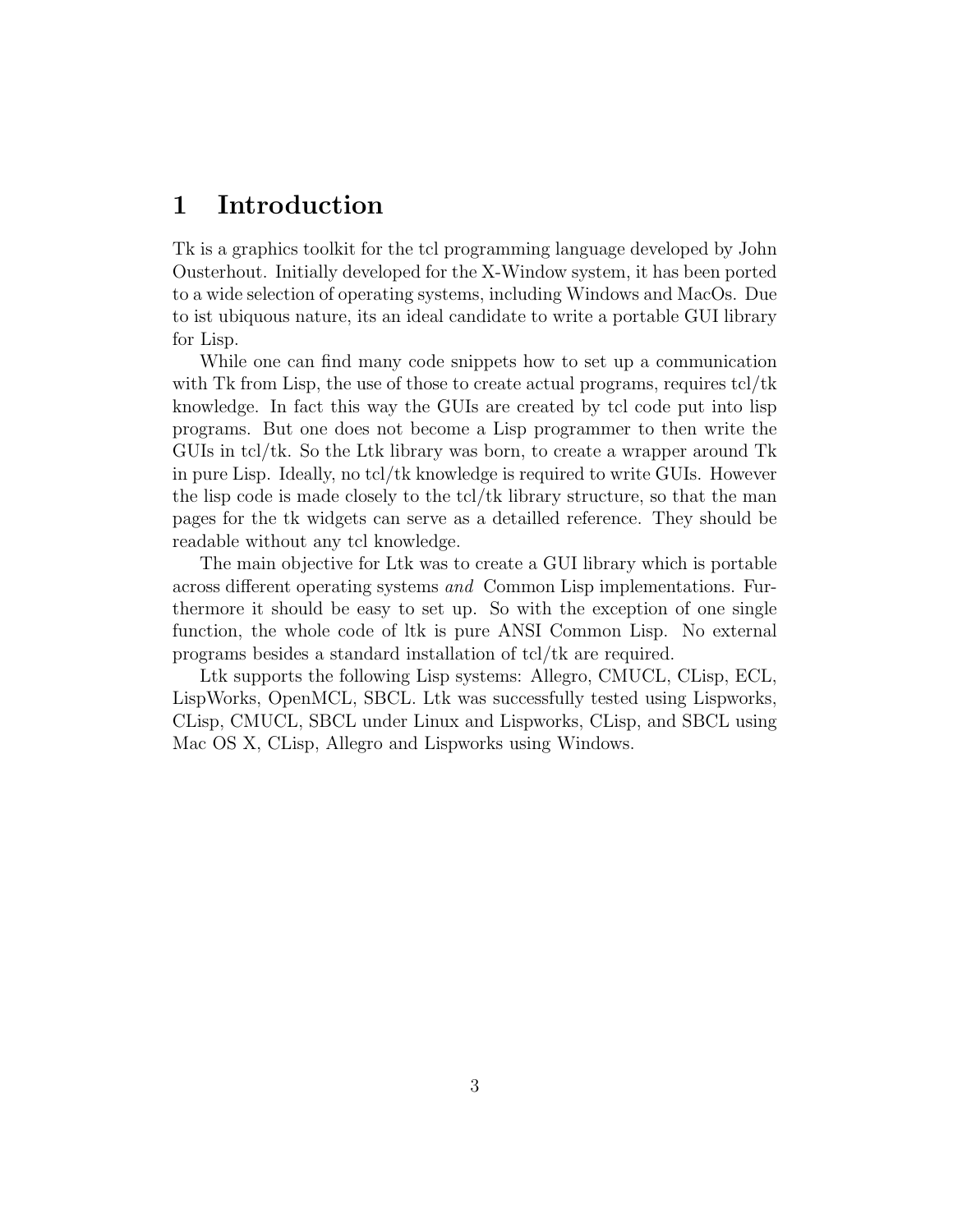# <span id="page-3-1"></span><span id="page-3-0"></span>2 Installation

This is the shortest section of this document. You just compile the file:

```
(compile-file "ltk")
```
and load it:

(load "ltk")

Now ltk is ready to use. For trying out the examples of this document, you might want to change into the Ltk package:

```
(in-package :ltk)
```
And to look, whether it works call the test example:

(ltktest)

or, for some fun:

(ltk::ltk-eyes)

To use Ltk you need of course tcl/tk installed. This should be default on most Linux systems, for Windows/Mac OS you need to download and install tcl/tk. Ltk has been tested against Tcl/Tk 8.4, but other versions should work also.

Alternatively, you can use ASDF to load ltk. If you have a symbolic link to ltk.asd in your site-systems directory a simple (require 'ltk) compiles and loads ltk (assuming you have ASDF loaded). And it is even installable via ASDF-INSTALL!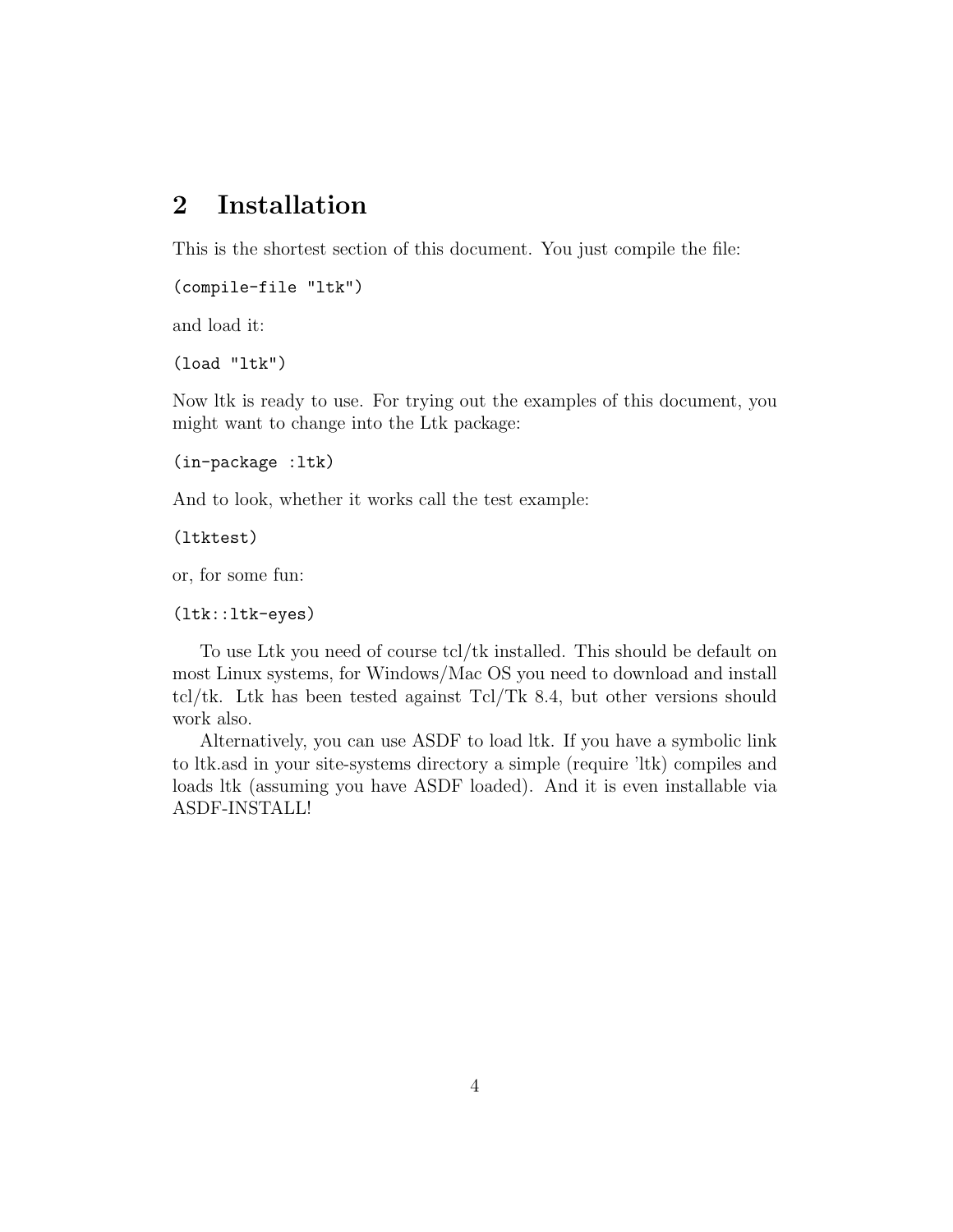# <span id="page-4-2"></span><span id="page-4-0"></span>3 Tutorial

### <span id="page-4-1"></span>3.1 First steps

Let's start with the obligatory "hello world" type of program:

```
(defun hello-1()
  (with-ltk ()
   (let ((b (make-instance 'button
                            :master nil
                            :text "Press Me"
                            :command (lambda ()
                                        (format t "Hello World!~&")))))
     (pack b))))
```

```
LTK
Press Me
```
Figure 1: The window created by hello-1

Let's go through it step-by-step. The whole code of hello-1 is wrapped into the with-ltk macro. It ensures that the GUI library is properly set up and the communication with the Tk toolkit is established. It runs the contained code which should initialize the GUI and after that calls mainloop to process the GUI events.

The next step is to create the button. This is done by creating an instance of the class button. The :text argument gives the text to display on the button and :command is the function to call, whenever the button is pressed. While the last two arguments should be obvious, the master needs explanation. In Tk, all GUI elements are arranged in a tree. So every GUI element has a parent node or "master" which designates its position in the tree structure. So put there the object that should be the parent for your button. Only for top level components nil may be given instead of an object.

For displaying any ltk object, a layout manager is used. There are two layout managers available, which can be used to arrange widgets in its parent, pack and grid. pack arranges widgets as a heap of boxes, which are horizontally or vertically stacked. grid arranges widgets in a table-like layout.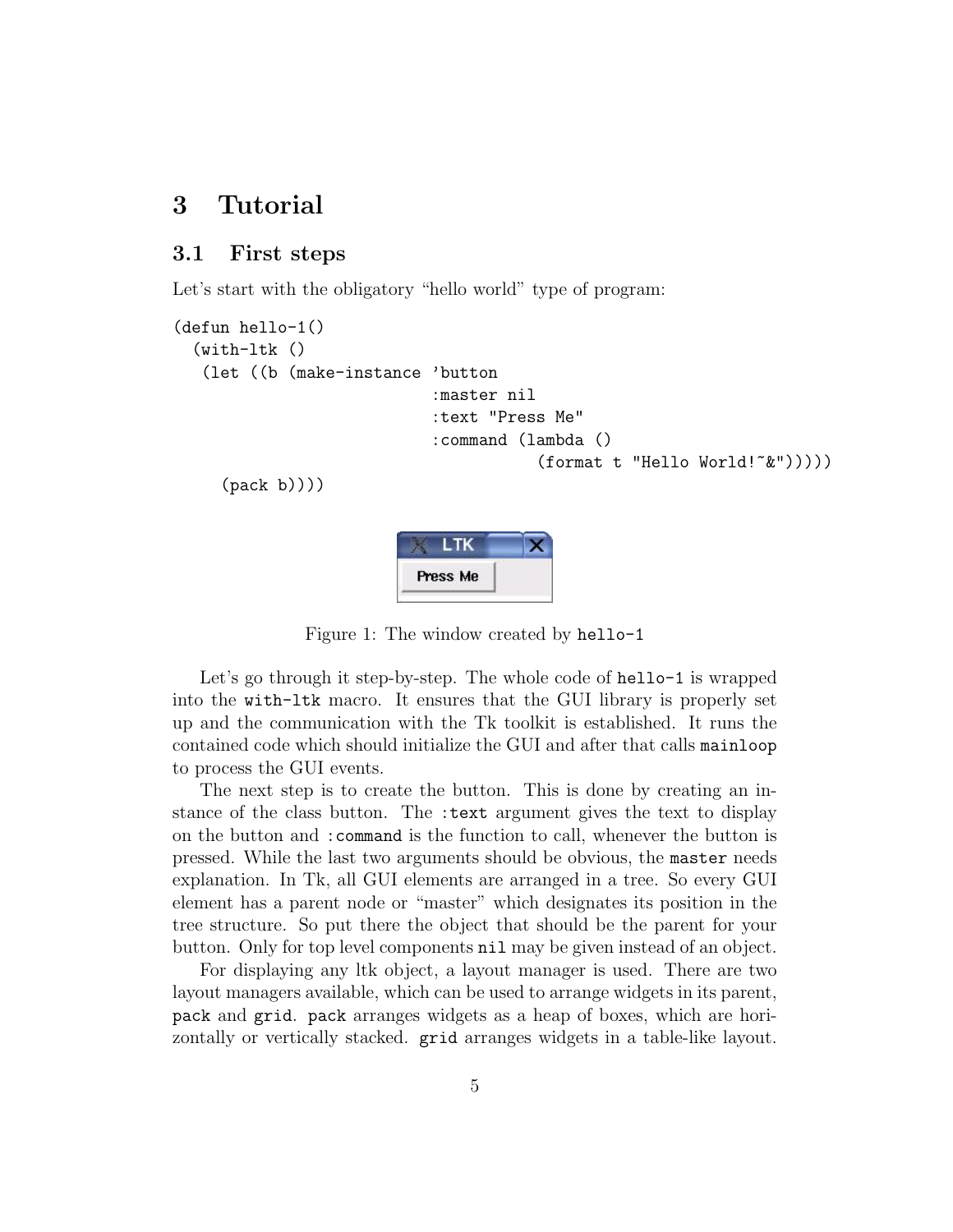<span id="page-5-1"></span>NEVER use pack and grid for the same container, unpredictable behaviour may the result (or rather, the program will very predictably crash).

## <span id="page-5-0"></span>3.2 A more complex example

```
(defun hello-2()
  (\text{with-ltk} ()(let* ((f (make-instance 'frame))
          (b1 (make-instance 'button
                              :master f
                              :text "Button 1"
                              :command (lambda () (format t "Button1~&"))))
          (b2 (make-instance 'button
                              :master f
                              :text "Button 2"
                              :command (lambda () (format t "Button2~&")))))
     (pack f)
     (pack b1 :side :left)
     (pack b2 :side :left)
     (configure f :borderwidth 3)
     (configure f :relief :sunken)
     )))
                          ITK
```

| <b>Button 1</b> | <b>Button 2</b> |
|-----------------|-----------------|

Figure 2: The window created by hello-2

The example hello-2 shows how you group 2 buttons within a frame and configure widgets in general. The created frame is given as the master parameter to the button creations. This automatically ensures that the buttons are packed within the frame. To change the appeareance of the Frame f, the configure function is used. This is a very generic function, which can be used upon any tk object. It takes two arguments, the name of the configuration option and the value to set into it. The value can be any tk object or any properly printable Lisp object.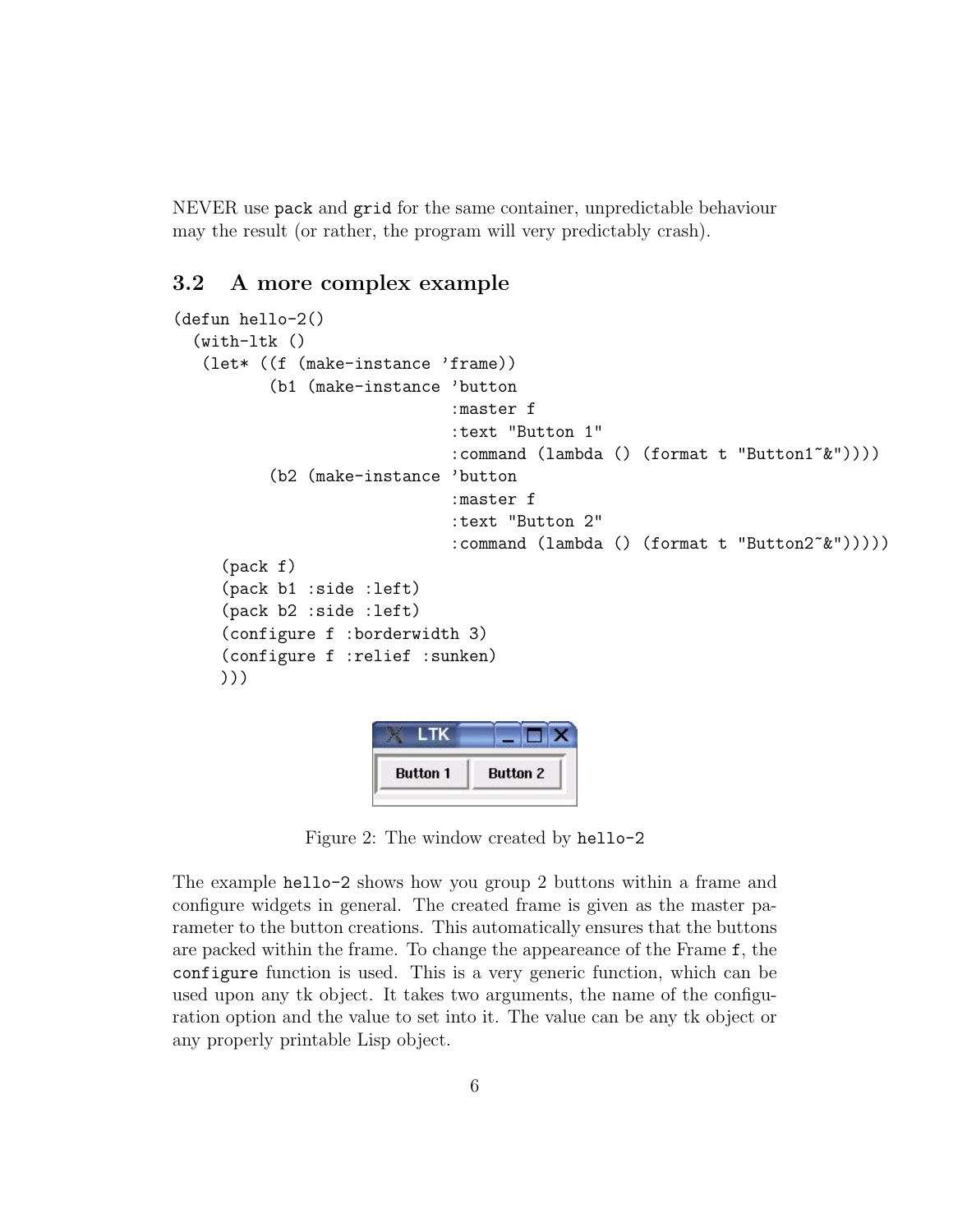In this case, we set the width of the border of the frame to 3 and make it a sunken border. Other styles would be raised, ridge, groove, flat and solid. For a comprehensive list of configuration options look in the manpage of the tk widgets as well as man options for options shared by all tk widgets.

### <span id="page-6-0"></span>3.3 Canvas

The canvas widget is used to display all kind of graphics output. Graphic components are defined as objects like line, circle and photoimage which are displayed on the canvas. These objects can be modified through methods to change their appearance. The display and redrawing is handled by the canvas widget automatically, so that the user does not need to care for that. For convenience, ltk adds a scrolled-canvas widget which contains a canvas widget and adds automatically scrollbars to it. You gain access to the contained canvas with the canvas method.

A canvas widget is created by the make-canvas function. It has the optional arguments width and height for the width and height used to display the canvas widget. The drawing region itself can be bigger, its size is set by the scrollregion method, which has the canvas and the dimension as the coordinates x0 y0 and x1 y1 as parameters.

Objects to be displayed in a canvas are created via the create-xxx methods, with xxx the type of object to be created. They take the canvas as first argument and return an index (integer) which is used as handle for the modifying functions. A list of currently supported objects and the create method parameters:

```
(create-arc canvas x0 y0 x1 y1 : start a1 : extent a2 : style style)
```
Creates an arc item. The arc angles are specified in starting angle and extend of the arc. So a quater circle would have an extent of 90. Style determines how the arc is rendered. Available styles are:

- pieslice (default) Draw the ark as the slice of a pie, that is an arc with 2 lines to the center of the circle.
- chord Draw the arc as an arc and a line connecting the end points of the arc.

arc Draw only the arc.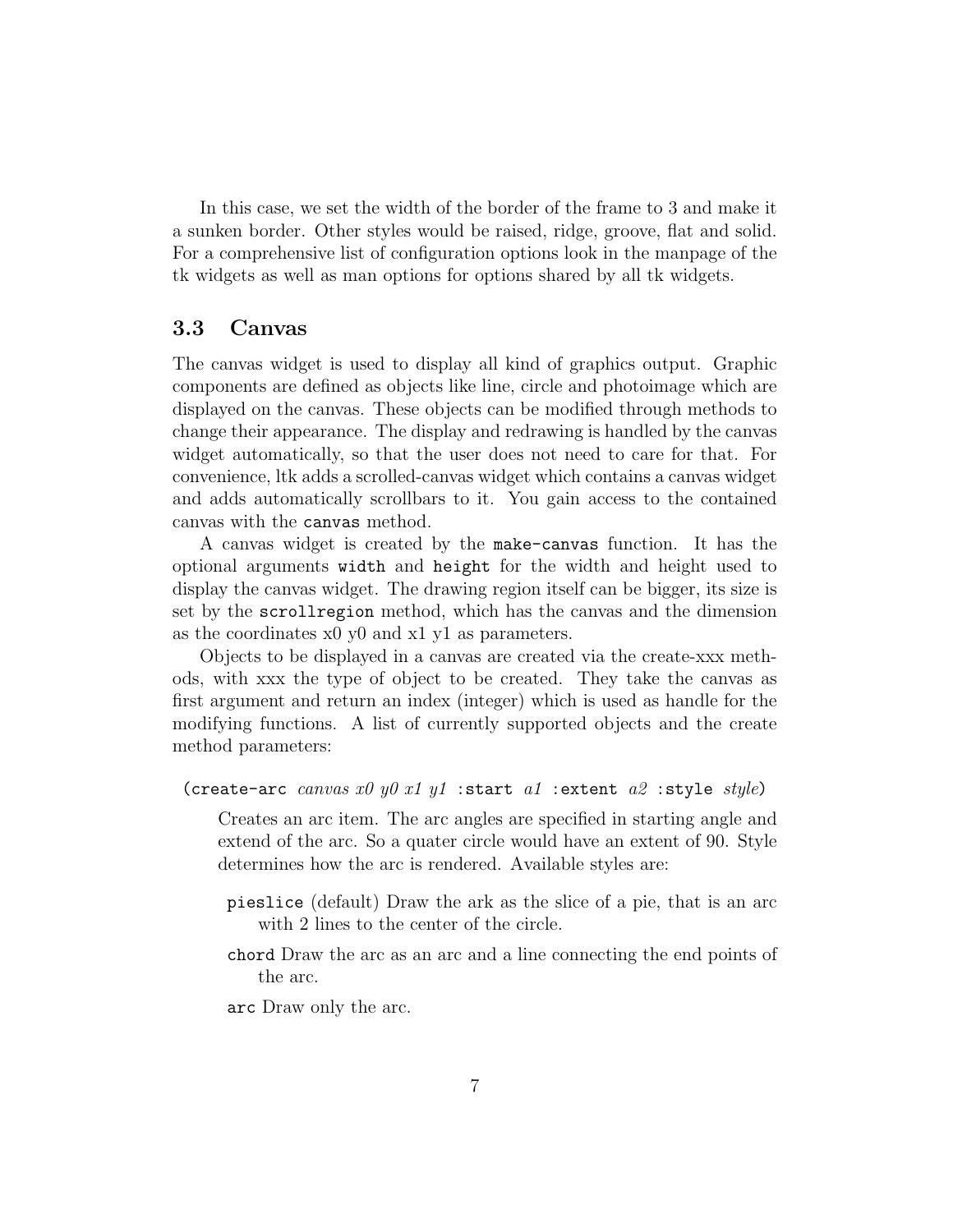<span id="page-7-0"></span>(create-bitmap canvas x y & key  $\text{bitmap}$ )

Creates an bitmap on the canvas, if bitmap is given, its displayed in this item. Special configuration options are:

anchor anchorPos

bitmap bitmap

foreground color

background color

(create-image  $canvas x y$  &key  $image)$ 

Creates an image on the canvas, if image is given, its displayed in this image. Special configuration options are:

anchor anchorPos image image activeimage image disabledimage image

(create-line canvas coords)

Coords is a list of the coordinates of the line in the form (x0 y0 x1 y1  $x2 y2$ ...). Lines with any number of segments can be created this way. Special configuration options for line items (see itemconfigure) are:

arrow where one of none (no arrow), first (arrow on first point of line), last and both.

arrowshape shape

capstyle *style* butt, projecting, or round.

joinstyle style bevel, miter, or round.

smooth method 0 or bezier

splinesteps *number* Degree of smoothness if smooth is specified.

(create-line\* canvas &rest coords)

Like create-line, but the coordinates are directly given in the form x0 y0 x1 y1 x2 y2 .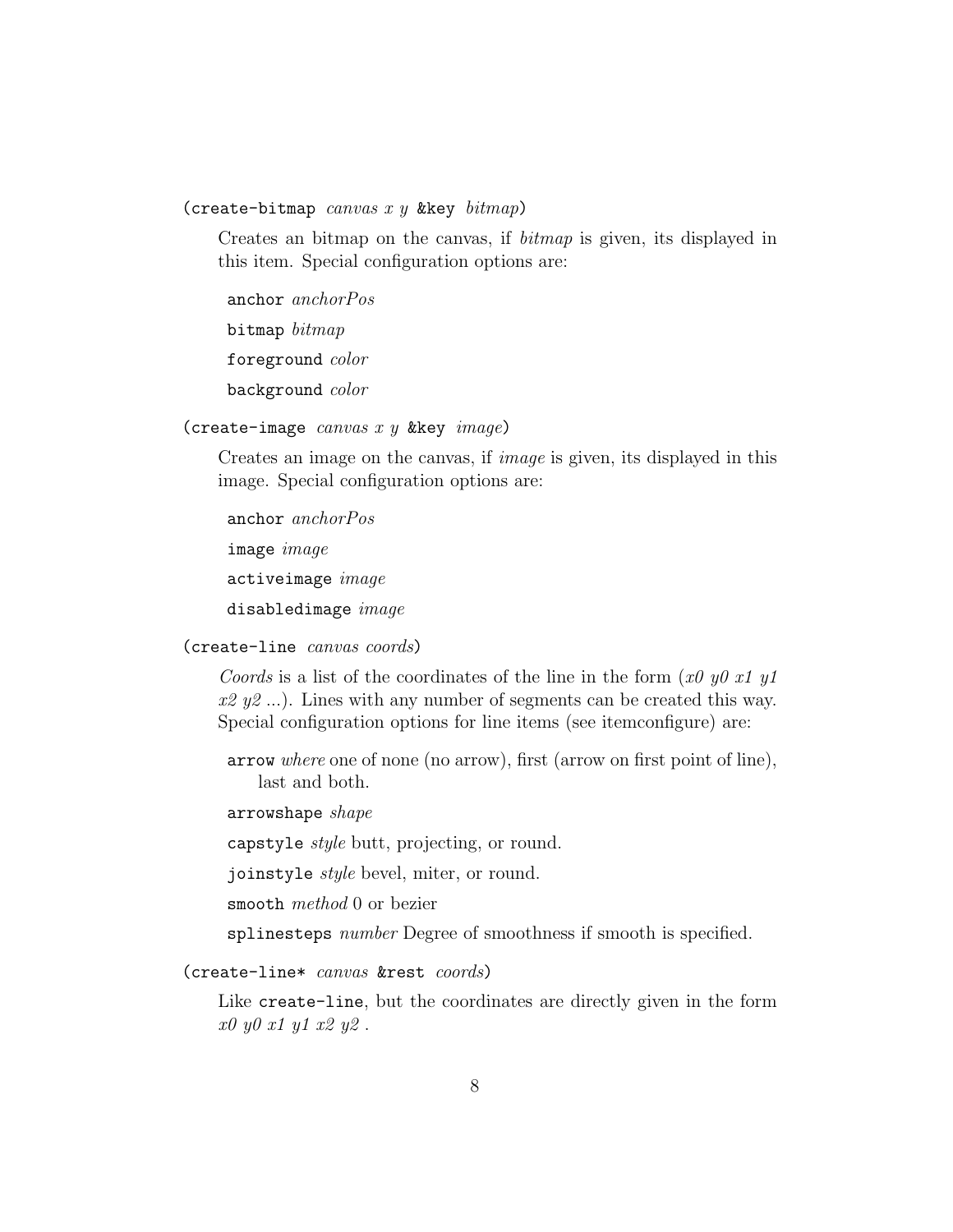### <span id="page-8-1"></span>(create-oval *canvas x0 y0 x1 y1*)

Creates an oval fitting within the rectangular of the given coordinates.

### (create-polygon canvas coords)

Similiar to create-line, creates a closed polygon.

Special configuration options for polygon items (see itemconfigure) are:

joinstyle style bevel, miter, or round.

smooth method 0 or bezier

splinesteps *number* Degree of smoothness if smooth is specified.

### (create-rectangle canvas  $x0 y0 x1 y1$ )

Creates an rectangle with the given coordinates.

### (create-text *canvas x y text*)

Creates a text displaying object at the position  $x, y$ . Text is the string to be displayed. Special configuration options are:

### anchor anchorpos

font fontname

justify justification left,right, or center.

text string

width *length* Line length for wrapping the text, if 0, no wrapping happens.

(create-window canvas x y widget)

Embeds a widget into the canvas at the position  $(x, y)$ . The widget has to be created before with canvas or one of the masters of canvas as its master.

### <span id="page-8-0"></span>3.3.1 Managing graphical objects

(set-coords canvas item coords)

Changes the coordinate settings for any canvas item. item is the handle returned by the create function, *coords* is a list with the coordinates. With this function, objects can be moved or reshaped.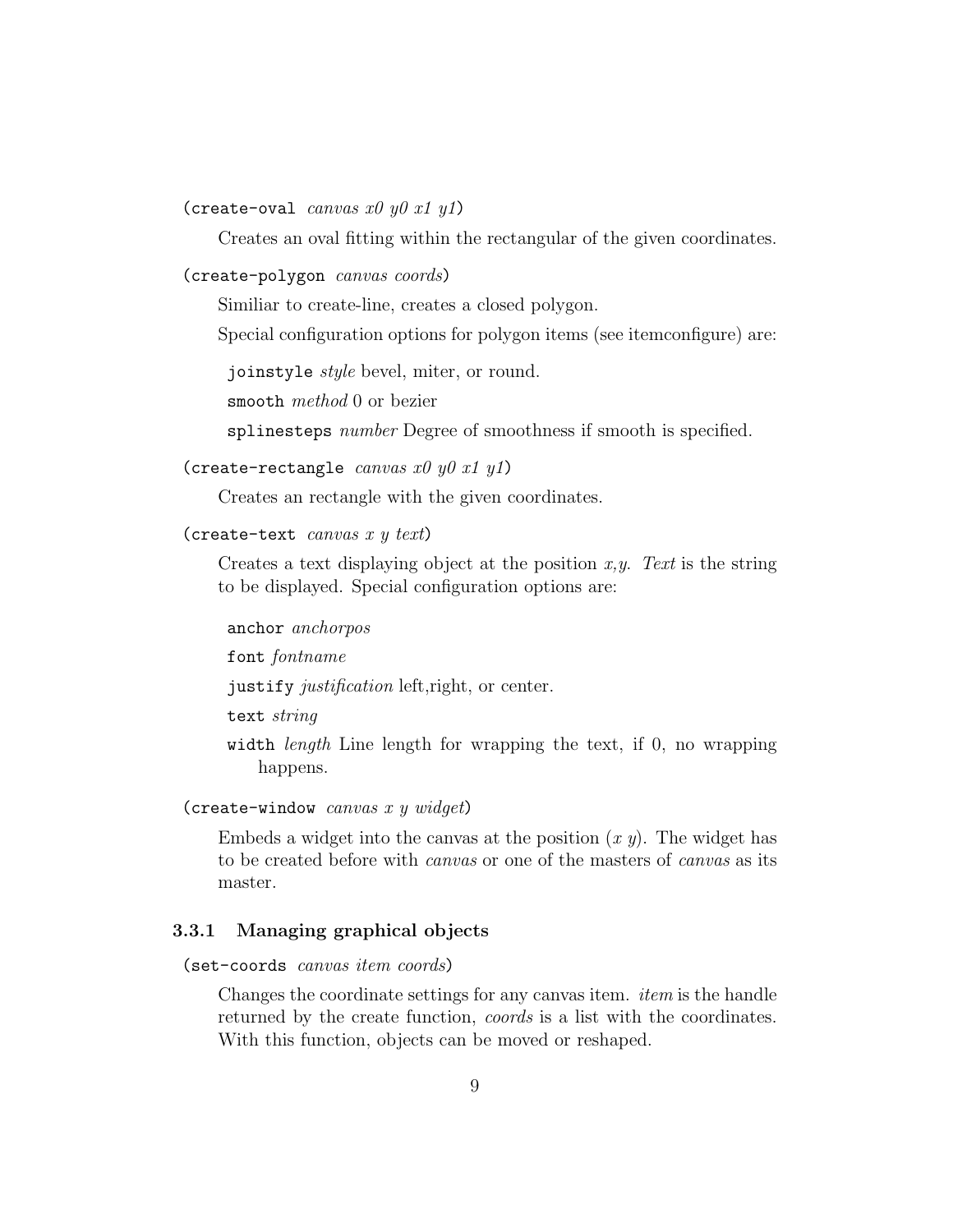### <span id="page-9-0"></span>(scrollregion *canvas x0 y0 x1 y1*)

Set the scroll region of the canvas.  $x\theta y\theta$  are the coordinates of the upper left, x1 y1 of the lower right corner of the scroll region.

### (itemconfigure canvas item option value)

Configure one configuration option for item displayed on canvas. Options are given as strings, value is any tkobject or printable value. Options possible for all items are:

dash pattern activedash pattern disableddash pattern dashoffset offset fill *color* name of a color to fill the item, or empty string for none. activefill color disabledfill color outline color activeoutline color disabledoutline color offset offset outlinestipple  $\textit{bitmap}$  $\texttt{activeoutlinestipple}\; \textit{bitmap}$ stipple bitmap activestipple bitmap disabledstipple  $bitmap$ state state One of normal, disabled or hidden. tags taglist width outlinewidth activewidth outlinewidth disabledwidth outlinewidth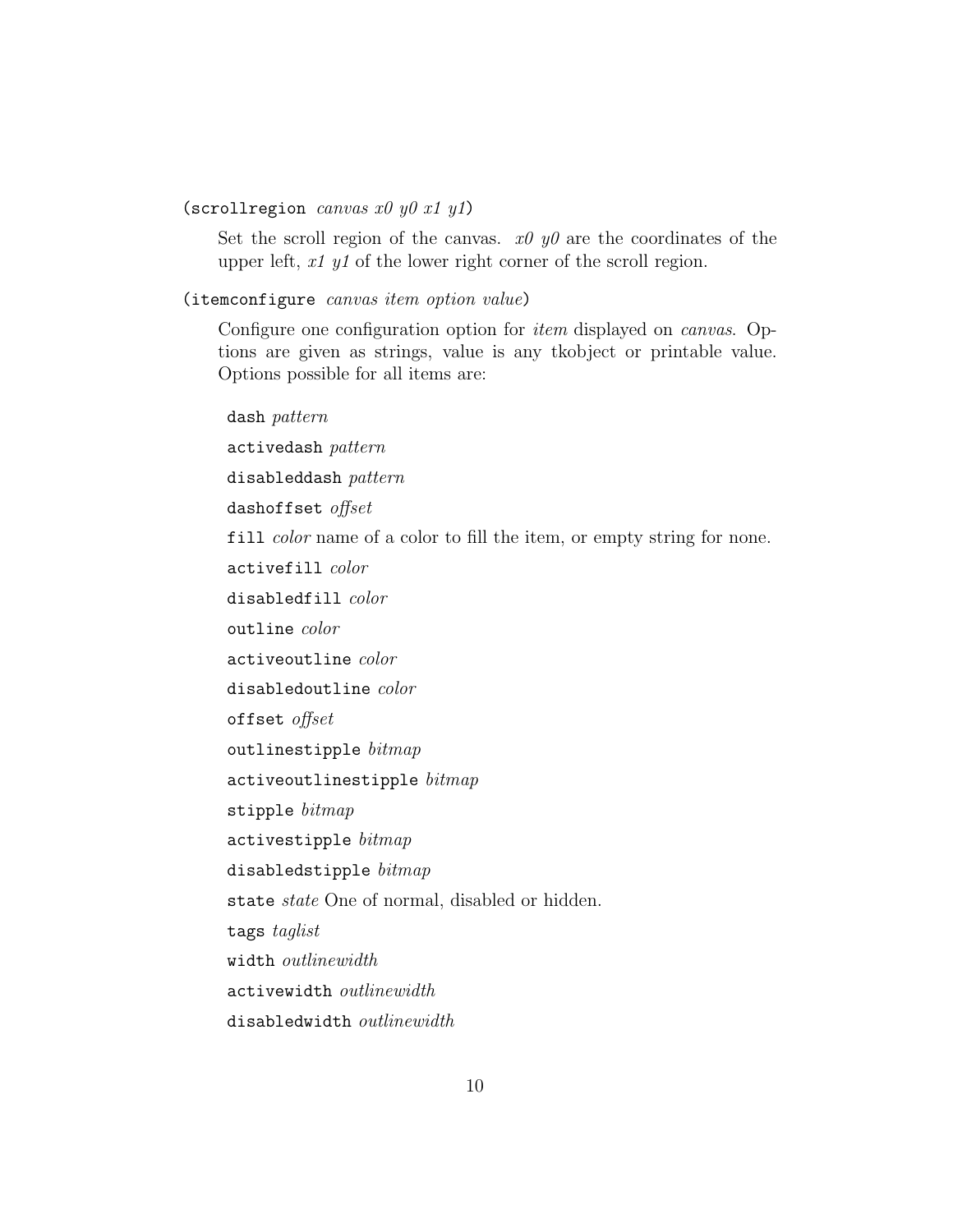### <span id="page-10-0"></span>3.3.2 Example

The function canvastest demonstrates the basic canvas usage:

```
(defun canvastest()
 (with-ltk ()
   (let* ((sc (make-instance 'scrolled-canvas))
          (c (canvas sc))
          (line (create-line c (list 100 100 400 50 700 150)))
          (polygon (create-polygon c (list 50 150 250 160 250
                                                 300 50 330 )))
          (text (create-text c 260 250 "Canvas test")))
     (pack sc :expand 1 :fill :both)
     (scrollregion c 0 0 800 800)
    )))
```


Figure 3: The window created by canvastest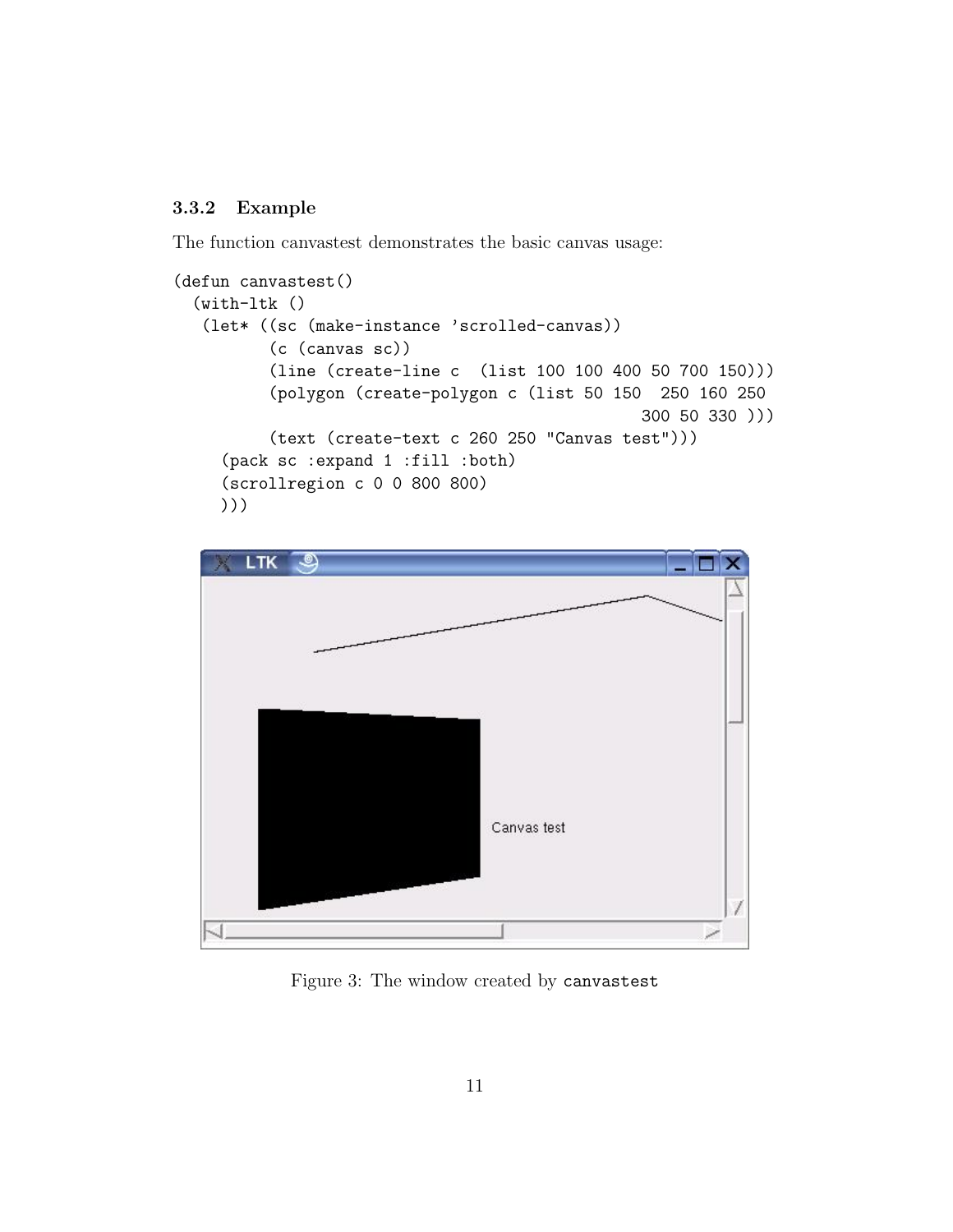## <span id="page-11-0"></span>3.4 Radio-button

### <span id="page-11-1"></span>3.5 Text

The text widget is a very powerful text editor. It allows displaying and editing of texts of arbitrary size. It supports fancy text display by attaching tags to sections of the displayed text. The tags can be customized by specifying font and color of text associated with the tag and even bind events to the corresponding text.

Methods:

```
(append-text text txt (taq))
```
Appends txt to the widgets content. If given, tag is the tag to be associated with the appended text.

 $(clear-text$   $text$ 

Clear the content of the widget.

 $(text text)$ 

Get the content of the widget.

 $(\text{setf } (text \text{text } text) \text{ content})$ 

Set the content of the widget.

(see text pos)

Ensure that pos is within the displayed area.

(tag-configure text tag option value)

Configure a tag of the text widget.

 $(tag-bind text tag event fun)$ 

Bind event to the specified tag of the widget, calling fun when the event occurs.

 $(s$ ave-text text filename)

Write the content of the widget to the file named by filename. Note: filename is a string to be interpreted by tcl/tk on the client computer.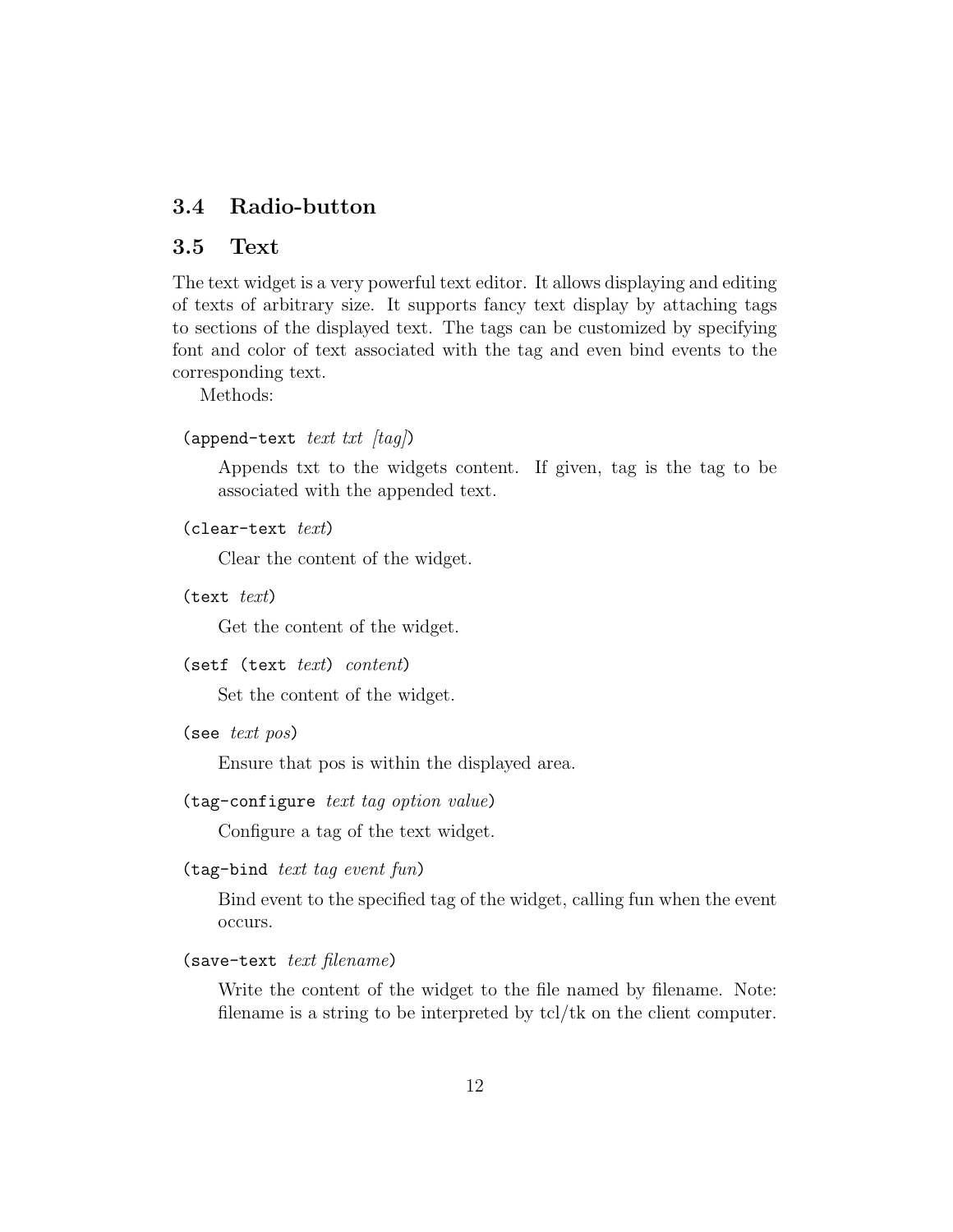<span id="page-12-1"></span>(load-text text filename)

Loads the content of the widget from the file named by filename. Note: filename is a string to be interpreted by tcl/tk on the client computer.

### <span id="page-12-0"></span>3.6 Screen functions

### (screen-width (&optional (w nil)))

Give the width of the screen in pixels (if w is given, of the screen the widget w is displayed on)

### (screen-height (&optional (w nil)))

Give the height of the screen in pixels (if w is given, of the screen the widget w is displayed on).

```
(screen-width-mm (&optional (w nil)))
```
Give the width of the screen in mm (if w is given, of the screen the widget w is displayed on)

```
(screen-heigth-mm (&optional (w nil)))
```
Give the height of the screen in mm (if w is given, of the screen the widget w is displayed on)

```
(screen-mouse-x (&optional (w nil)))
```
Give x position of the mouse on screen (if w is given, of the screen the widget w is displayed on)

### (screen-mouse-y (&optional (w nil)))

Give y position of the mouse on screen (if w is given, of the screen the widget w is displayed on)

### (screen-mouse (&optional (w nil)))

Give the position of the mouse on screen as (values x y) (if w is given, of the screen the widget w is displayed on)

#### (window-width (tl))

Give the width of the widget in pixels. This function can be called on widgets as well as toplevel windows.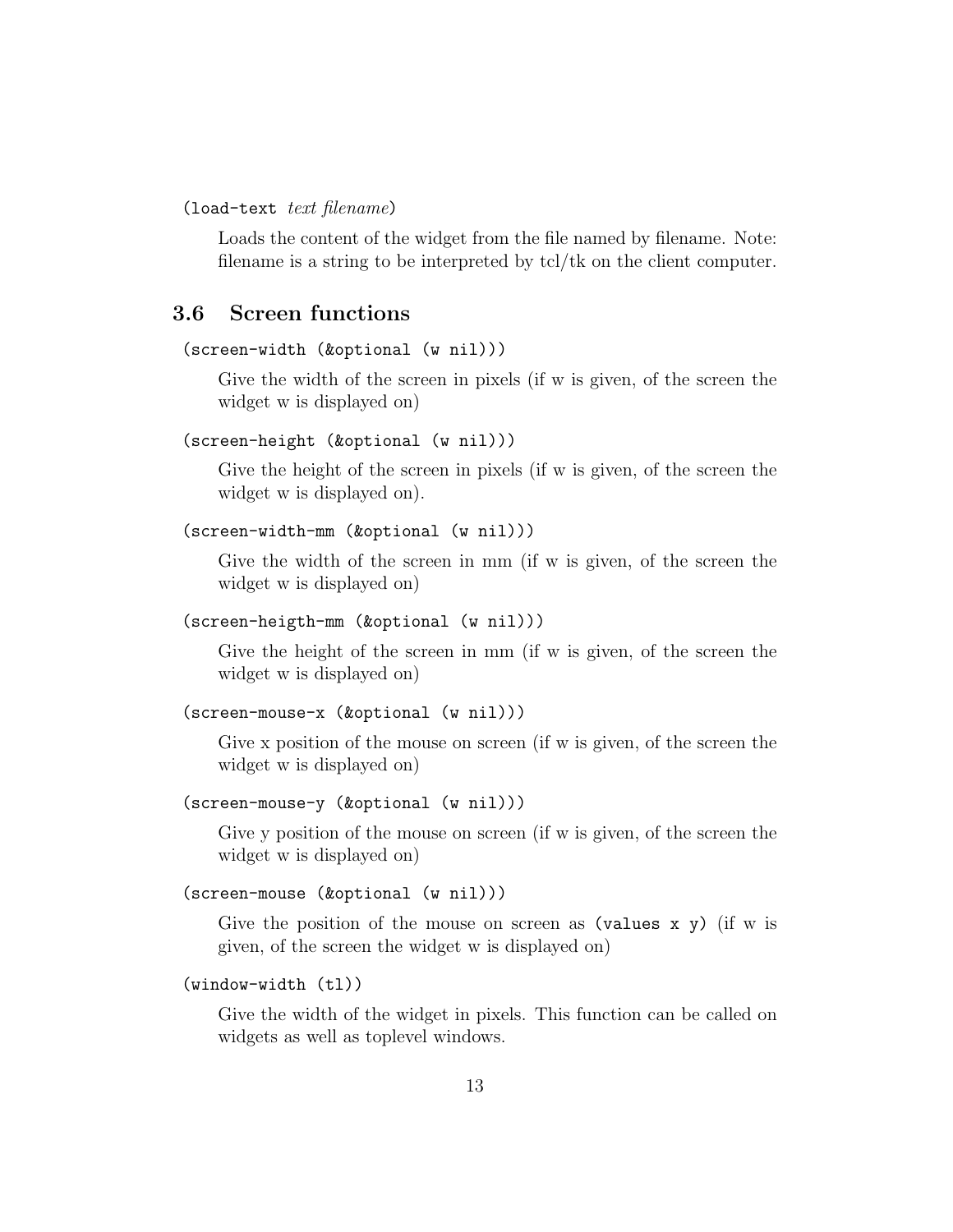<span id="page-13-1"></span>(window-height (tl))

Give the height of the widget in pixels. This function can be called on widgets as well as toplevel windows.

(window-x (tl))

Give the x position of the widget in pixels.

(window-y (tl))

Give the y position of the widget in pixels.

## <span id="page-13-0"></span>3.7 Window manager functions

```
(wm-title toplevel title)
```
Set the title of the window.

```
(minsize toplevel width height)
```
Set the minsize of the window in pixels. (send-w (format nil "wm minsize a a  $a''$  (path w)  $x y)$ )

```
(maxsize toplevel width height)
```
Set the maximum size of the window in pixels.

```
(withdraw toplevel)
```
Withdraw the window from display.

### (normalize toplevel)

Set the state of the window to normal display.

```
(iconify toplevel)
```
Iconify the window.

### (deiconify toplevel)

De-iconify the window.

### (geometry toplevel)

Read the geometry string for the window.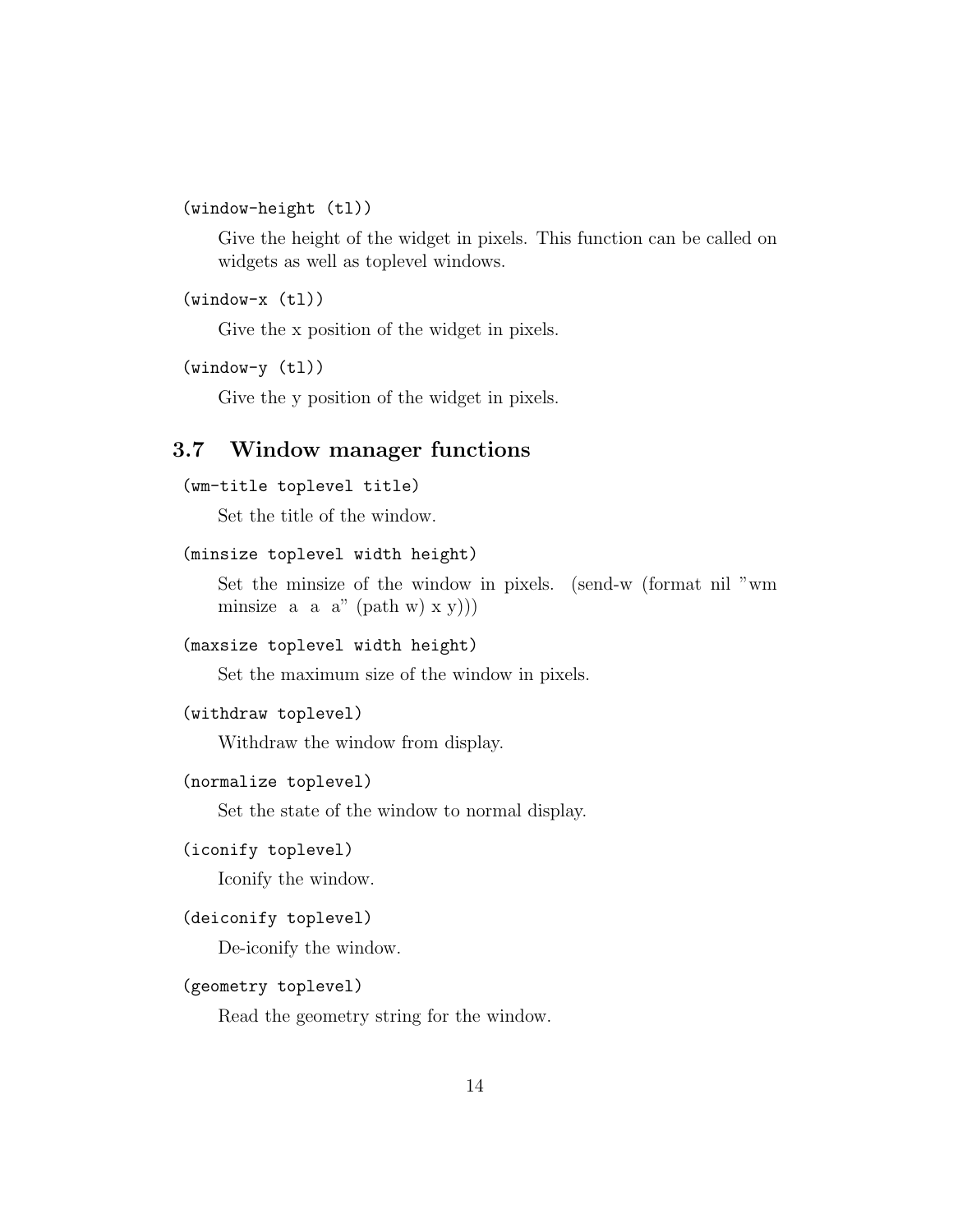```
(set-geometry toplevel width height x y)
```
Set the geometry for the window.

```
(on-close toplevel fun)
```
Set fun to be called whenever the close button of the window is pressed.

### (on-focus toplevel fun)

Call fun whenever the window gets the focus.

## <span id="page-14-0"></span>3.8 Parameters for with-ltk

| value        | description |
|--------------|-------------|
| $0:$ minimum |             |
| 1:depth      |             |
| $2:$ develop |             |
| $3:$ maximum |             |

<span id="page-14-2"></span>Table 1: Possible values and their description for the :debug keyarg. The value can be given in the form of the number or the keyword.

In the examples so far the parameter list for the macro with-ltk was kept empty. Using it, the behaviour of with-ltk can be fine tuned. At the moment the only used keyword is :debug. Valid values for it are listed in table [1.](#page-14-2)

## <span id="page-14-1"></span>3.9 Running it manually

While the with-ltk macro is the most convenient way to run Ltk, you can do it manuall, especially if you want to play with the Ltk objects in the REPL. To start Ltk you just need to call:

```
(start-wish)
```
which starts the Tk sub process and initializes the stream to communicate with it. Now you can create and use any Ltk objects. To enable event handling call

```
(mainloop)
```
which is responsible for event handling. You can interrupt it any time you like, call any lisp function and restart it again.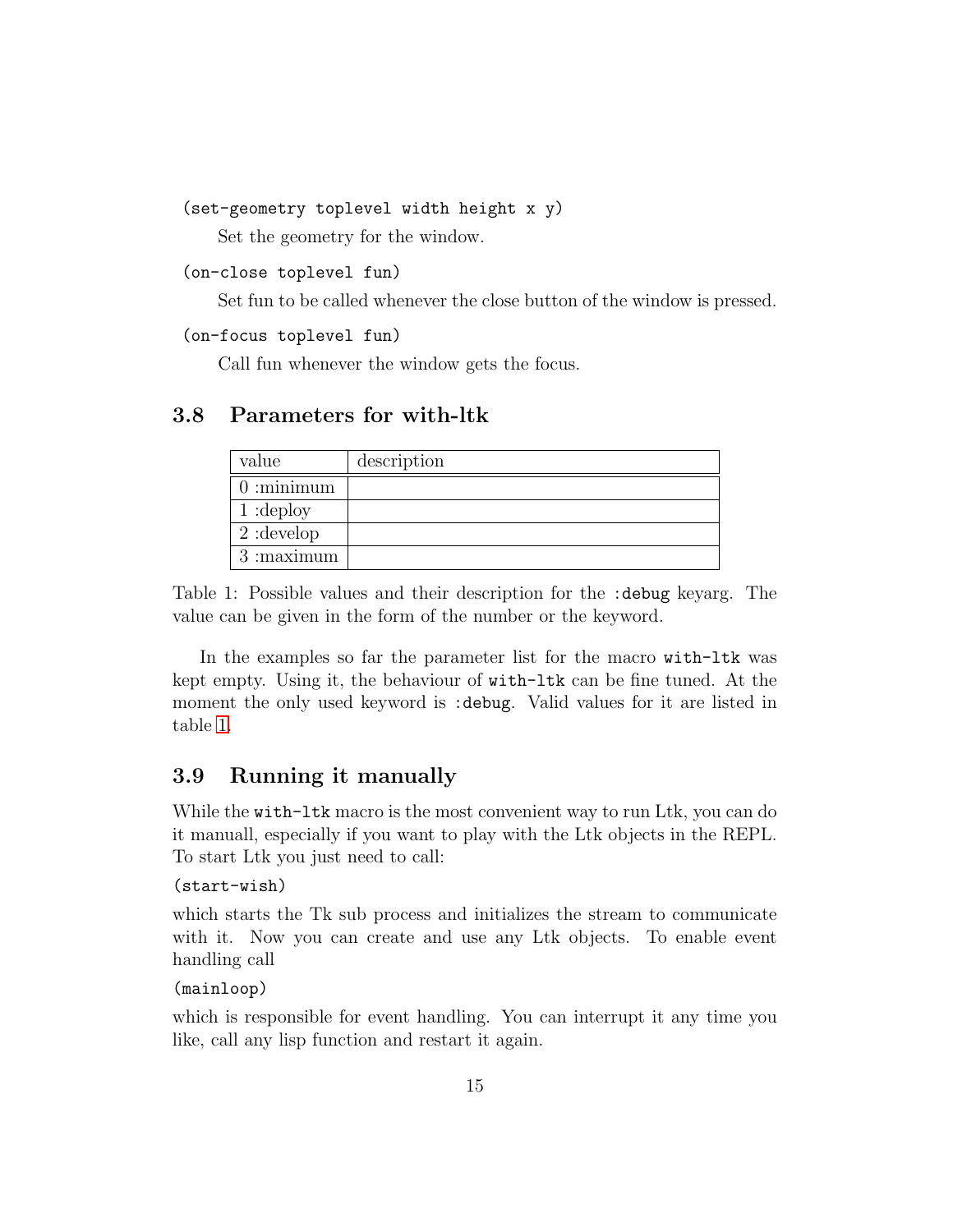### <span id="page-15-3"></span><span id="page-15-0"></span>3.10 Special variables

The following special variables are defined:

\*debug-tk\* When t, the communication with wish is echoed to the standard output. Default value: t

\*wish-pathname\* The path to the executable to wish.

- \*wish-args\* The arguments passed to the call to wish. Default value: ("-name" "LTK")
- \*ltk-version\* The version of the Ltk library.

### <span id="page-15-1"></span>3.11 Generic functions

The following generic functions are defined on widgets:

- (value  $widget$ ) Reads/sets the value of the widget. Applicable for: check-button, radio-button, menucheckbutton, menuradiobutton, scale.
- (text widget) Reads/sets the text of the widget. Depending on the widget, this can be text displayed on the widget (button) or contained as data (entry). Applicable for button, check-button, entry, label, labelframe, spinbox, text.

### <span id="page-15-2"></span>3.12 The pack geometry manager

The pack geometry manager treats widges as boxes to be piled into one direction. This direction can be either horizontally or vertically. Complex layouts can be created by using frames to pack piles together.

The behaviour of the pack geometry manager is controlled by the keyword parameters to the pack function. The keywords and their effects are:

- :side The direction in which the widgets are packed. Possible values are :left , :right, :top (default), :bottom.
- :expand If t, then the packed widget may take more place than
- :fill Allows the packed widget to grow in the given direction, if it gets expanded. Possible values are :none (default), :x, :y or :both needed.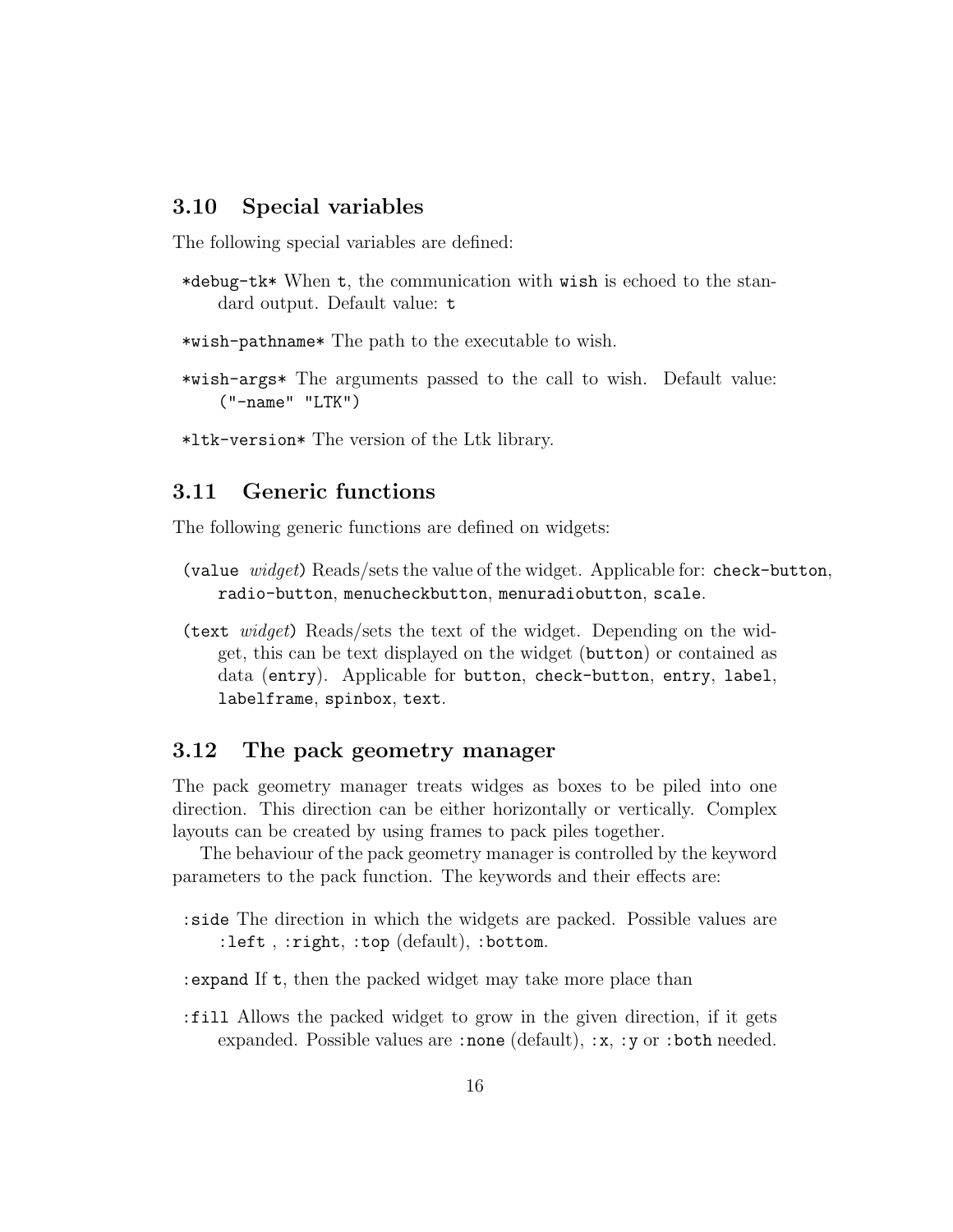<span id="page-16-2"></span>:after widget Pack it after the widget.

: before *widget* Pack it before the widget

:padx n Leave n pixel space in x direction around the widget.

: pady n Leave n pixel space in y direction around the widget.

: ipadx  $n$  Grow the widget  $n$  pixel in x direction.

: ipady n Grow the widget n pixel in y direction.

:anchor direction Specify which point of the widget to use for anchoring it, for example :ne for the upper right corner.

## <span id="page-16-0"></span>3.13 The grid geometry manager

The grid geometry manager creates a table-like layout. So to arrange a widget with the grid manager, use the grid function with the parameters of row and column number (starting from zero). There is one keyword parameter :sticky which governs the widget alignment within its table cell. Its a string containing any combination of "n" "e" "s" and "w".

The behaviour of the single rows and columns of the grid are controlled by the grid-rowconfigure and grid-columnconfigure functions. Its most common use is to set the weight of a column between 0 and 1 to control the resizing behaviour.

### <span id="page-16-1"></span>3.14 Configuring widgets

Almost all aspects of widgets can be configured after creation via the configure function. It has the form: (configure *widget option value*) where widget is the widget to be configured, option the name of the option to configure (on the Lisp side a string or a keyword) and value any printable value that should be set for the option or a tkobject. Options used by all widgets are (not complete):

anchor position n, ne, e, se, s, sw, w, nw, center

background color Background color of the widget

bitmap bitmap Specifies a bitmap to display in the widget.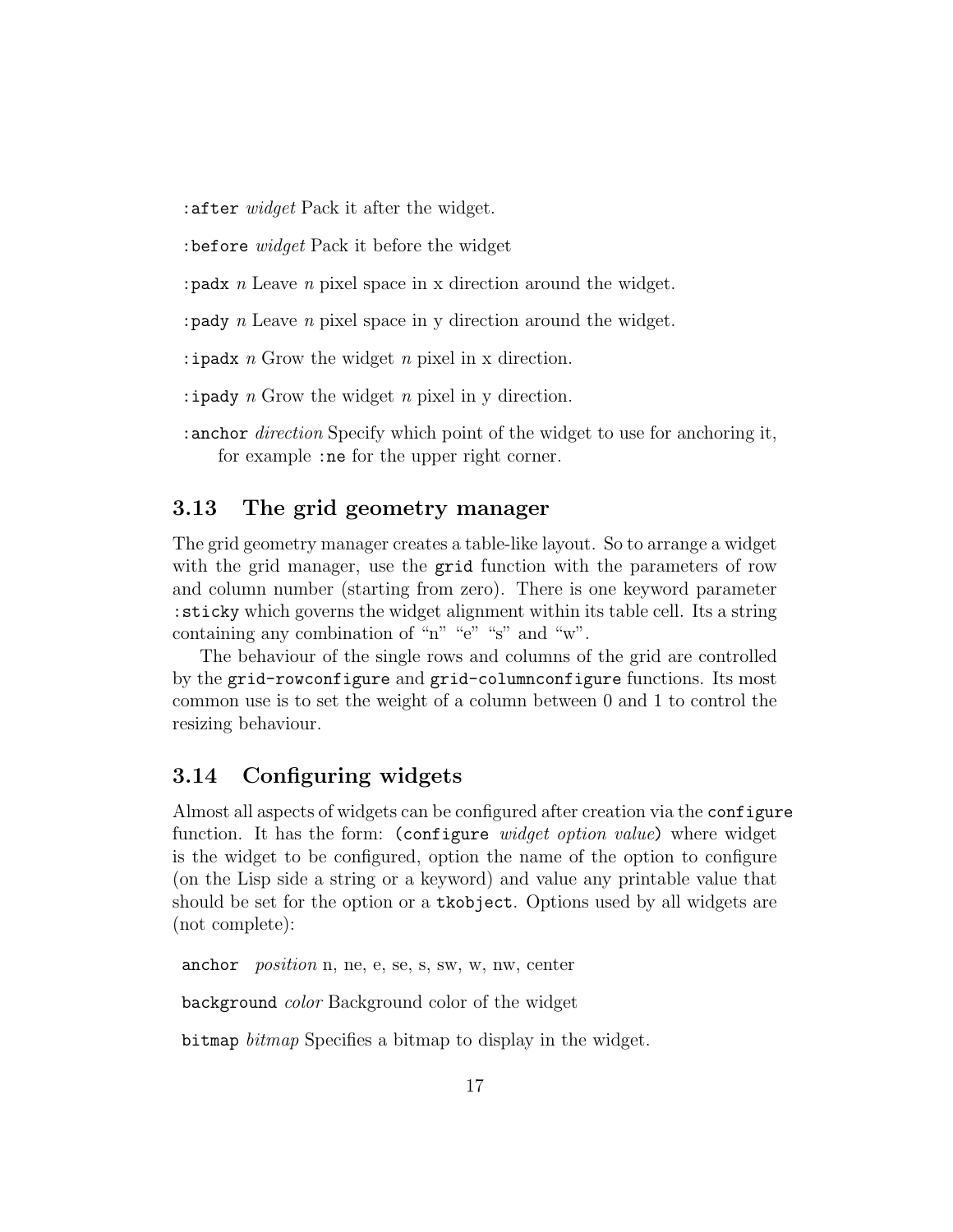<span id="page-17-1"></span>borderwidth width borderwidth in pixels

cursor cursorname Set the icon for the mouse cursor. A list of portable names is in the variable \*cursors.

foreground color Foreground color.

image *image* Photo image to be displayed on the widget.

- justify value Justification of text displayed on the widget, may be left, center, or right.
- padx pixels Extra padding around the widget.
- pady pixels Extra padding around the widget.
- relief value Effect for border display. May be raised, sunken, flat, ridge, solid, or groove.
- orient orientation The orientation of the widget (e.g. for scrollbars). May be horizontal or vertical.
- takefocus takeit 0 or 1, determines whether the widget accepts the focus.

text *string* The text to be displayed on the widget.

underline *index* The index of the character to underline in the text of the widget for keyboard traversal.

Example: (configure txt :background :blue)

# <span id="page-17-0"></span>4 Event handling

There are two ways to get notified by Tk events: command and bind. Widgets, which have a default event type, like pressing buttons, define a command initarg. With it, a function can be bound to this default event type. This is a function, that will be called with zero or one parameter, depending on the widget type. For those that use it, this parameter will be the value of the widget (example value of the scale widget).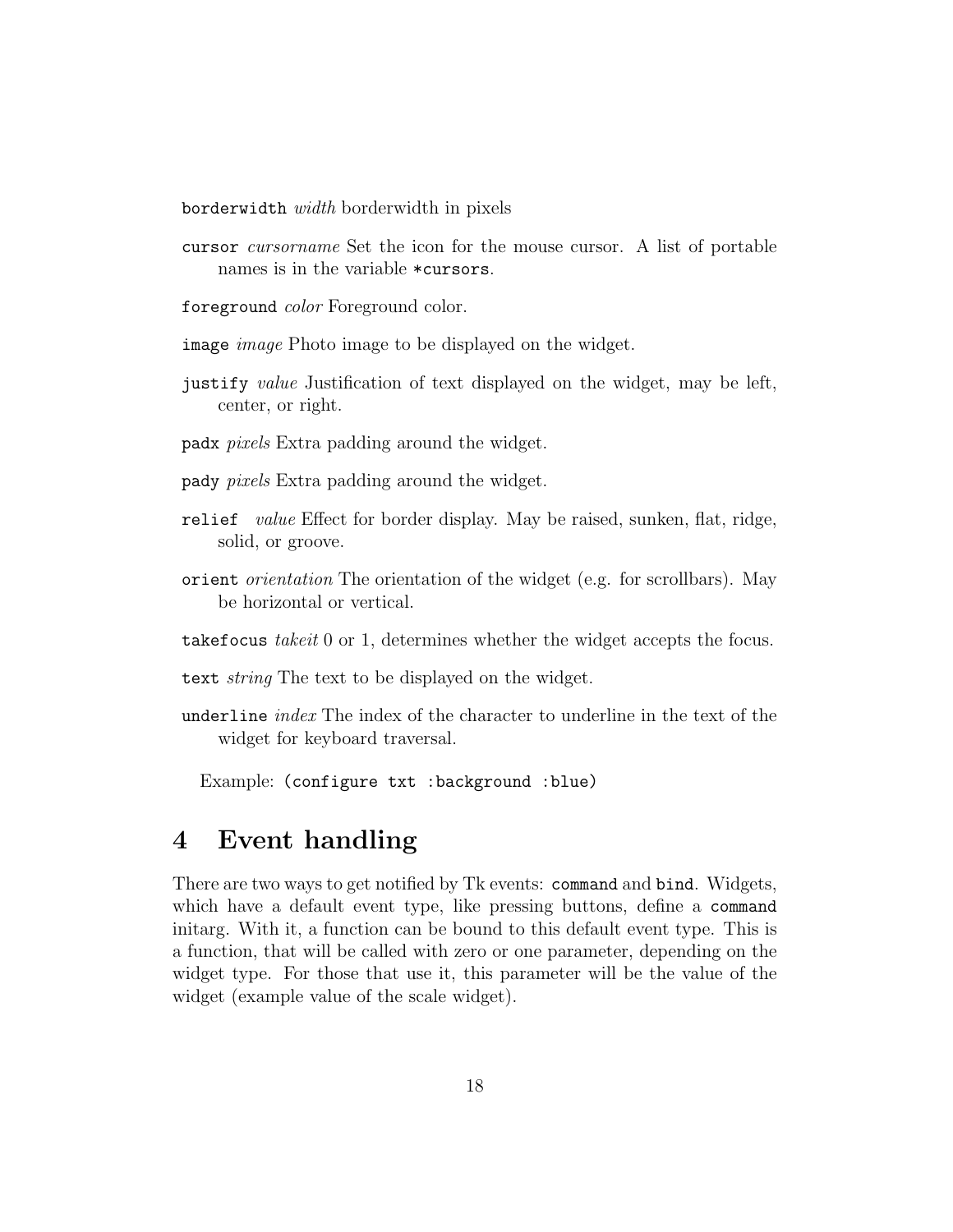<span id="page-18-4"></span>

| widget       | argument  | description                                           |
|--------------|-----------|-------------------------------------------------------|
| button       |           | called when the button is clicked                     |
| check-button | value     | report the value when the button is clicked           |
| listbox      | selection | a list of the selected indices (0 for first) whenever |
|              |           | the listbox is clicked                                |
| scale        | value     | whenever the value is changed, called with the new    |
|              |           | value                                                 |
| spinbox      | value     | whenever the value of the spinbox is changed by       |
|              |           | the buttons, the new one is returned                  |

<span id="page-18-2"></span>Table 2: Classes with a command property and their descriptions

### <span id="page-18-0"></span>4.1 command

With the command property a function for handling the default event type of widgets can be specified. This can be done with the : command initarg or the command accessor (settable) for those widgets. The widgets that support the command property are listed in table [2.](#page-18-2) The first column lists the widgets, the second which arguments the function is passed (if any) and the third one gives a brief description about when the event happens and what the arguments contain.

### <span id="page-18-1"></span>4.2 bind

A more generic and complex event type can be created via the bind function. With it for any widget type events can be defined, the function bound to it always needs to accept one parameter an event structure. Its usage is: (bind widget event function)<sup>[1](#page-18-3)</sup>

A scribble example:

```
(defun scribble ()
  (with-ltk ()
   (let* ((canvas (make-instance 'canvas))
          (down nil))
     (pack canvas)
```
<span id="page-18-3"></span><sup>1</sup>Currently the event has to be specified as a string as with Tk. In future releases perhaps a more Lispy style might be used.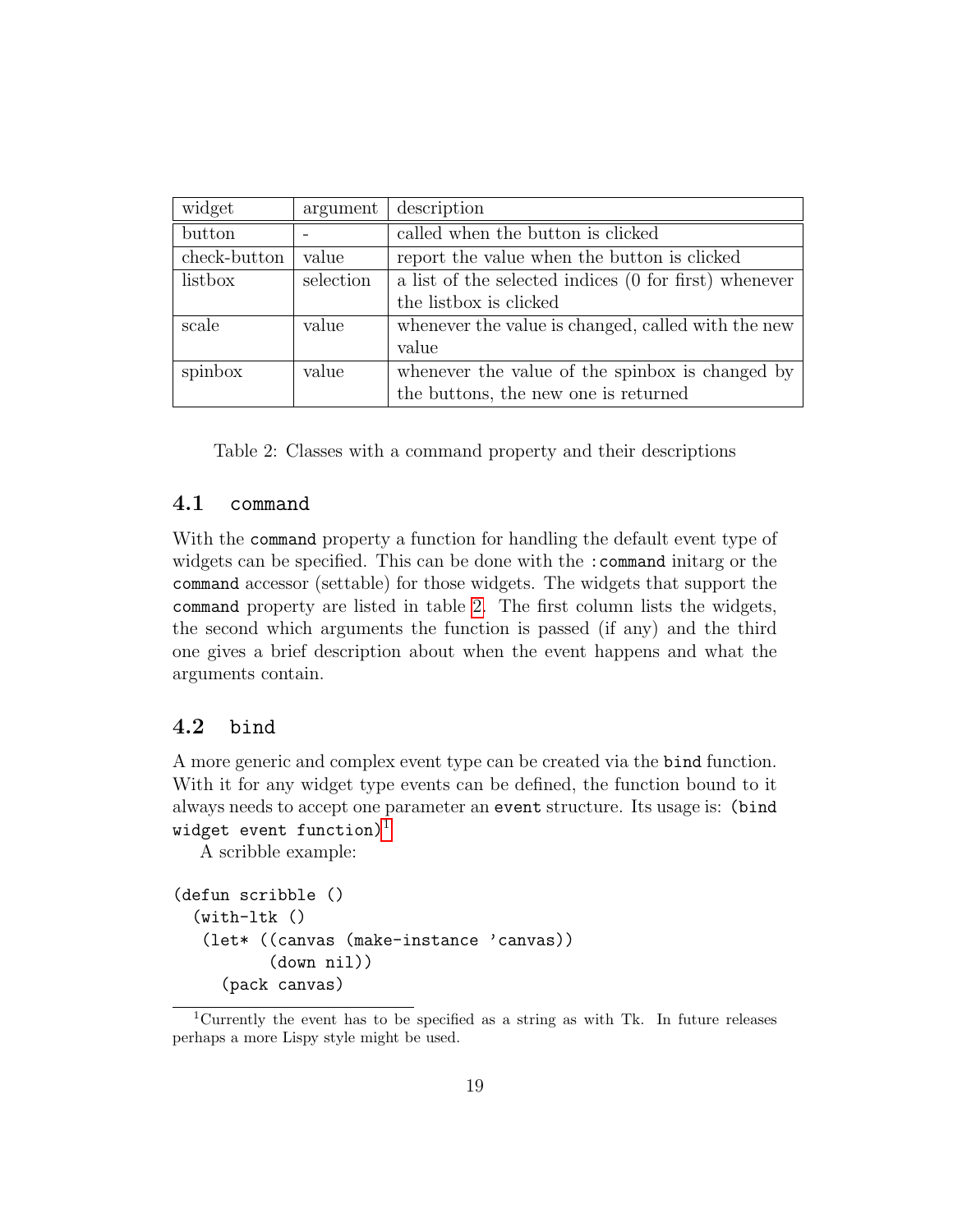```
(bind canvas "<ButtonPress-1>"
      (lambda (evt)
        (setf down t)
        (create-oval canvas
                 (- (event-x evt) 10) (- (event-y evt) 10)
                 (+ (event-x evt) 10) (+ (event-y evt) 10))))
(bind canvas "<ButtonRelease-1>" (lambda (evt)
                                   (declare (ignore evt))
                                   (setf down nil)))
(bind canvas "<Motion>"
     (lambda (evt)
        (when down
          (create-oval canvas
               (- (event-x evt) 10) (- (event-y evt) 10)
               (+ (event-x evt) 10) (+ (event-y evt) 10))))))))
```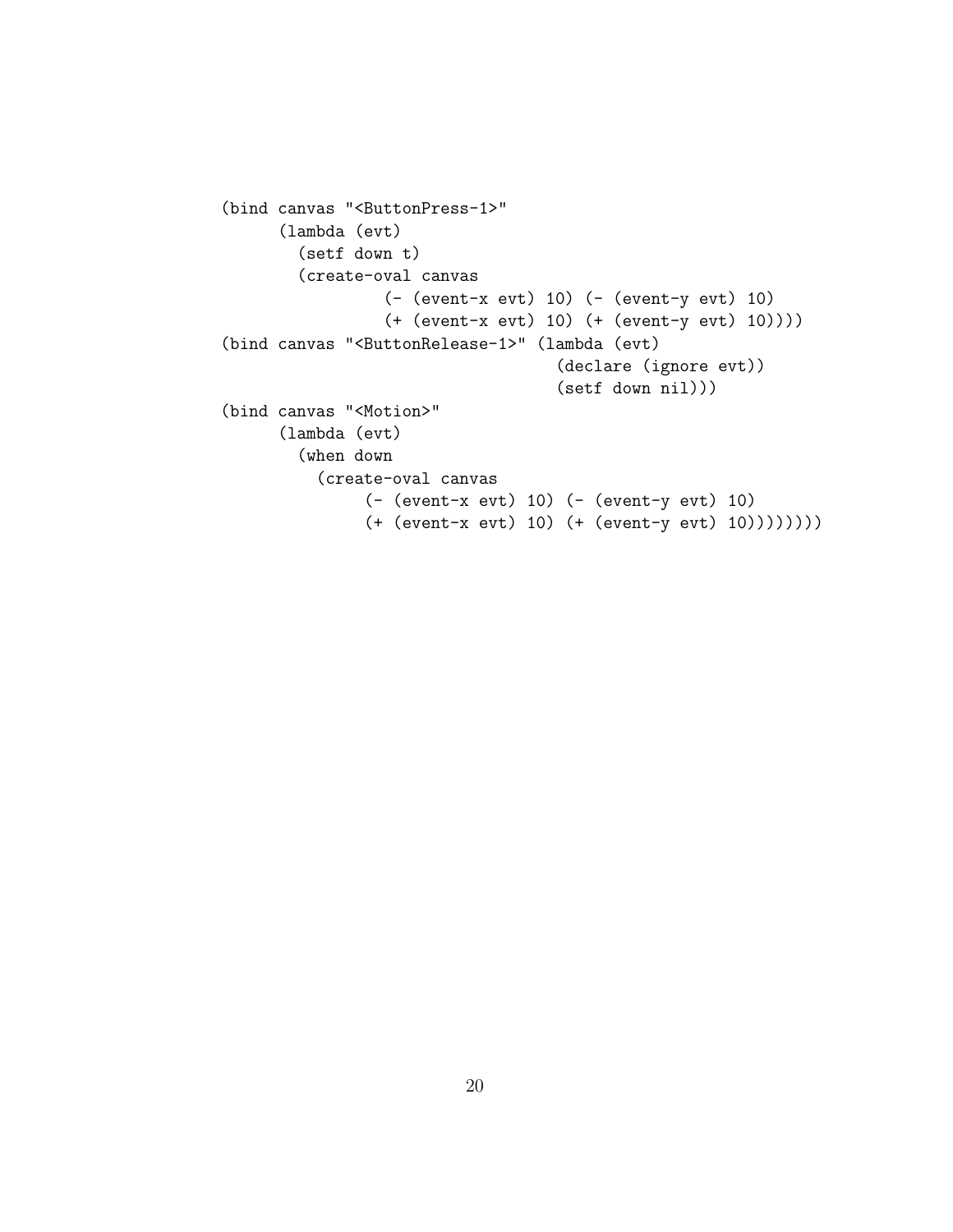# <span id="page-20-1"></span><span id="page-20-0"></span>5 Widgets

In this section the available widgets are listed and described.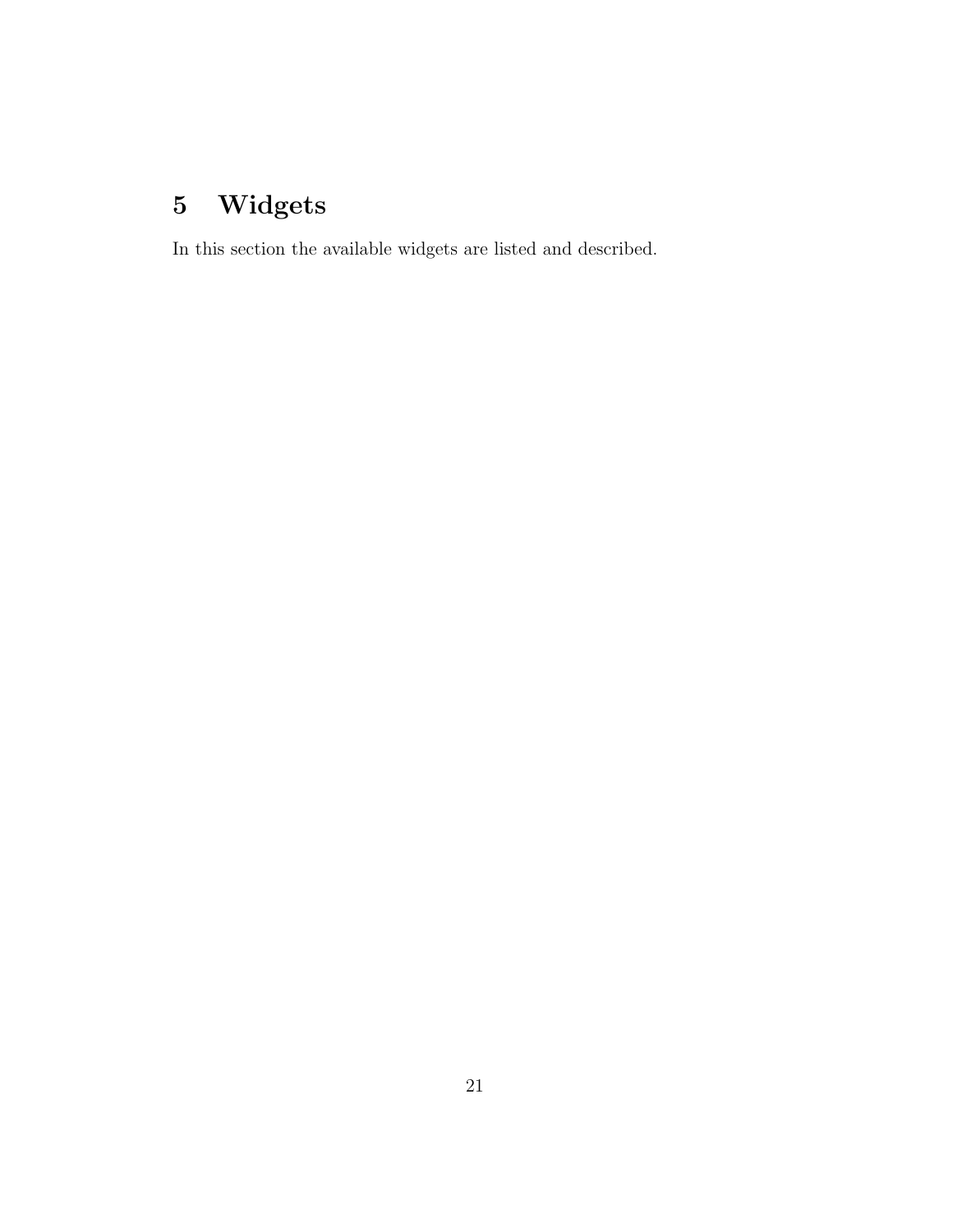## <span id="page-21-1"></span><span id="page-21-0"></span>5.1 Button

The following keyword arguments are available for creating an instance of the button and for configuring it

activebackground background of the active area

- activeforeground foreground color for active widgets (when the mouse cursor is over the widget)
- anchor specify the alignment of text/image drawn on the widget, one of (:n :w :s :e :nw :sw :se :ne) with :nw designating the top left corner

background background color of the widget

bitmap the bitmap to display on the widget, the display is affected by the options 'anchor' and 'justify'

borderwidth width of the border around the widget in pixels

command function to call when the action of the widget is executed

compound

cursor mouse pointer to display on the widget (valid values are listed in \*cursors\*)

default

disabledforeground

font font to use to display text on the widget

foreground foreground color of the widget

height height of the widget

highlightbackground

highlightcolor

highlightthickness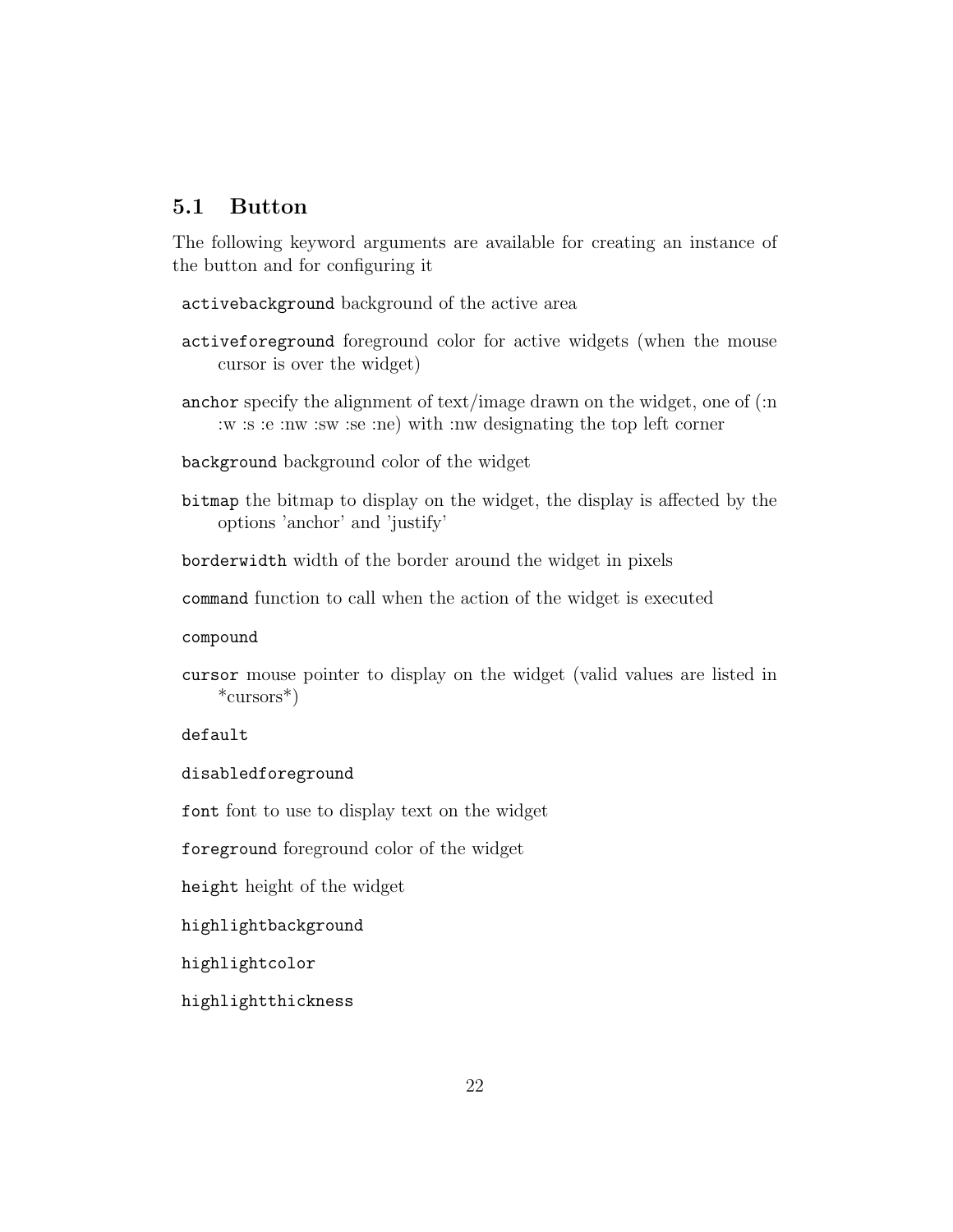<span id="page-22-0"></span>image the image to display on the widget, the display is affected by the options 'anchor' and 'justify' justify justification of the text on the widget overrelief relief of the border, when the mouse is over the widget padx padding around text displayed on the widget pady padding around text displayed on the widget relief relief of the widgets border (raised, sunken, ridge, groove) repeatdelay repeatinterval state takefocus if true, the widget can take the focus text underline width width of the widget wraplength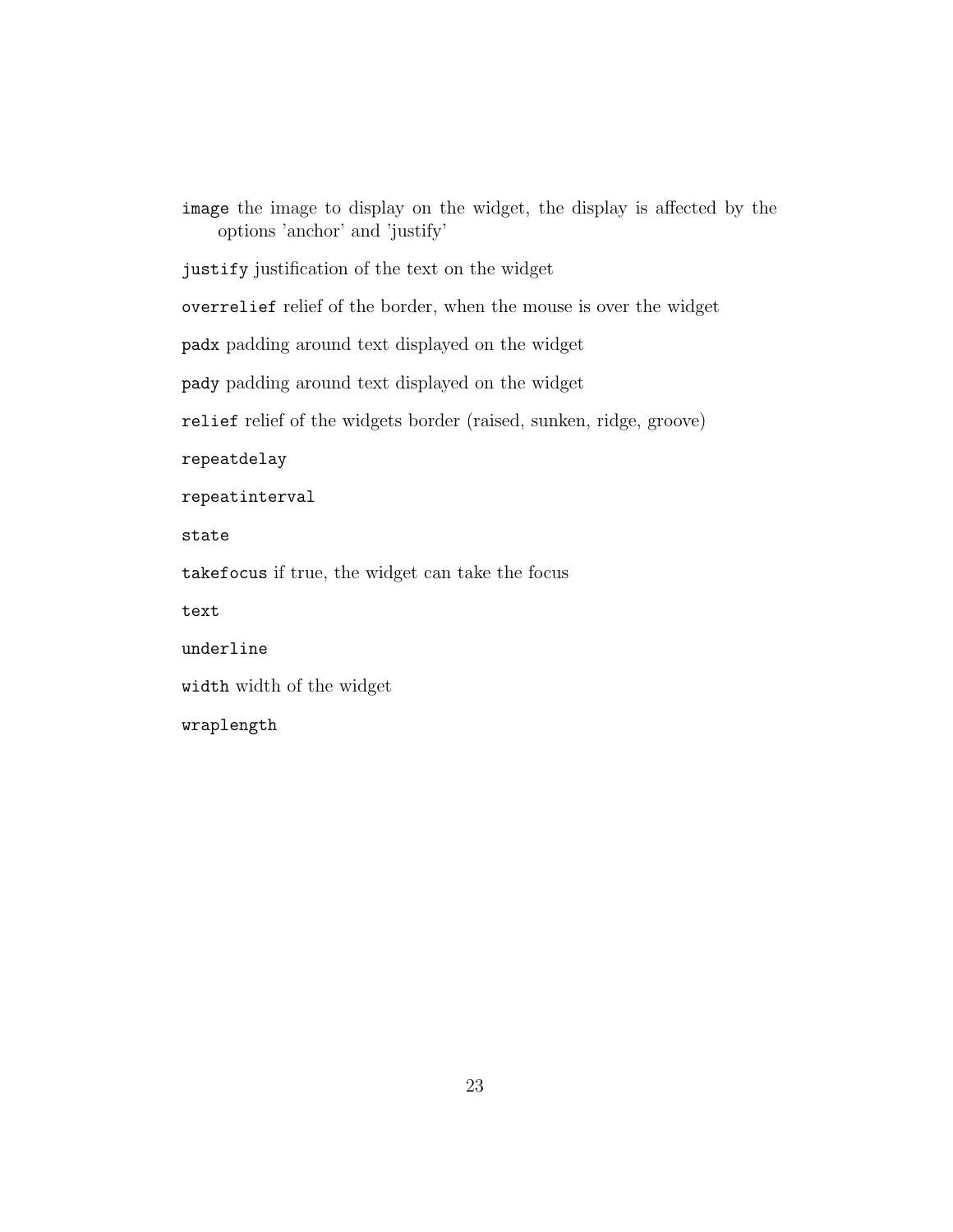### <span id="page-23-1"></span><span id="page-23-0"></span>5.2 Canvas

The following keyword arguments are available for creating an instance of the canvas and for configuring it

background background color of the widget

borderwidth width of the border around the widget in pixels

- closeenough dermines when the mouse coursor is considered to be inside a shape, the default is 1.0
- confine if t (default) allowed values for view are confined to the scrollregion
- cursor mouse pointer to display on the widget (valid values are listed in \*cursors\*)

height height of the widget

highlightbackground

highlightcolor

highlightthickness

insertbackground

```
insertborderwidth
```
insertofftime

insertontime

insertwidth

offset

relief relief of the widgets border (raised, sunken, ridge, groove)

scrollregion region in which the canvas should be scolled

selectbackground

selectborderwidth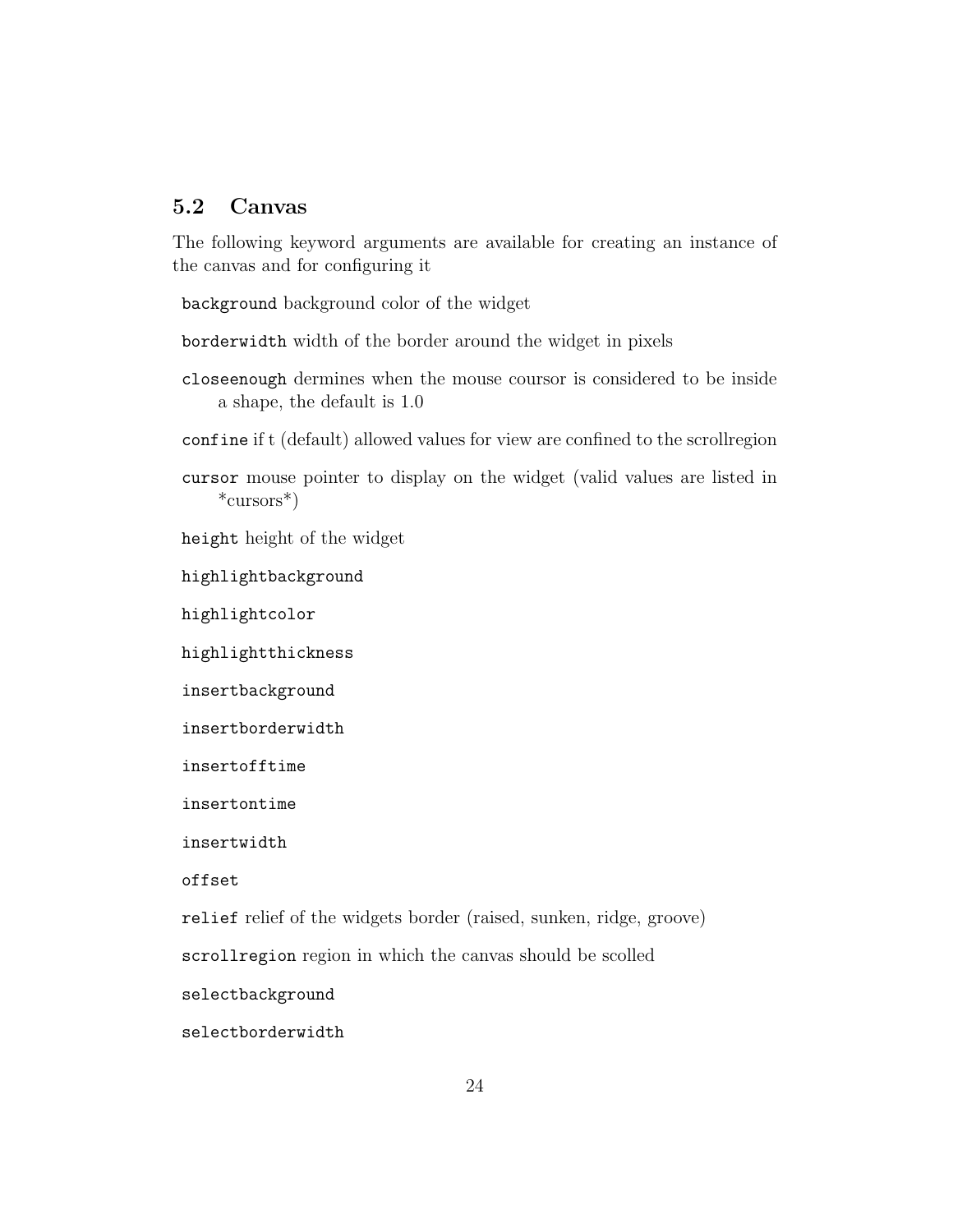<span id="page-24-0"></span>selectforeground

state

takefocus if true, the widget can take the focus

width width of the widget

xscrollcommand

xscrollincrement

yscrollcommand

yscrollincrement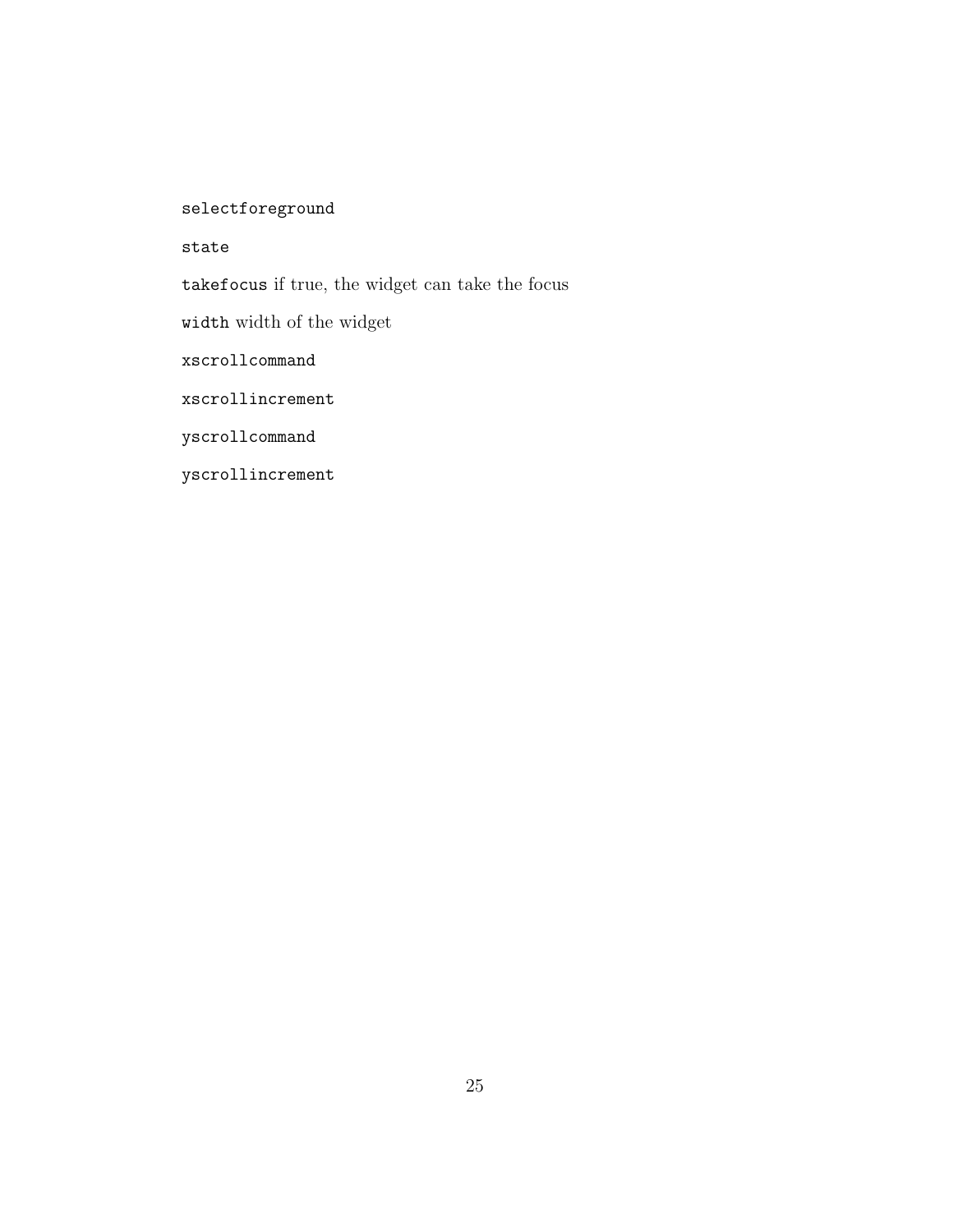## <span id="page-25-1"></span><span id="page-25-0"></span>5.3 Check-button

The following keyword arguments are available for creating an instance of the check-button and for configuring it

activebackground background of the active area

- activeforeground foreground color for active widgets (when the mouse cursor is over the widget)
- anchor specify the alignment of text/image drawn on the widget, one of (:n :w :s :e :nw :sw :se :ne) with :nw designating the top left corner
- background background color of the widget
- bitmap the bitmap to display on the widget, the display is affected by the options 'anchor' and 'justify'

borderwidth width of the border around the widget in pixels

command function to call when the action of the widget is executed

compound

- cursor mouse pointer to display on the widget (valid values are listed in \*cursors\*)
- disabledforeground

font font to use to display text on the widget

foreground foreground color of the widget

height height of the widget

highlightbackground

highlightcolor

highlightthickness

image the image to display on the widget, the display is affected by the options 'anchor' and 'justify'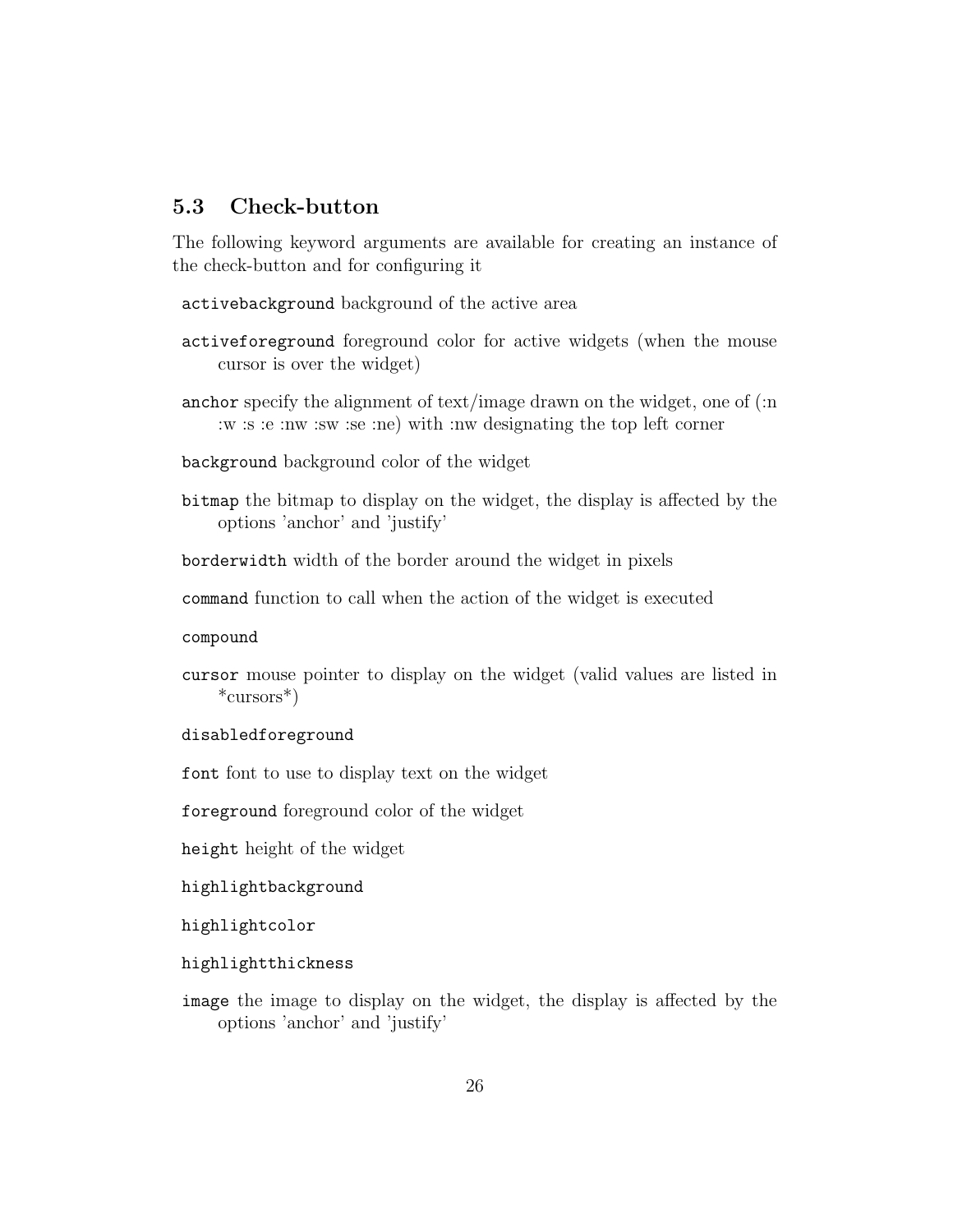<span id="page-26-0"></span>indicatoron

justify justification of the text on the widget

offrelief

offvalue

onvalue

overrelief relief of the border, when the mouse is over the widget

padx padding around text displayed on the widget

pady padding around text displayed on the widget

relief relief of the widgets border (raised, sunken, ridge, groove)

selectcolor

selectimage

state

takefocus if true, the widget can take the focus

text

underline

variable name of the variable associated with the widget

width width of the widget

wraplength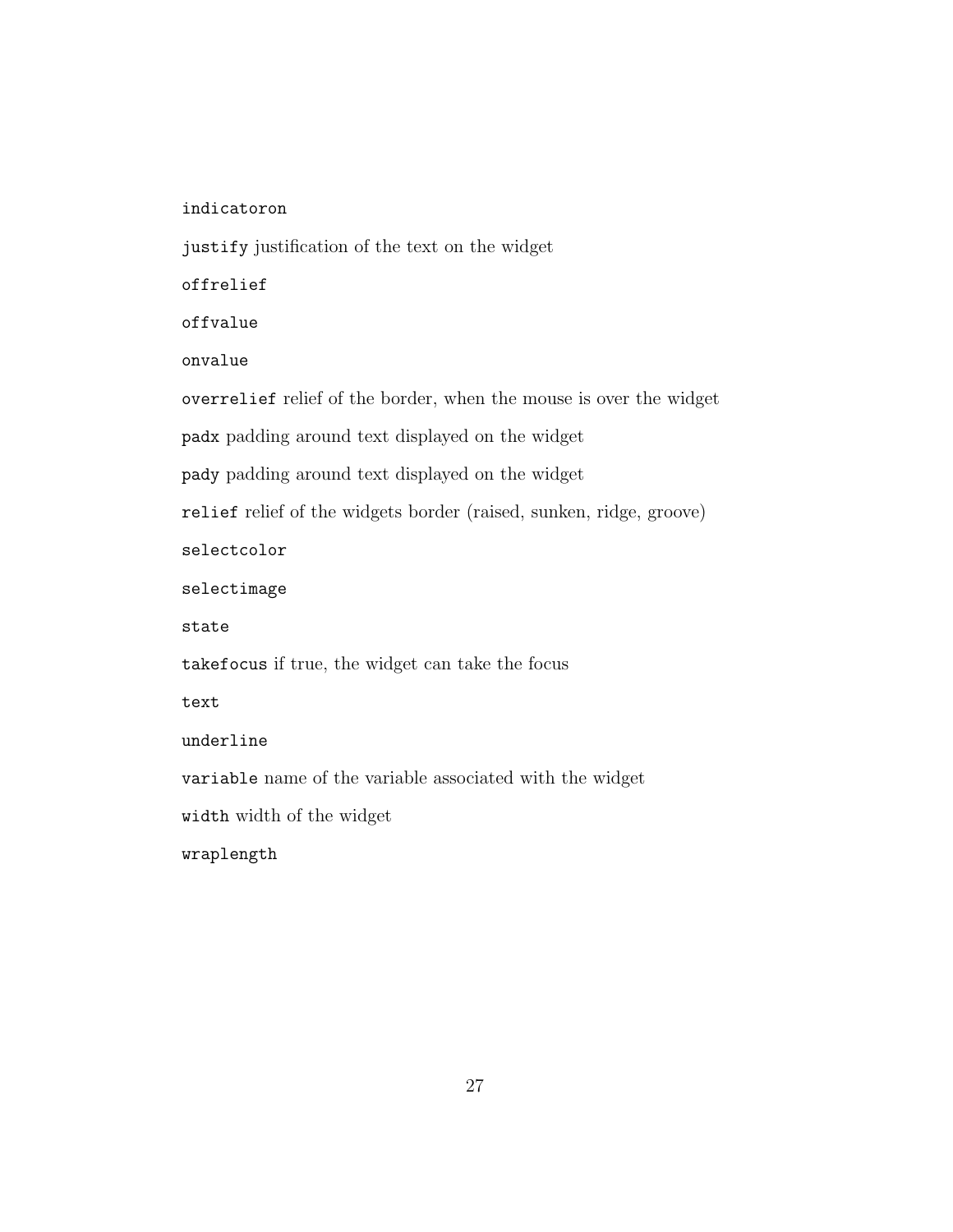## <span id="page-27-1"></span><span id="page-27-0"></span>5.4 Entry

The following keyword arguments are available for creating an instance of the entry and for configuring it

background background color of the widget

borderwidth width of the border around the widget in pixels

cursor mouse pointer to display on the widget (valid values are listed in \*cursors\*)

disabledbackground

disabledforeground

exportselection

font font to use to display text on the widget

foreground foreground color of the widget

highlightbackground

highlightcolor

highlightthickness

insertbackground

insertborderwidth

insertofftime

insertontime

insertwidth

invalidcommand

justify justification of the text on the widget

readonlybackground

relief relief of the widgets border (raised, sunken, ridge, groove)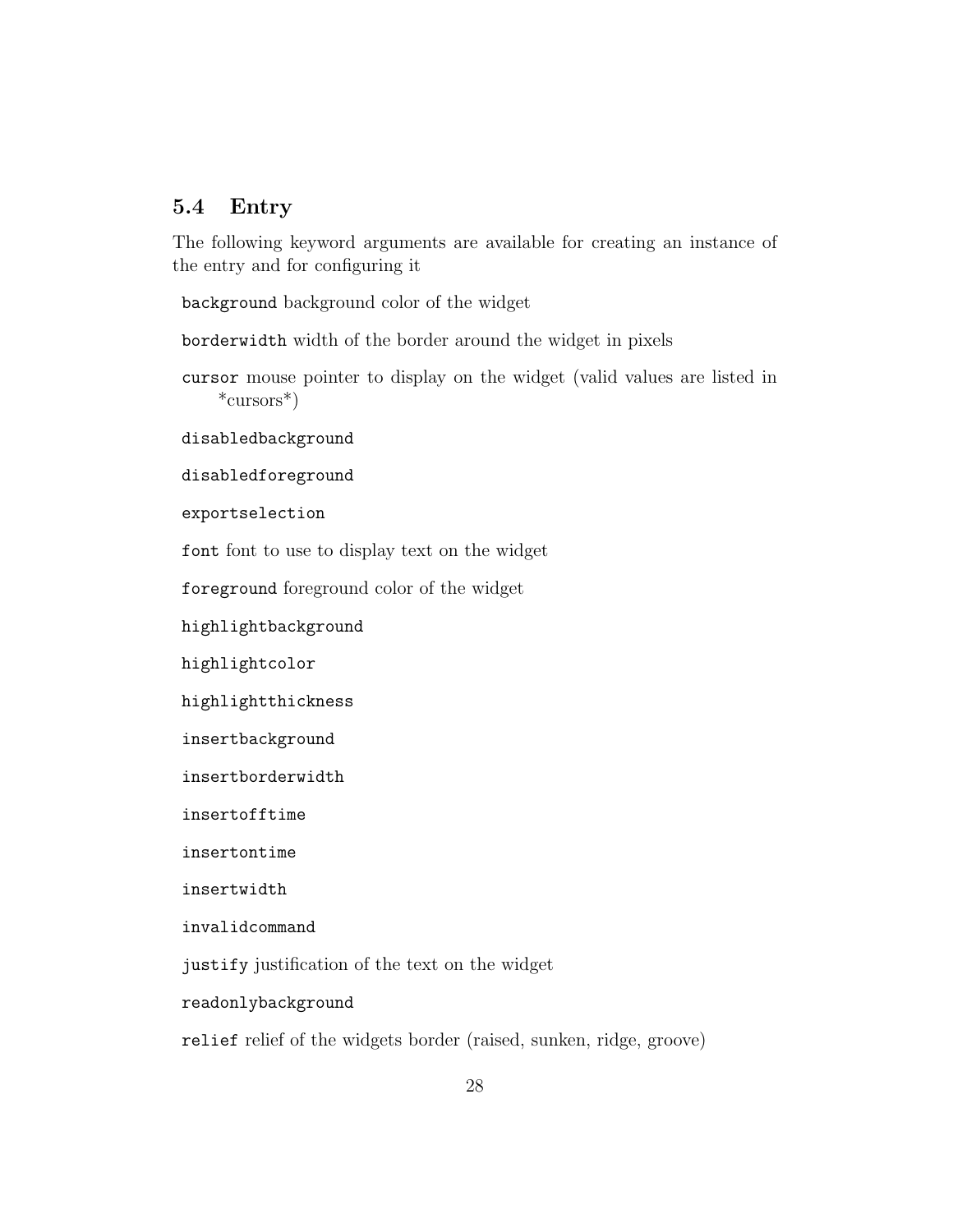<span id="page-28-0"></span>selectbackground

selectborderwidth

selectforeground

show

state

takefocus if true, the widget can take the focus

text

validate

validatecommand

width width of the widget

xscrollcommand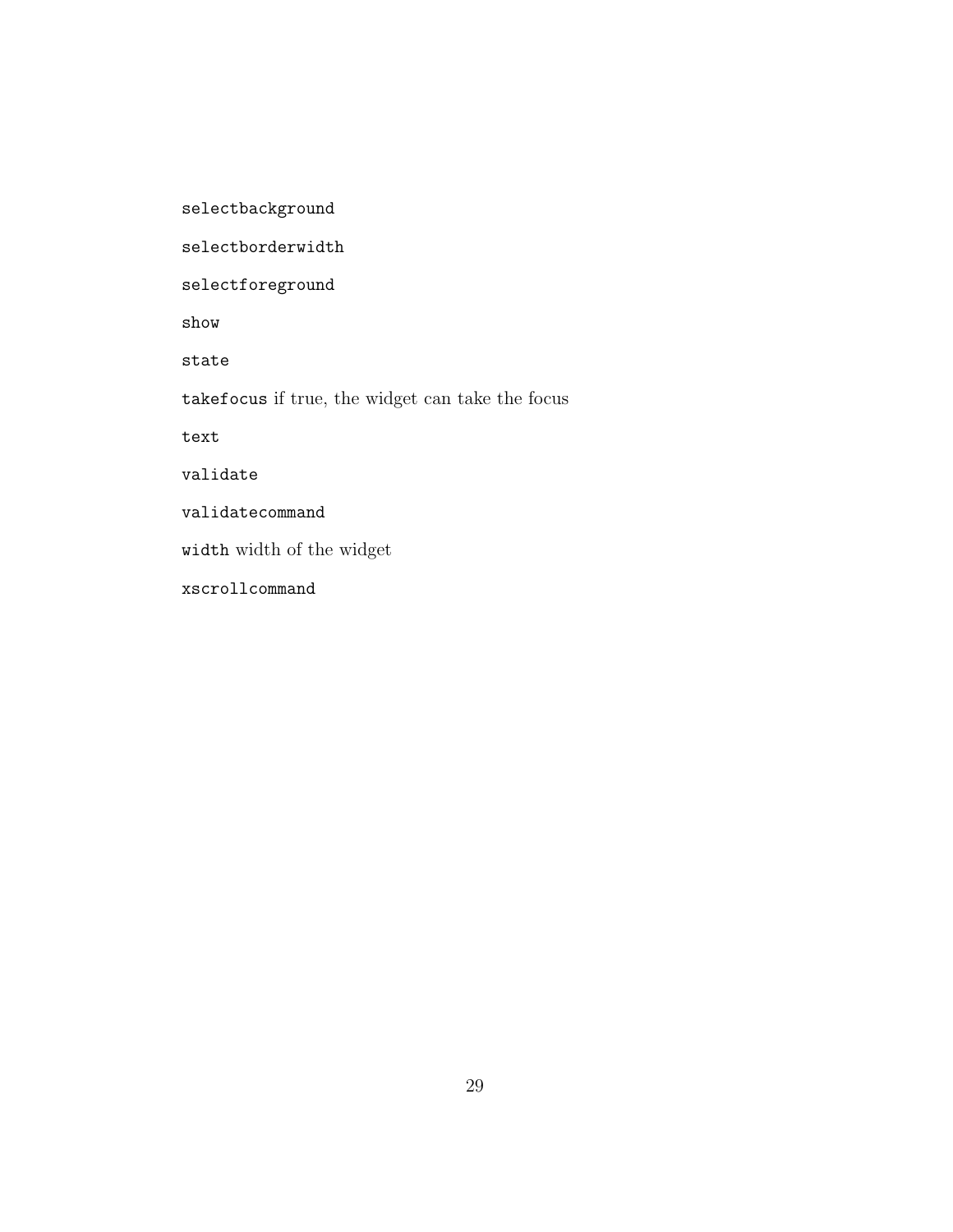### <span id="page-29-1"></span><span id="page-29-0"></span>5.5 Frame

The following keyword arguments are available for creating an instance of the frame and for configuring it

background background color of the widget

borderwidth width of the border around the widget in pixels

class the class of the widget, used for lookup in the option database. This option cannot be changed after the widget creation.

colormap The colormap to use for the widget.

container if t, then the widget will be used as a container for other widgets.

cursor mouse pointer to display on the widget (valid values are listed in \*cursors\*)

height height of the widget

highlightbackground

highlightcolor

highlightthickness

padx padding around text displayed on the widget

pady padding around text displayed on the widget

relief relief of the widgets border (raised, sunken, ridge, groove)

takefocus if true, the widget can take the focus

visual

width width of the widget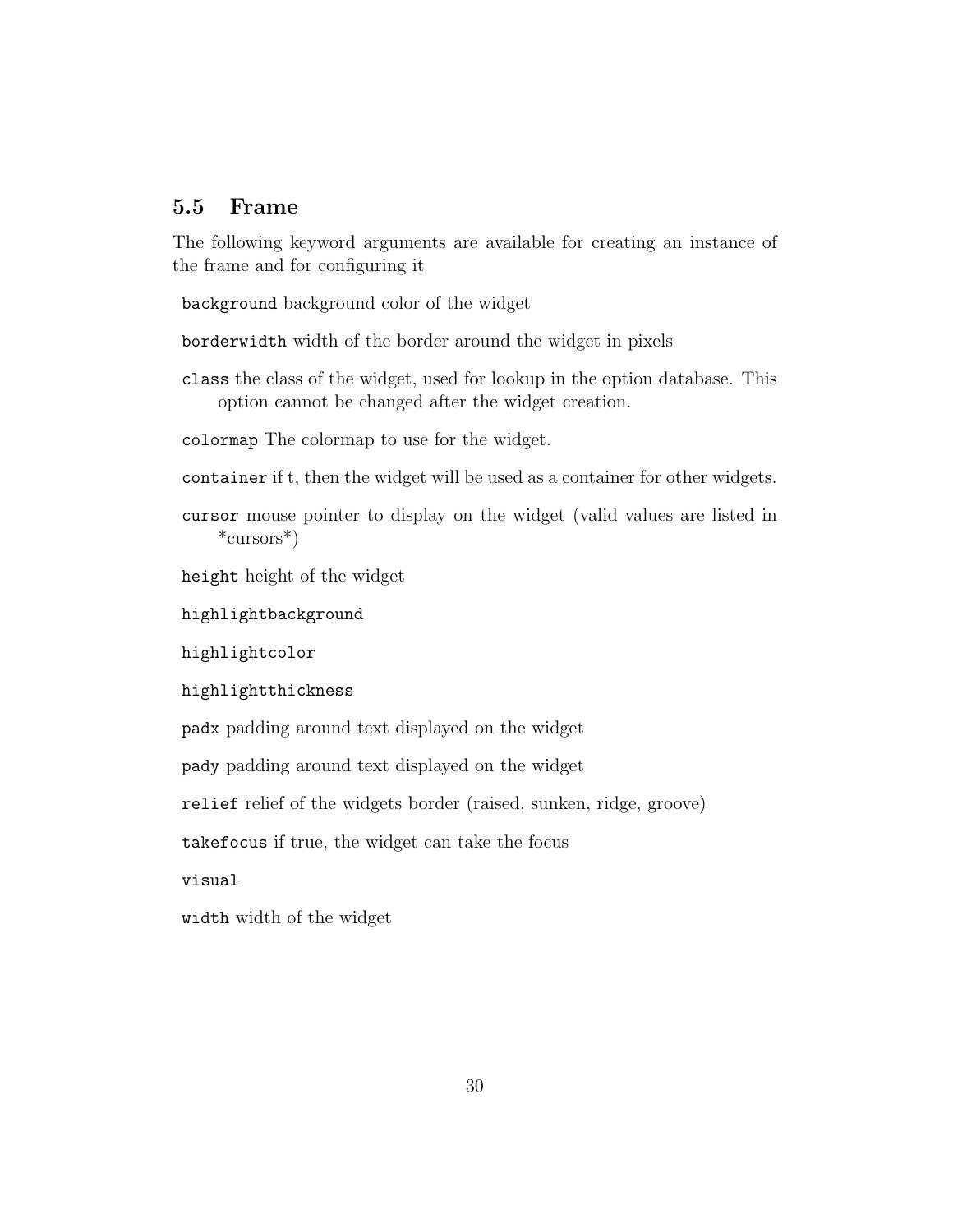## <span id="page-30-1"></span><span id="page-30-0"></span>5.6 Label

The following keyword arguments are available for creating an instance of the label and for configuring it

activebackground background of the active area

- activeforeground foreground color for active widgets (when the mouse cursor is over the widget)
- anchor specify the alignment of text/image drawn on the widget, one of (:n :w :s :e :nw :sw :se :ne) with :nw designating the top left corner

background background color of the widget

bitmap the bitmap to display on the widget, the display is affected by the options 'anchor' and 'justify'

borderwidth width of the border around the widget in pixels

compound

cursor mouse pointer to display on the widget (valid values are listed in \*cursors\*)

disabledforeground

font font to use to display text on the widget

foreground foreground color of the widget

height height of the widget

highlightbackground

highlightcolor

- highlightthickness
- image the image to display on the widget, the display is affected by the options 'anchor' and 'justify'

justify justification of the text on the widget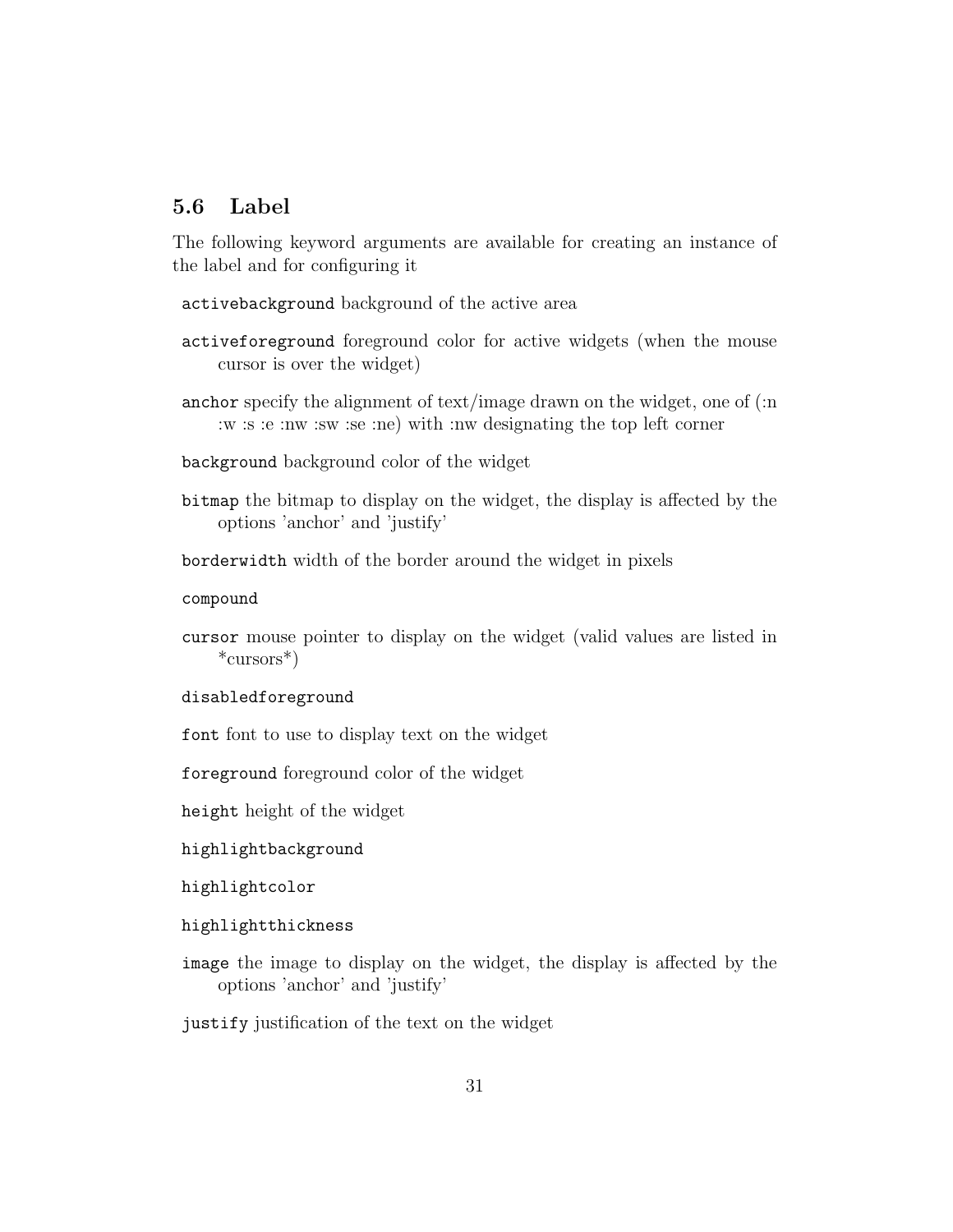<span id="page-31-0"></span>padx padding around text displayed on the widget pady padding around text displayed on the widget relief relief of the widgets border (raised, sunken, ridge, groove) state takefocus if true, the widget can take the focus text underline width width of the widget wraplength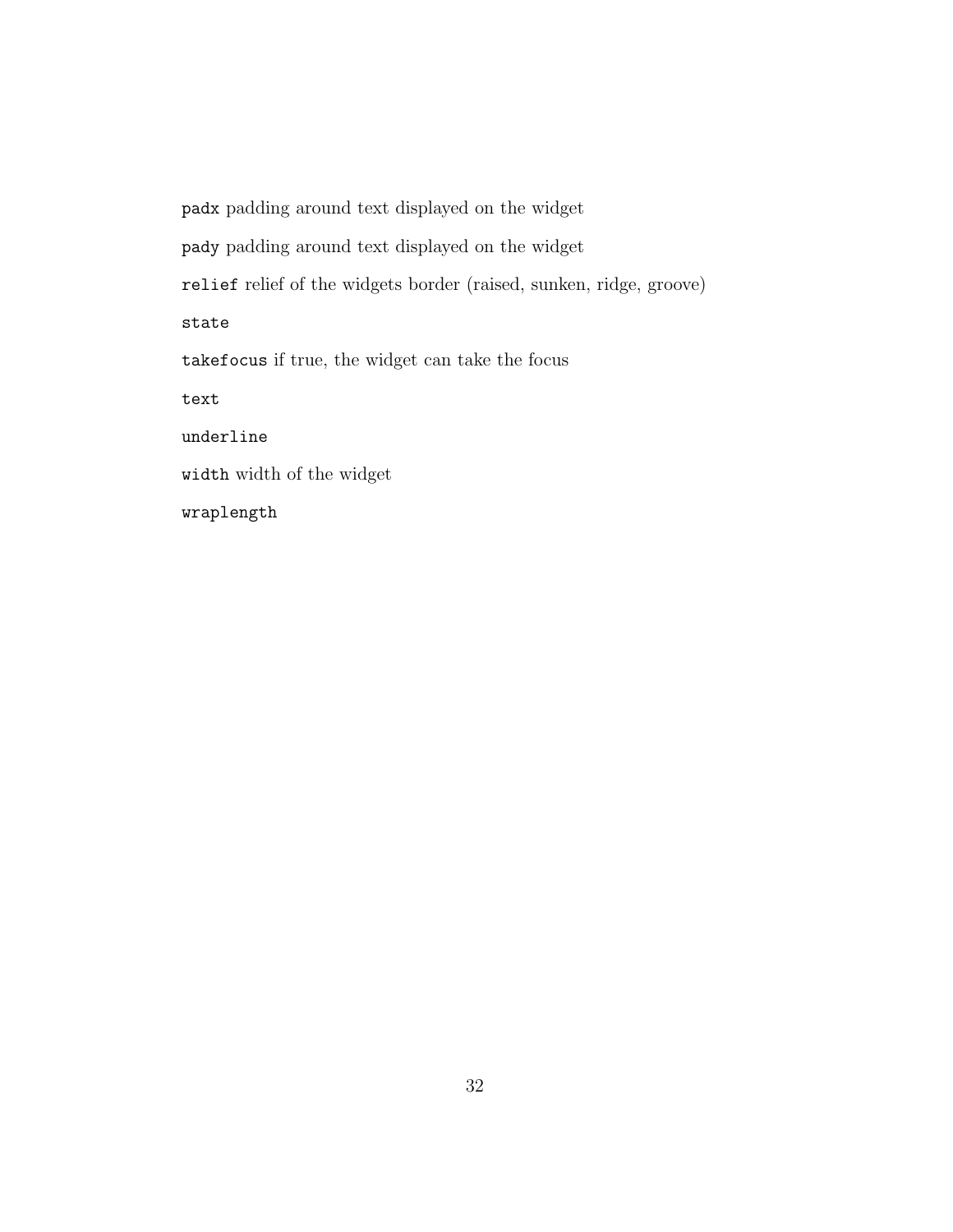## <span id="page-32-1"></span><span id="page-32-0"></span>5.7 Labelframe

The following keyword arguments are available for creating an instance of the labelframe and for configuring it

background background color of the widget

borderwidth width of the border around the widget in pixels

class the class of the widget, used for lookup in the option database. This option cannot be changed after the widget creation.

colormap The colormap to use for the widget.

container if t, then the widget will be used as a container for other widgets.

cursor mouse pointer to display on the widget (valid values are listed in \*cursors\*)

font font to use to display text on the widget

foreground foreground color of the widget

height height of the widget

highlightbackground

highlightcolor

highlightthickness

labelanchor

labelwidget

padx padding around text displayed on the widget

pady padding around text displayed on the widget

relief relief of the widgets border (raised, sunken, ridge, groove)

takefocus if true, the widget can take the focus

text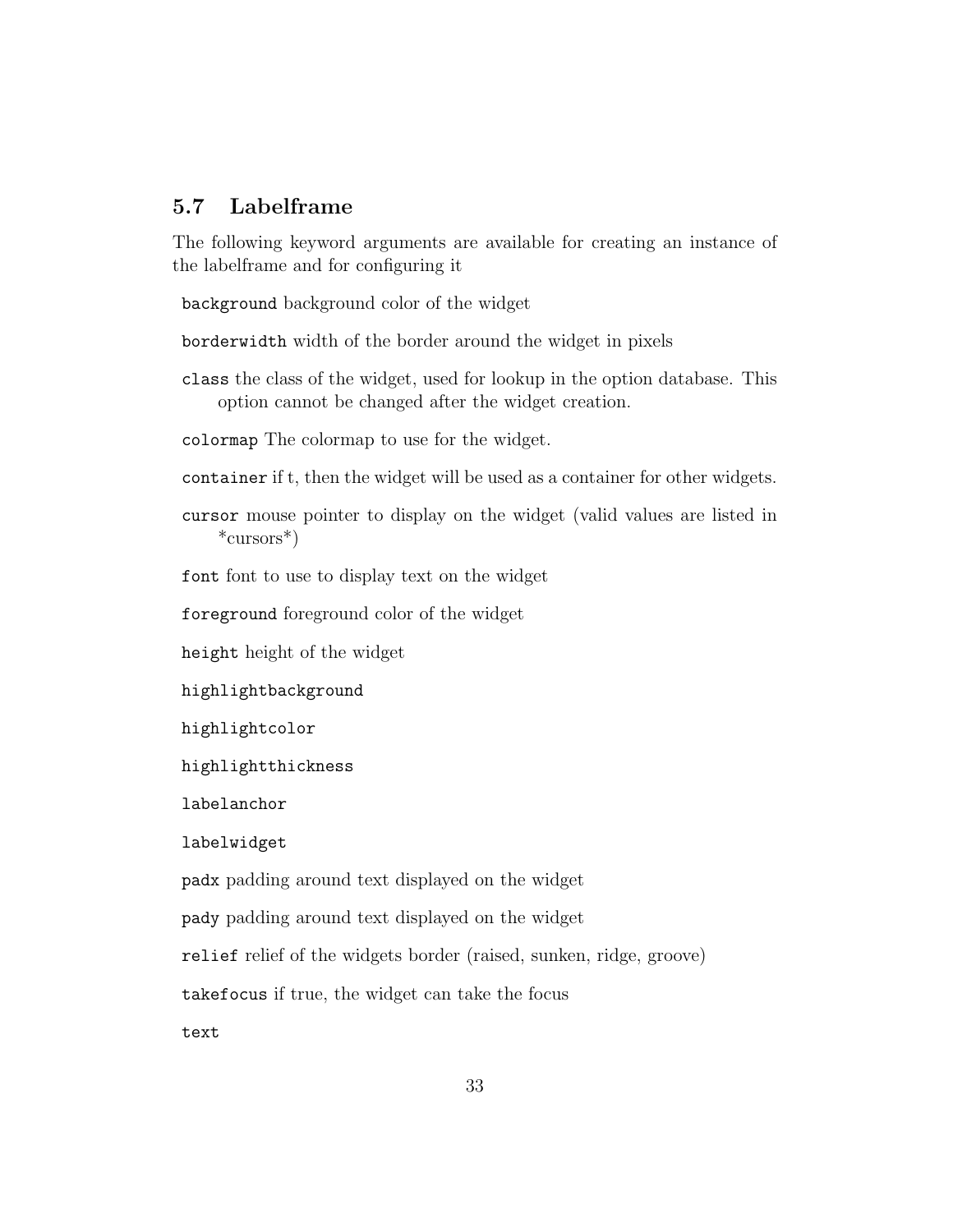<span id="page-33-0"></span>visual

width width of the widget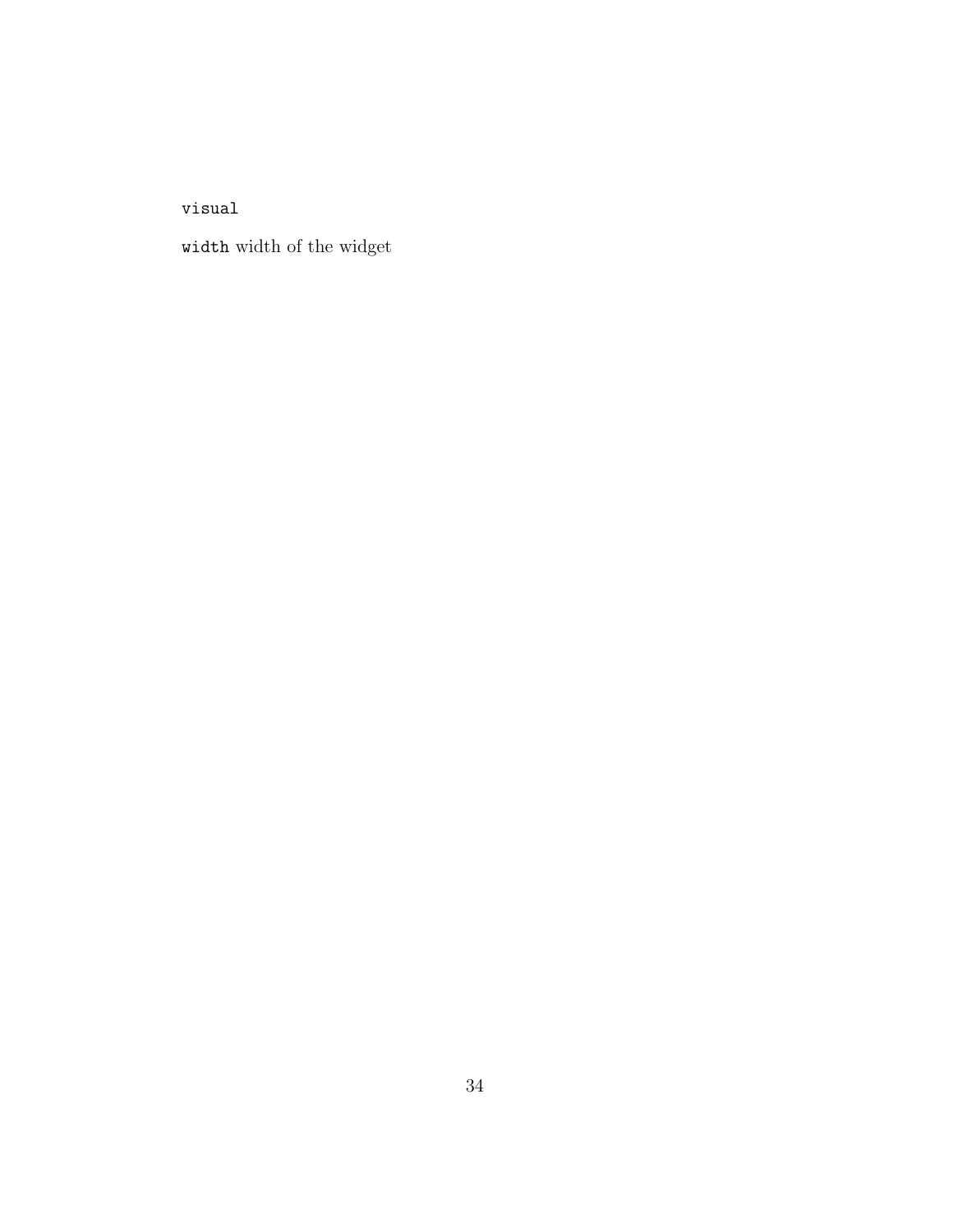## <span id="page-34-1"></span><span id="page-34-0"></span>5.8 Listbox

The following keyword arguments are available for creating an instance of the listbox and for configuring it

activestyle the style for drawing the active part (dotbox, none, underline (default))

background background color of the widget

borderwidth width of the border around the widget in pixels

cursor mouse pointer to display on the widget (valid values are listed in \*cursors\*)

disabledforeground

exportselection

font font to use to display text on the widget

foreground foreground color of the widget

height height of the widget

highlightbackground

highlightcolor

highlightthickness

listvariable

relief relief of the widgets border (raised, sunken, ridge, groove)

selectbackground

selectborderwidth

selectforeground

selectmode

setgrid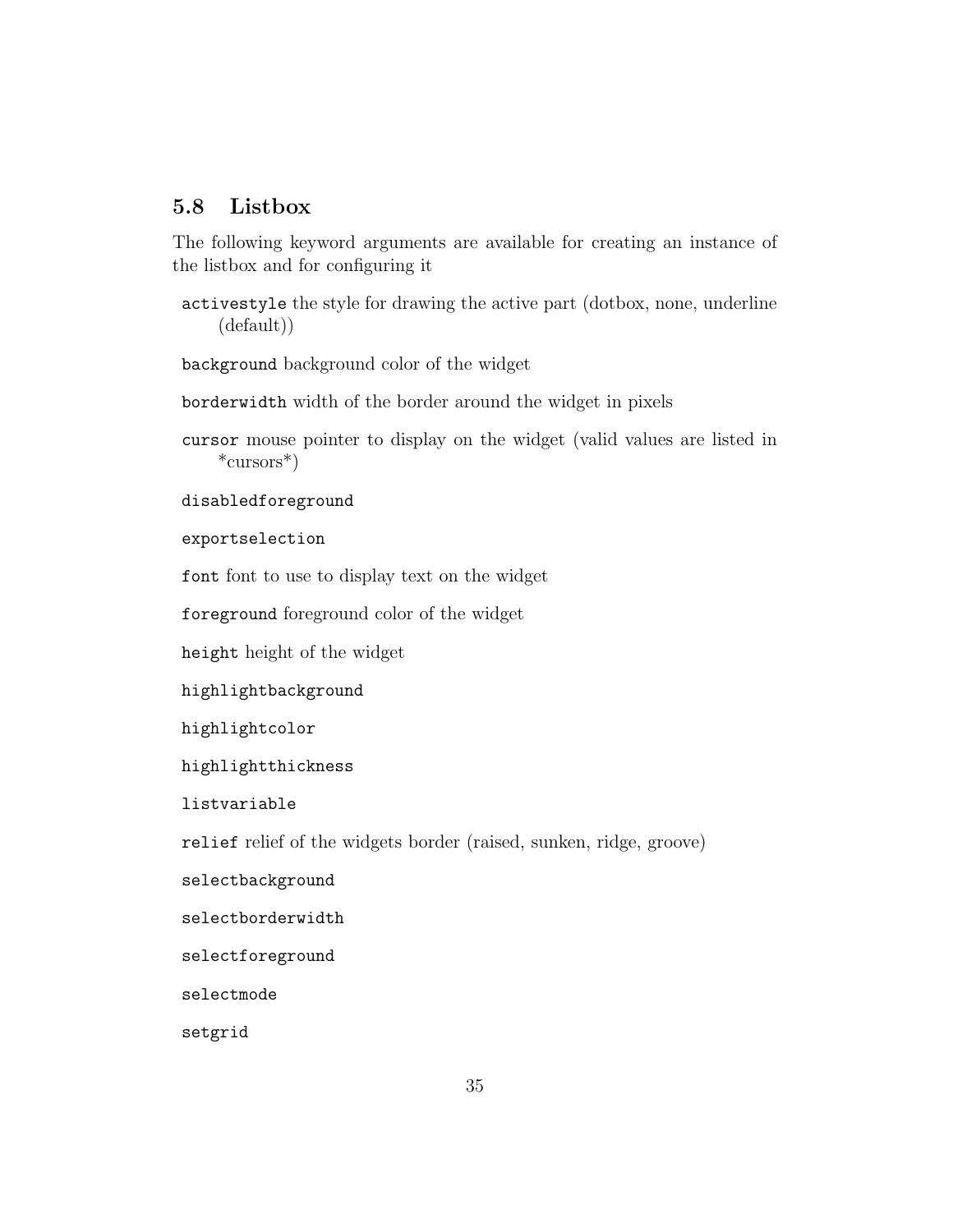<span id="page-35-0"></span>state takefocus if true, the widget can take the focus width width of the widget xscrollcommand yscrollcommand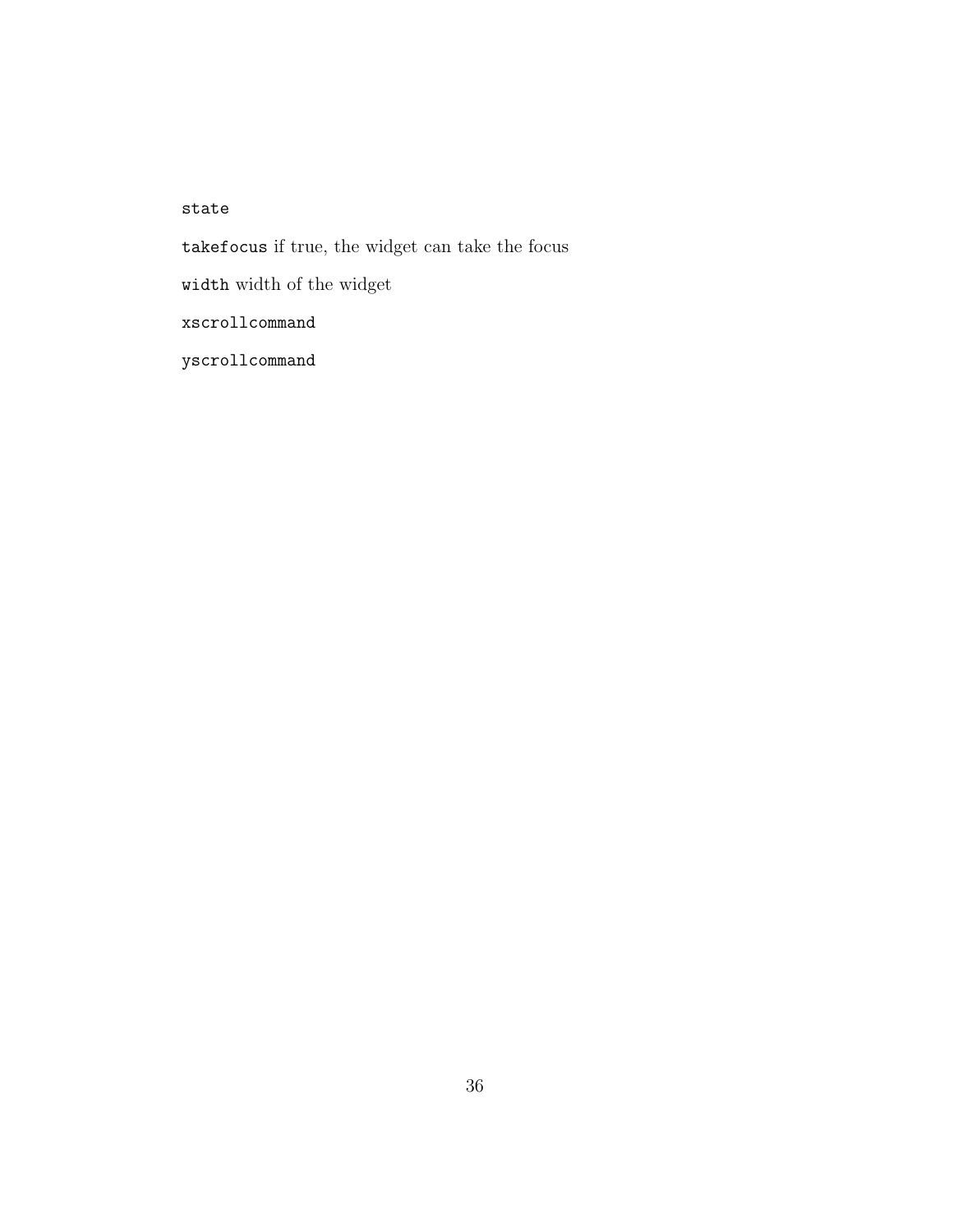## <span id="page-36-1"></span><span id="page-36-0"></span>5.9 Menu

The following keyword arguments are available for creating an instance of the menu and for configuring it

activebackground background of the active area

- activeborderwidth the border width for active widgets (when the mouse cursor is over the widget)
- activeforeground foreground color for active widgets (when the mouse cursor is over the widget)

background background color of the widget

borderwidth width of the border around the widget in pixels

cursor mouse pointer to display on the widget (valid values are listed in \*cursors\*)

disabledforeground

font font to use to display text on the widget

foreground foreground color of the widget

postcommand

relief relief of the widgets border (raised, sunken, ridge, groove)

selectcolor

takefocus if true, the widget can take the focus

tearoff if true, the menu can be torn off

tearoffcommand

title

type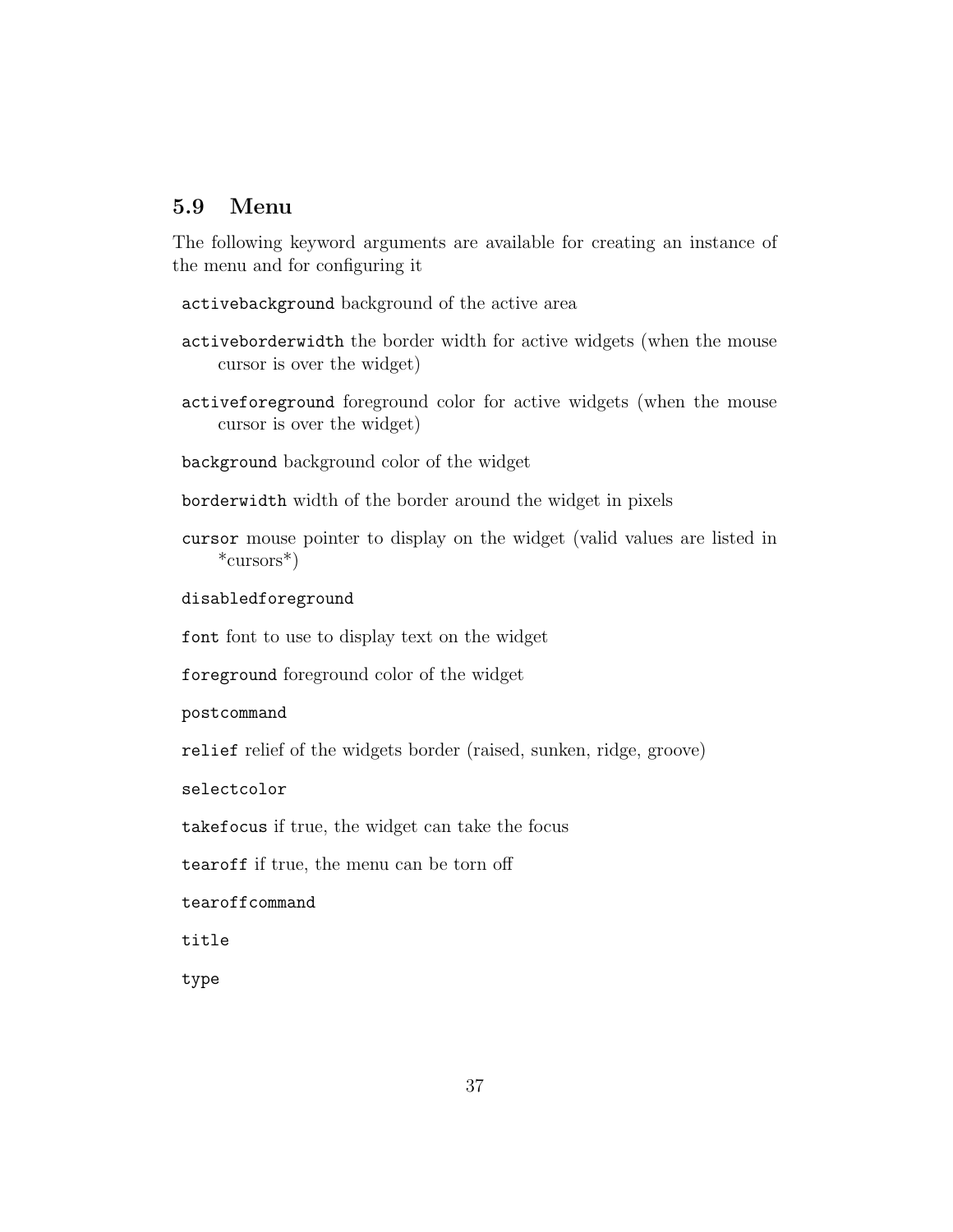## <span id="page-37-1"></span><span id="page-37-0"></span>5.10 Menubutton

The following keyword arguments are available for creating an instance of the menubutton and for configuring it

activebackground background of the active area

- activeforeground foreground color for active widgets (when the mouse cursor is over the widget)
- anchor specify the alignment of text/image drawn on the widget, one of (:n :w :s :e :nw :sw :se :ne) with :nw designating the top left corner

background background color of the widget

bitmap the bitmap to display on the widget, the display is affected by the options 'anchor' and 'justify'

borderwidth width of the border around the widget in pixels

compound

cursor mouse pointer to display on the widget (valid values are listed in \*cursors\*)

direction

disabledforeground

font font to use to display text on the widget

foreground foreground color of the widget

height height of the widget

highlightbackground

highlightcolor

highlightthickness

image the image to display on the widget, the display is affected by the options 'anchor' and 'justify'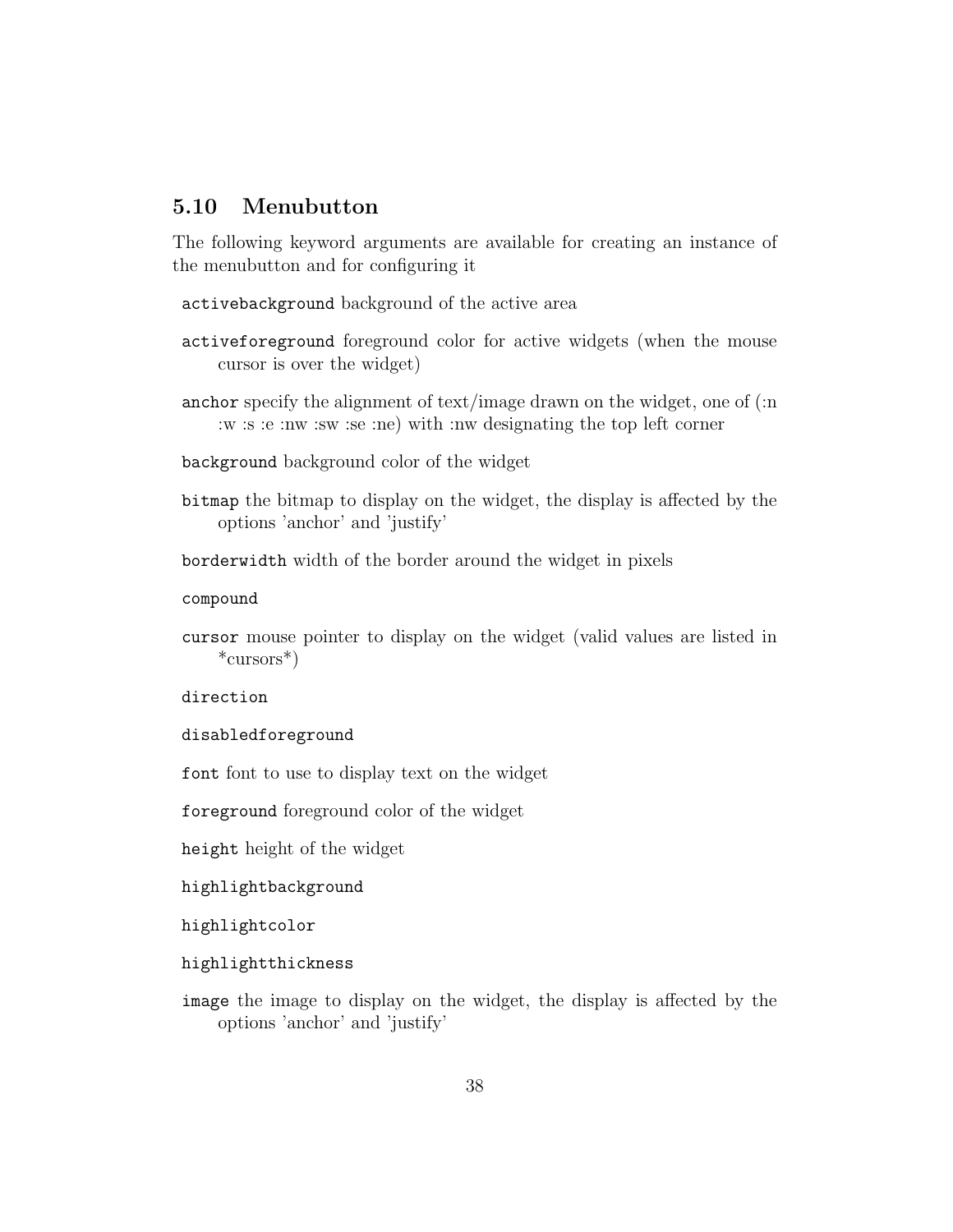### <span id="page-38-0"></span>indicatoron

justify justification of the text on the widget menu

padx padding around text displayed on the widget pady padding around text displayed on the widget relief relief of the widgets border (raised, sunken, ridge, groove) state takefocus if true, the widget can take the focus text underline

width width of the widget

wraplength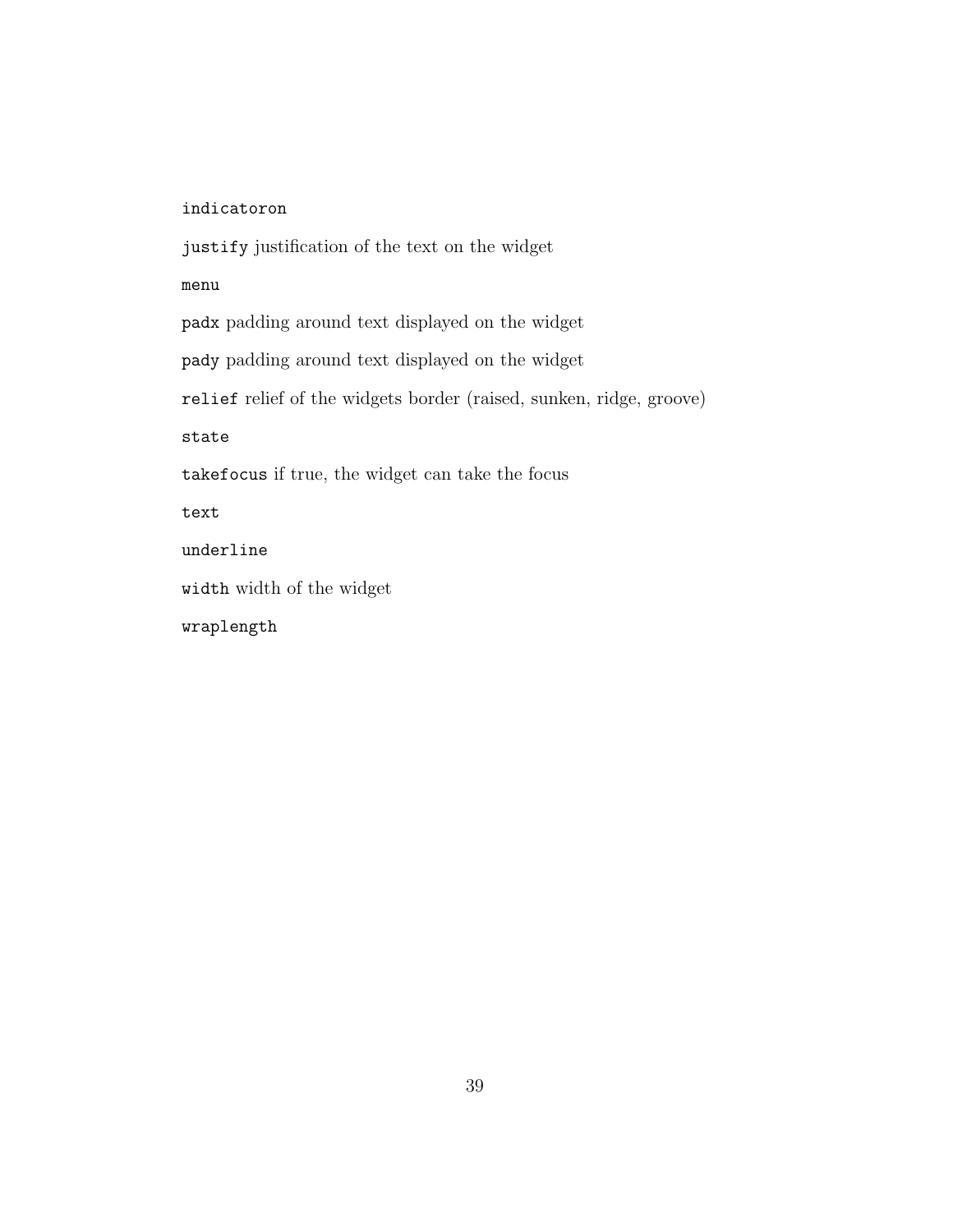### <span id="page-39-1"></span><span id="page-39-0"></span>5.11 Message

The following keyword arguments are available for creating an instance of the message and for configuring it

- anchor specify the alignment of text/image drawn on the widget, one of (:n :w :s :e :nw :sw :se :ne) with :nw designating the top left corner
- aspect Aspect ratio for the wrapping of the text. 100 means that the text is redered as wide as, tall, 200 twice as wide.
- background background color of the widget
- borderwidth width of the border around the widget in pixels
- cursor mouse pointer to display on the widget (valid values are listed in \*cursors\*)

font font to use to display text on the widget

foreground foreground color of the widget

highlightbackground

highlightcolor

highlightthickness

justify justification of the text on the widget

padx padding around text displayed on the widget

pady padding around text displayed on the widget

relief relief of the widgets border (raised, sunken, ridge, groove)

takefocus if true, the widget can take the focus

text

width width of the widget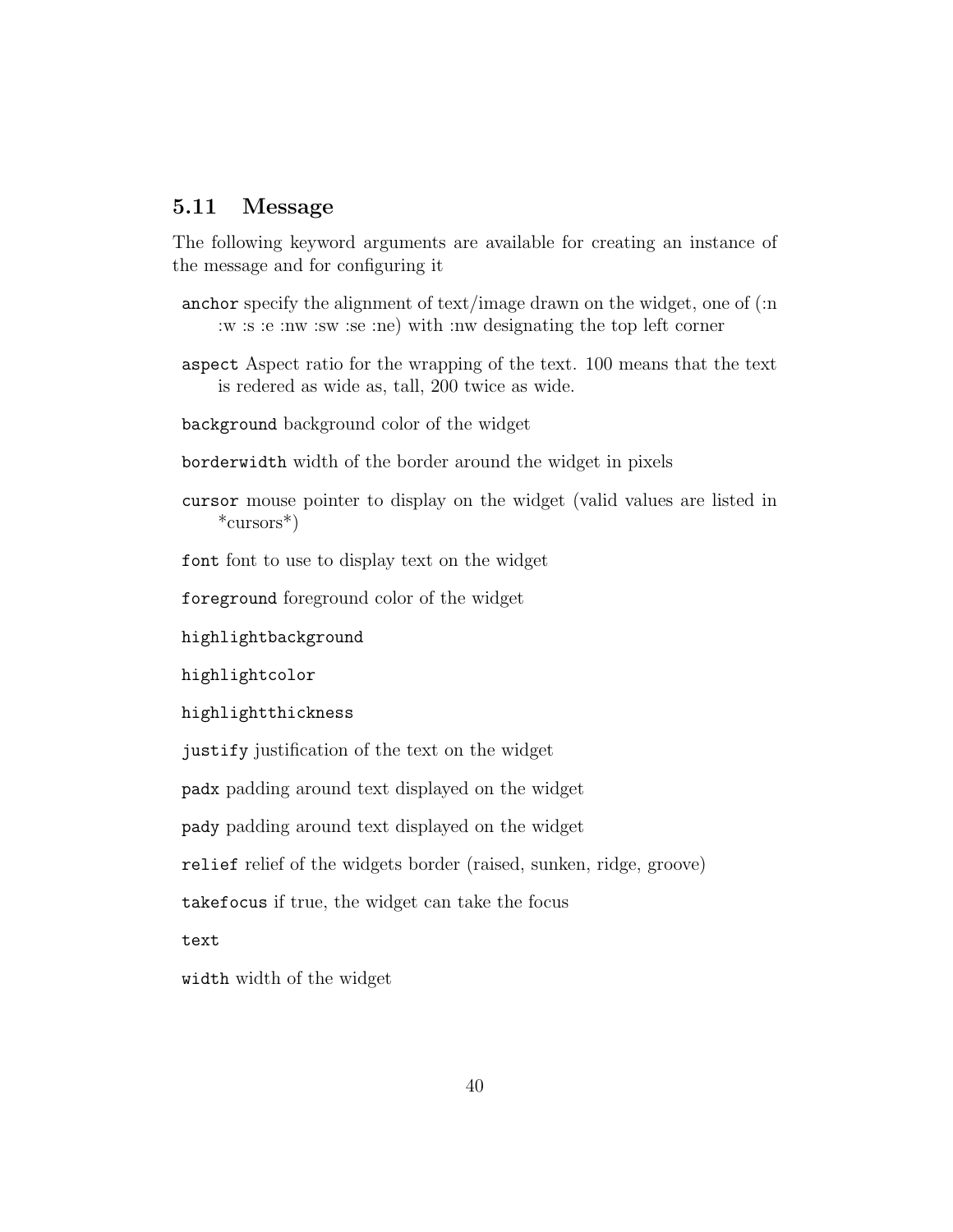## <span id="page-40-1"></span><span id="page-40-0"></span>5.12 Paned-window

The following keyword arguments are available for creating an instance of the paned-window and for configuring it

background background color of the widget

borderwidth width of the border around the widget in pixels

cursor mouse pointer to display on the widget (valid values are listed in \*cursors\*)

handlepad

handlesize

height height of the widget

opaqueresize

orientation orientation of the widget (horizontal, vertical)

relief relief of the widgets border (raised, sunken, ridge, groove)

sashcursor

sashpad

sashrelief

sashwidth

showhandle

width width of the widget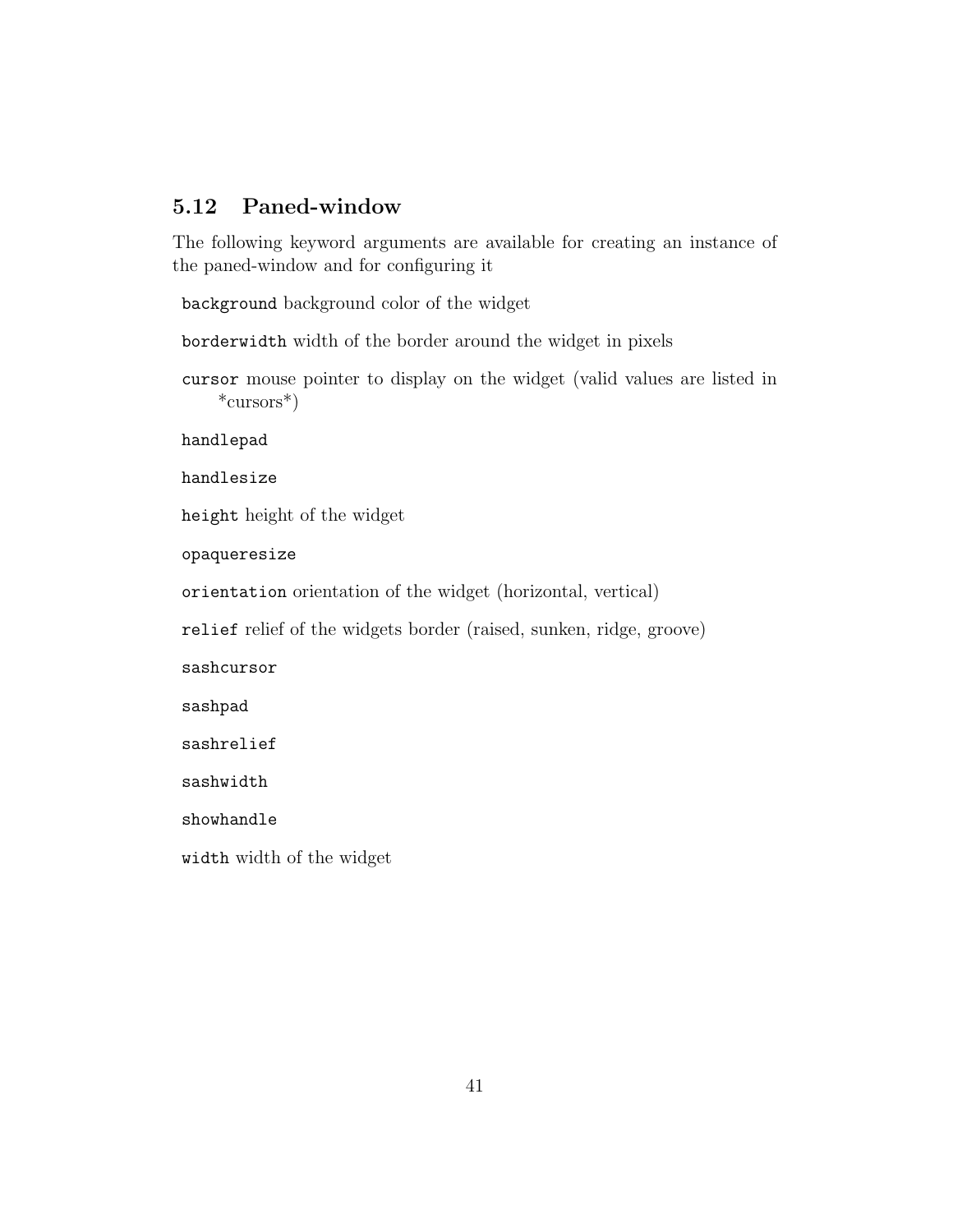## <span id="page-41-1"></span><span id="page-41-0"></span>5.13 Radio-button

The following keyword arguments are available for creating an instance of the radio-button and for configuring it

activebackground background of the active area

- activeforeground foreground color for active widgets (when the mouse cursor is over the widget)
- anchor specify the alignment of text/image drawn on the widget, one of (:n :w :s :e :nw :sw :se :ne) with :nw designating the top left corner
- background background color of the widget
- bitmap the bitmap to display on the widget, the display is affected by the options 'anchor' and 'justify'

borderwidth width of the border around the widget in pixels

command function to call when the action of the widget is executed

compound

- cursor mouse pointer to display on the widget (valid values are listed in \*cursors\*)
- disabledforeground

font font to use to display text on the widget

foreground foreground color of the widget

height height of the widget

highlightbackground

highlightcolor

highlightthickness

image the image to display on the widget, the display is affected by the options 'anchor' and 'justify'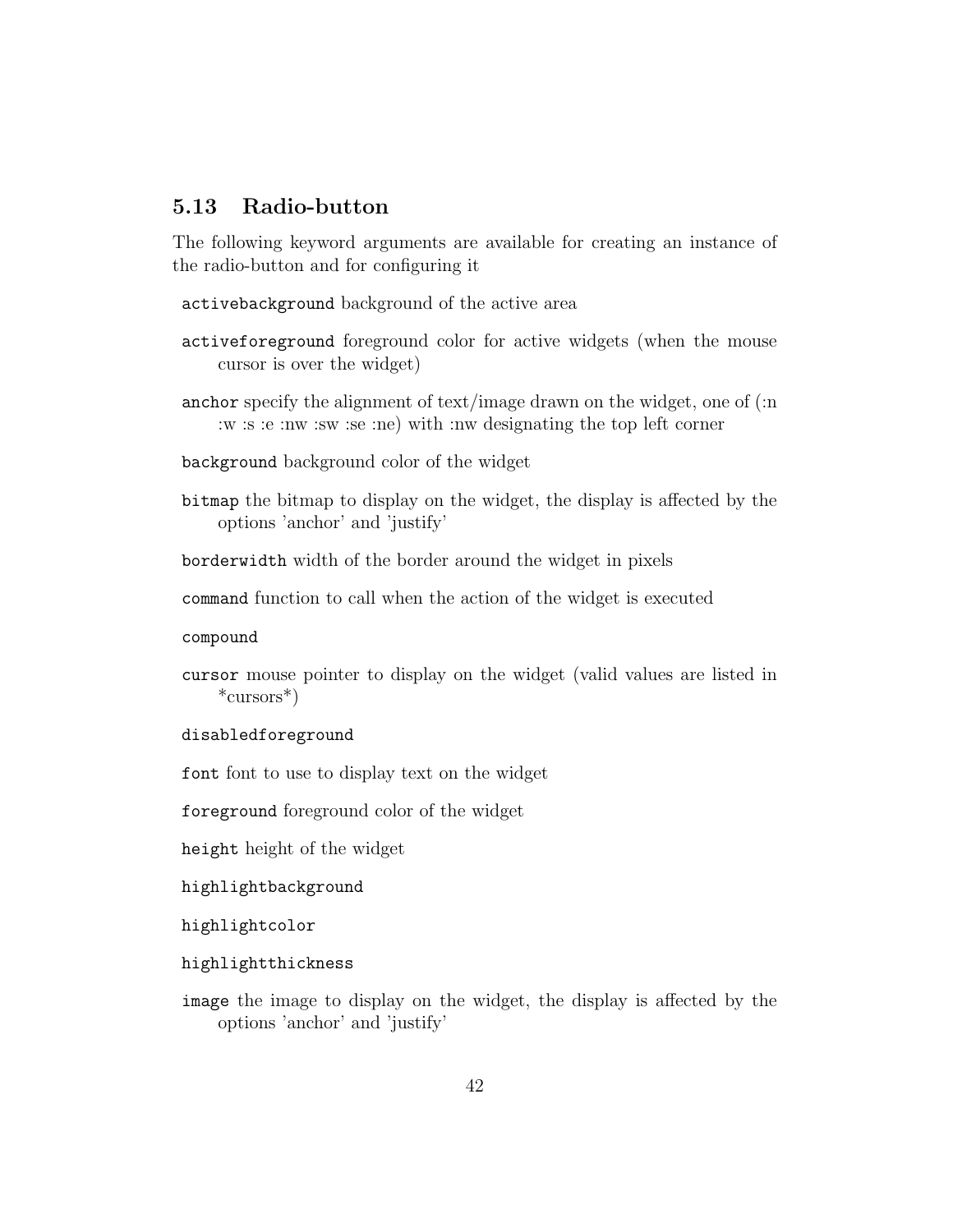### <span id="page-42-0"></span>indicatoron

justify justification of the text on the widget

### offrelief

overrelief relief of the border, when the mouse is over the widget padx padding around text displayed on the widget pady padding around text displayed on the widget relief relief of the widgets border (raised, sunken, ridge, groove) selectcolor selectimage state takefocus if true, the widget can take the focus text underline

nil value for the radio button group to take, when the button is selected nil name of the radio button group the button shall belong to as a string width width of the widget

wraplength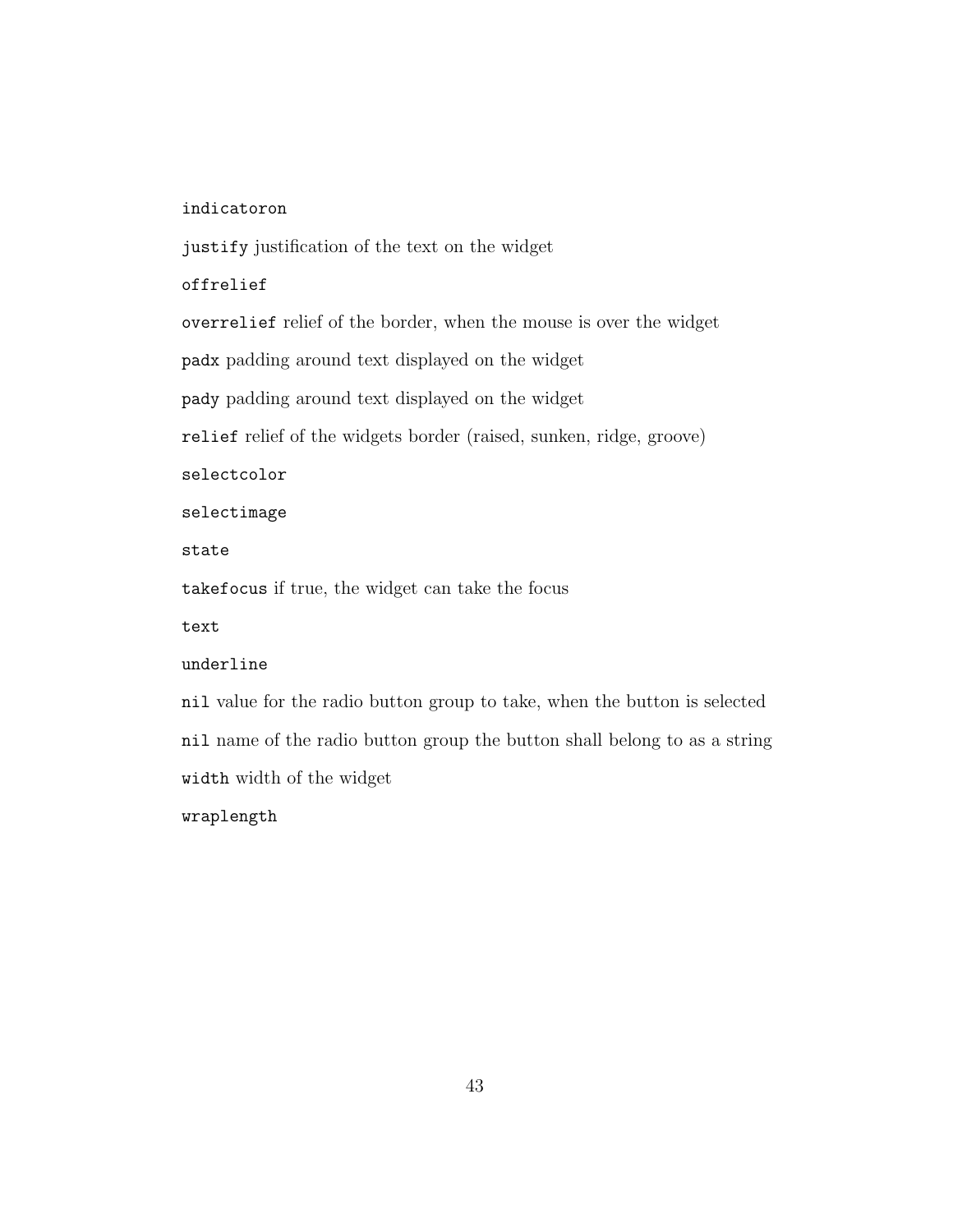## <span id="page-43-1"></span><span id="page-43-0"></span>5.14 Scale

The following keyword arguments are available for creating an instance of the scale and for configuring it

activebackground background of the active area

background background color of the widget

bigincrement size of the big step increment

borderwidth width of the border around the widget in pixels

command function to call when the action of the widget is executed

cursor mouse pointer to display on the widget (valid values are listed in \*cursors\*)

digits number of digits to use when converting the value to a string.

font font to use to display text on the widget

foreground foreground color of the widget

from

highlightbackground

highlightcolor

highlightthickness

label text to display on the widget

length

orientation orientation of the widget (horizontal, vertical)

relief relief of the widgets border (raised, sunken, ridge, groove)

repeatdelay

repeatinterval

resolution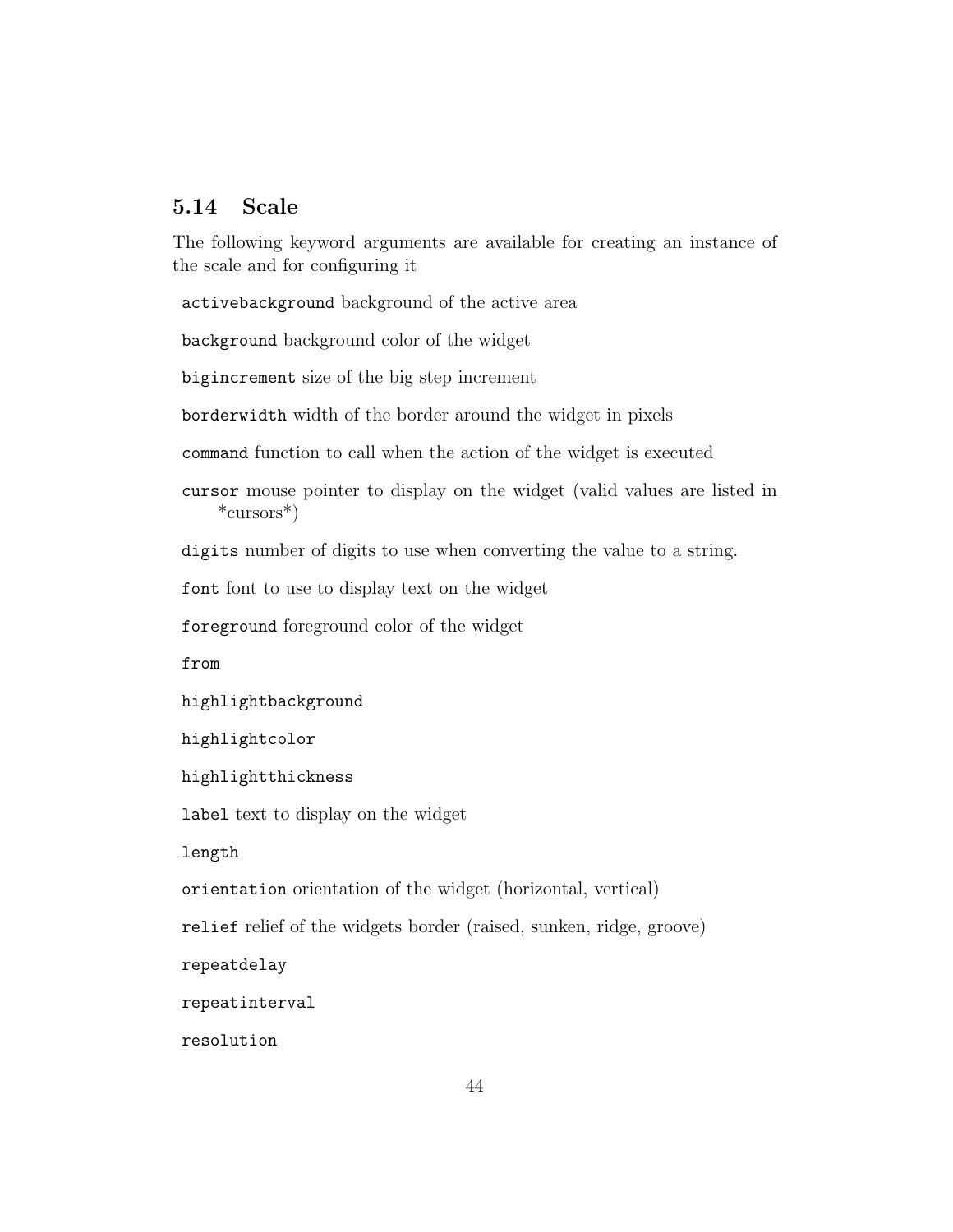<span id="page-44-0"></span>showvalue sliderlength sliderrelief state takefocus if true, the widget can take the focus tickinterval to troughcolor variable name of the variable associated with the widget width width of the widget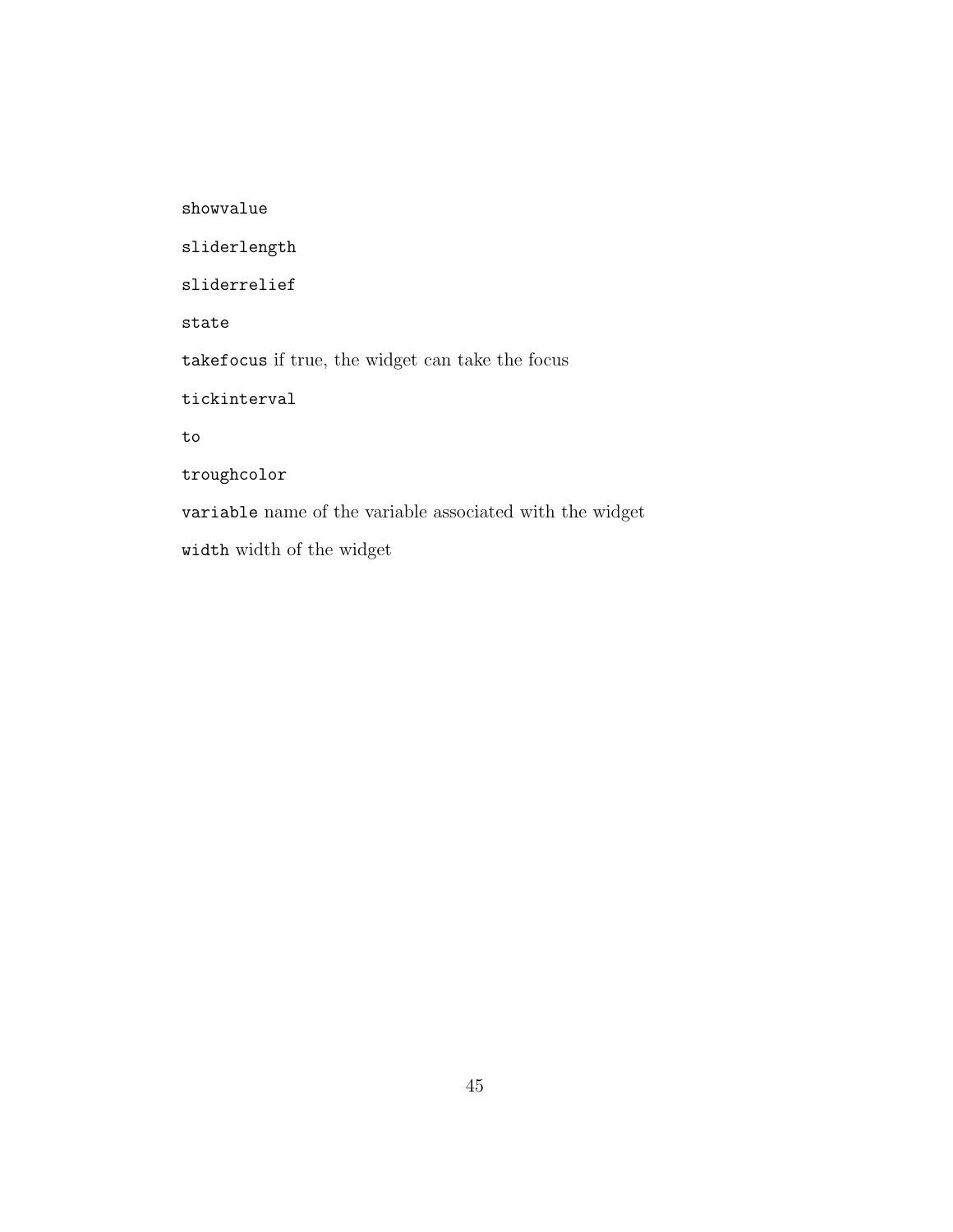## <span id="page-45-1"></span><span id="page-45-0"></span>5.15 Scrollbar

The following keyword arguments are available for creating an instance of the scrollbar and for configuring it

activebackground background of the active area

activerelief the border relief for active widgets (when the mouse cursor is over the widget)

background background color of the widget

borderwidth width of the border around the widget in pixels

command

cursor mouse pointer to display on the widget (valid values are listed in \*cursors\*)

elementborderwidth

highlightbackground

highlightcolor

highlightthickness

jump

orientation orientation of the widget (horizontal, vertical)

relief relief of the widgets border (raised, sunken, ridge, groove)

repeatdelay

repeatinterval

takefocus if true, the widget can take the focus

troughcolor

width width of the widget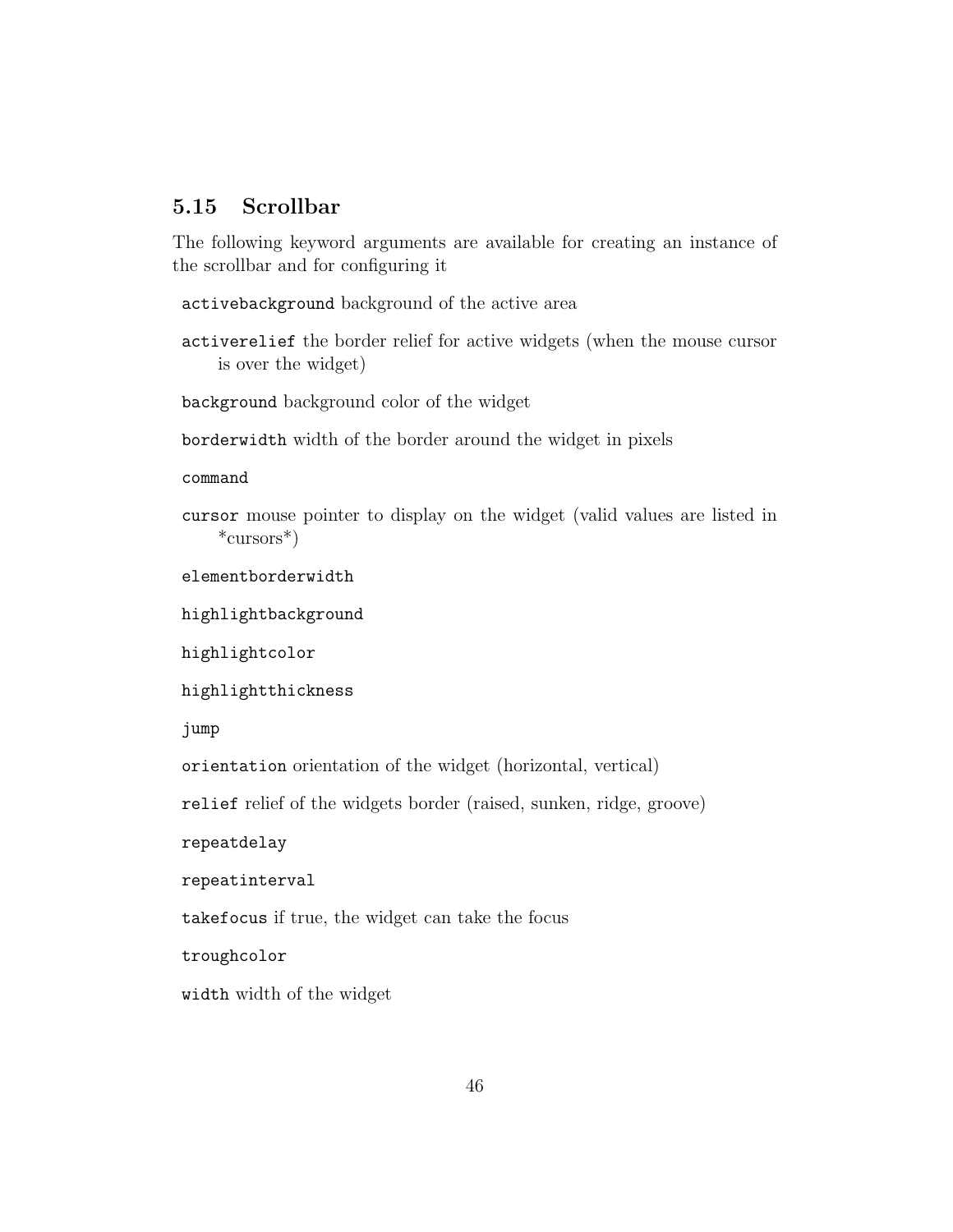## <span id="page-46-1"></span><span id="page-46-0"></span>5.16 Spinbox

The following keyword arguments are available for creating an instance of the spinbox and for configuring it

activebackground background of the active area

background background color of the widget

borderwidth width of the border around the widget in pixels

button.background

button.cursor

button.relief

cursor mouse pointer to display on the widget (valid values are listed in \*cursors\*)

disabledbackground

disabledforeground

exportselection

font font to use to display text on the widget

foreground foreground color of the widget

format

from

highlightbackground

highlightcolor

highlightthickness

increment size of the increment of the widget

insertbackground

insertborderwidth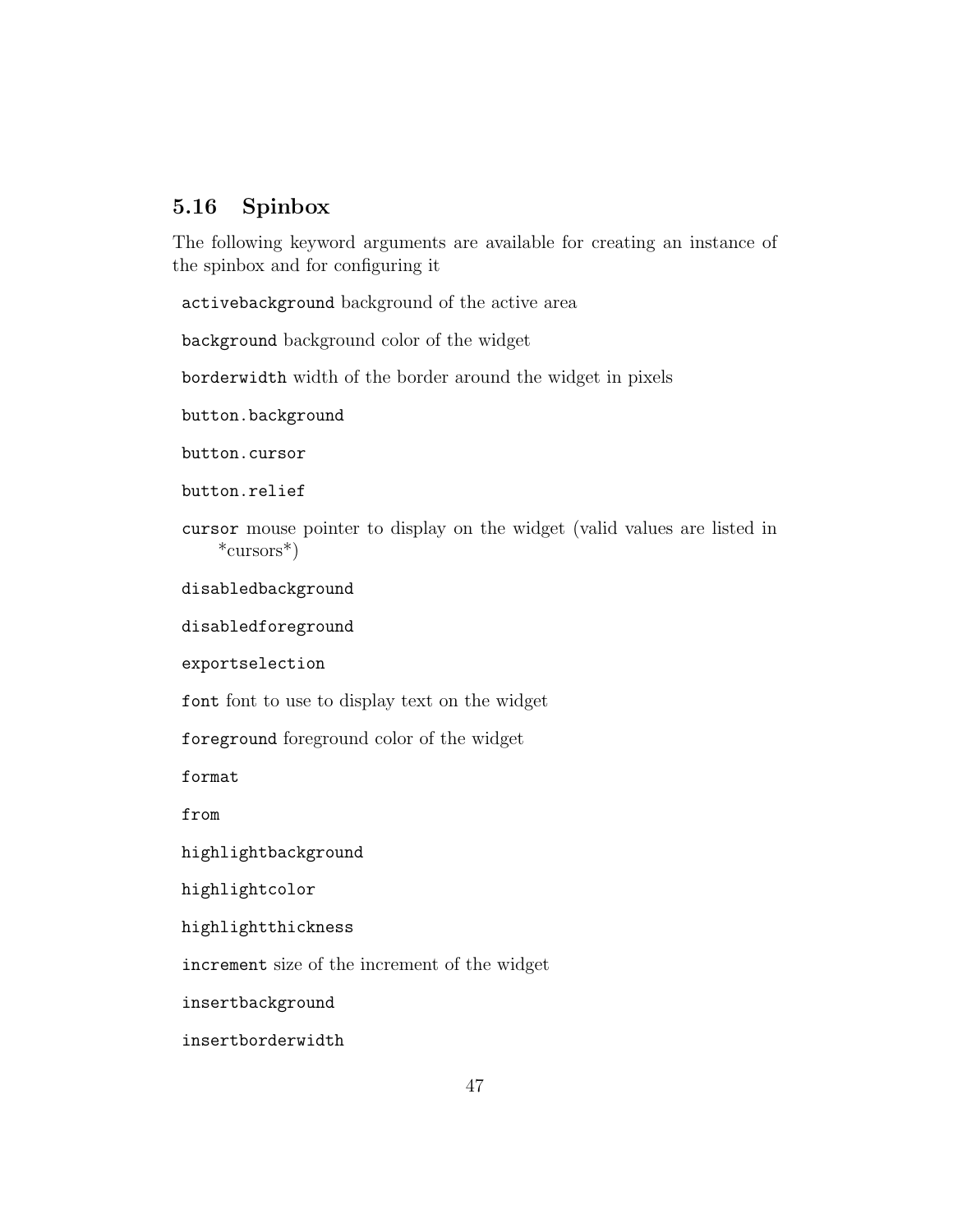<span id="page-47-0"></span>insertofftime

insertontime

insertwidth

invalidcommand

justify justification of the text on the widget

readonlybackground

relief relief of the widgets border (raised, sunken, ridge, groove)

repeatdelay

repeatinterval

selectbackground

selectborderwidth

selectforeground

```
command (AND COMMAND (PROGN (ADD-CALLBACK (NAME WID-
   GET) COMMAND) (NAME WIDGET)))
```
state

takefocus if true, the widget can take the focus

text

to

validate

validatecommand

values

width width of the widget

wrap

xscrollcommand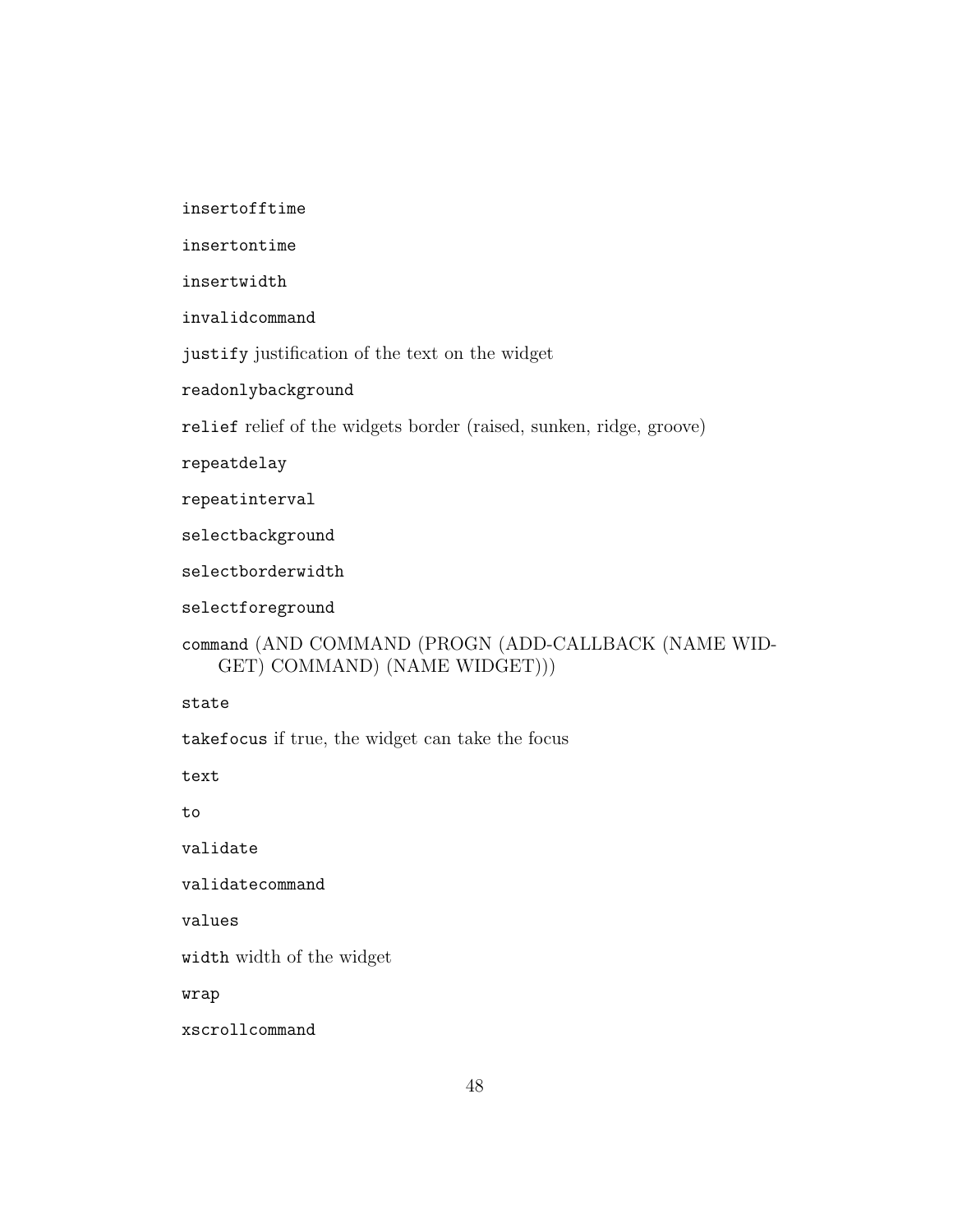## <span id="page-48-1"></span><span id="page-48-0"></span>5.17 Text

The following keyword arguments are available for creating an instance of the text and for configuring it

autoseparators when t, separators are added automatically to the undo stack

background background color of the widget

borderwidth width of the border around the widget in pixels

cursor mouse pointer to display on the widget (valid values are listed in \*cursors\*)

exportselection

font font to use to display text on the widget

foreground foreground color of the widget

height height of the widget

highlightbackground

highlightcolor

highlightthickness

insertbackground

insertborderwidth

insertofftime

insertontime

insertwidth

maxundo

padx padding around text displayed on the widget

pady padding around text displayed on the widget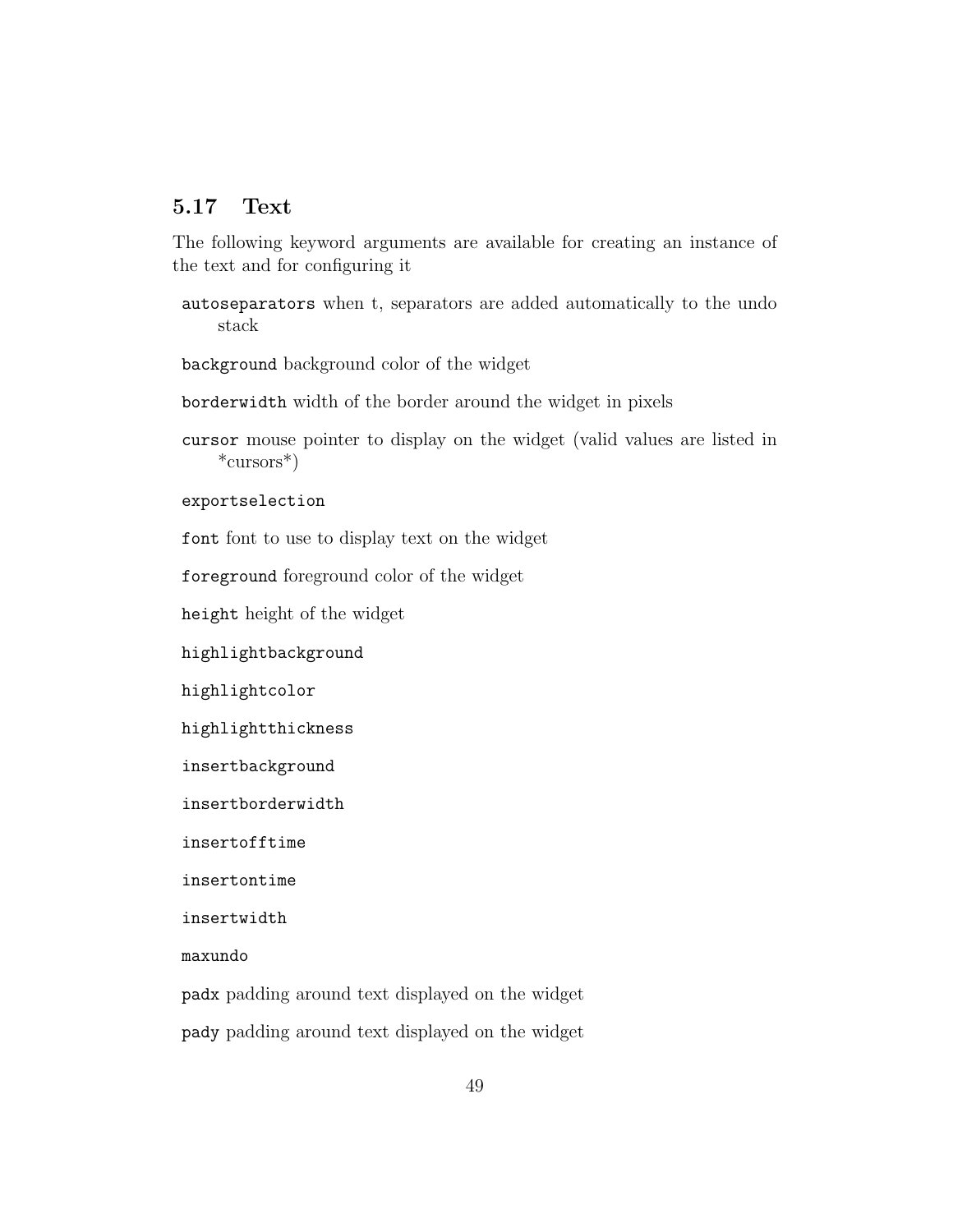<span id="page-49-0"></span>relief relief of the widgets border (raised, sunken, ridge, groove) selectbackground selectborderwidth selectforeground setgrid spacing1 spacing2 spacing3 state tabs takefocus if true, the widget can take the focus undo width width of the widget wrap xscrollcommand yscrollcommand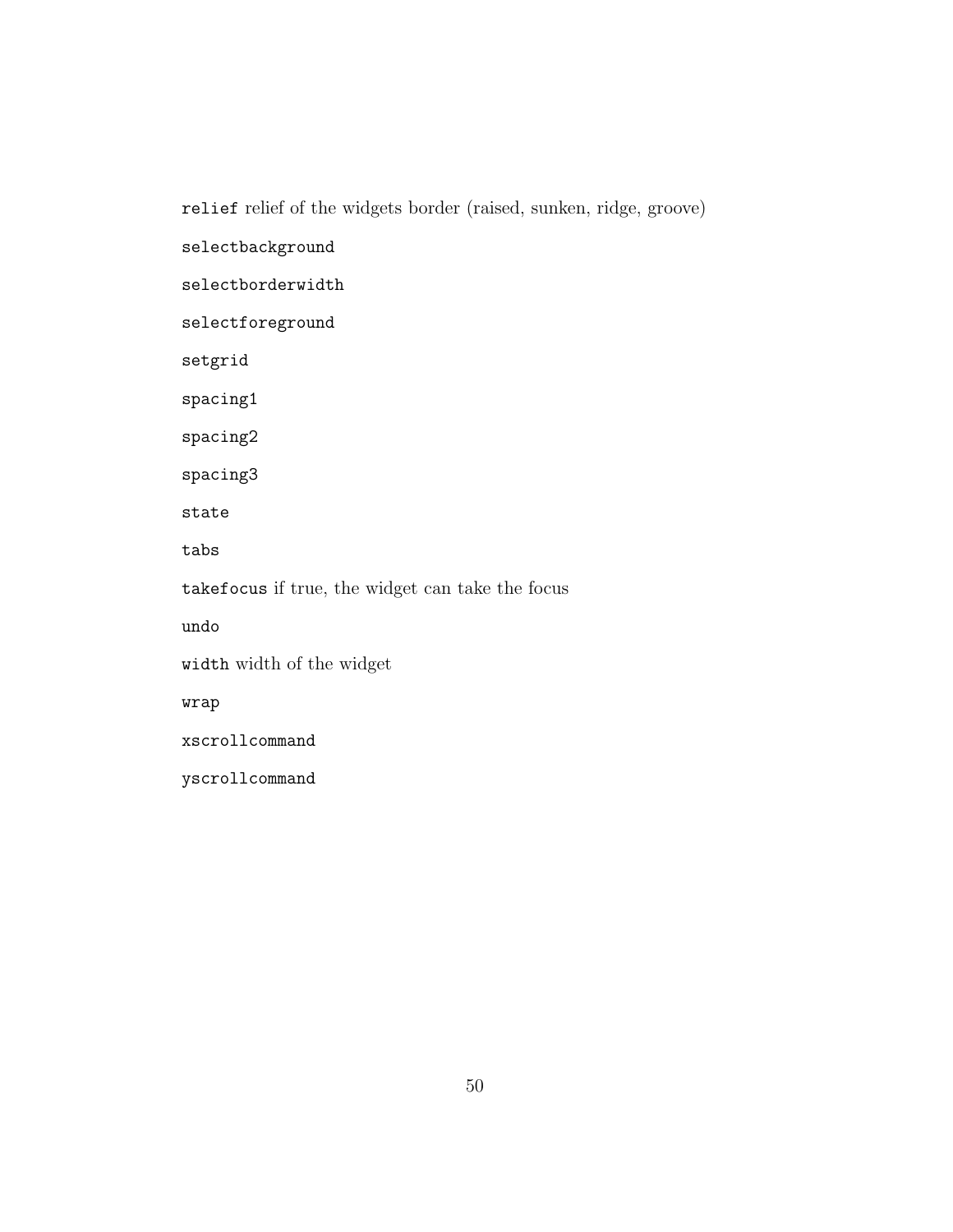## <span id="page-50-1"></span><span id="page-50-0"></span>5.18 Toplevel

The following keyword arguments are available for creating an instance of the toplevel and for configuring it

background background color of the widget

borderwidth width of the border around the widget in pixels

class the class of the widget, used for lookup in the option database. This option cannot be changed after the widget creation.

colormap The colormap to use for the widget.

container if t, then the widget will be used as a container for other widgets.

cursor mouse pointer to display on the widget (valid values are listed in \*cursors\*)

height height of the widget

highlightbackground

highlightcolor

highlightthickness

menu

padx padding around text displayed on the widget

pady padding around text displayed on the widget

relief relief of the widgets border (raised, sunken, ridge, groove)

screen screen on which the toplevel is to be shown

takefocus if true, the widget can take the focus

use

visual

width width of the widget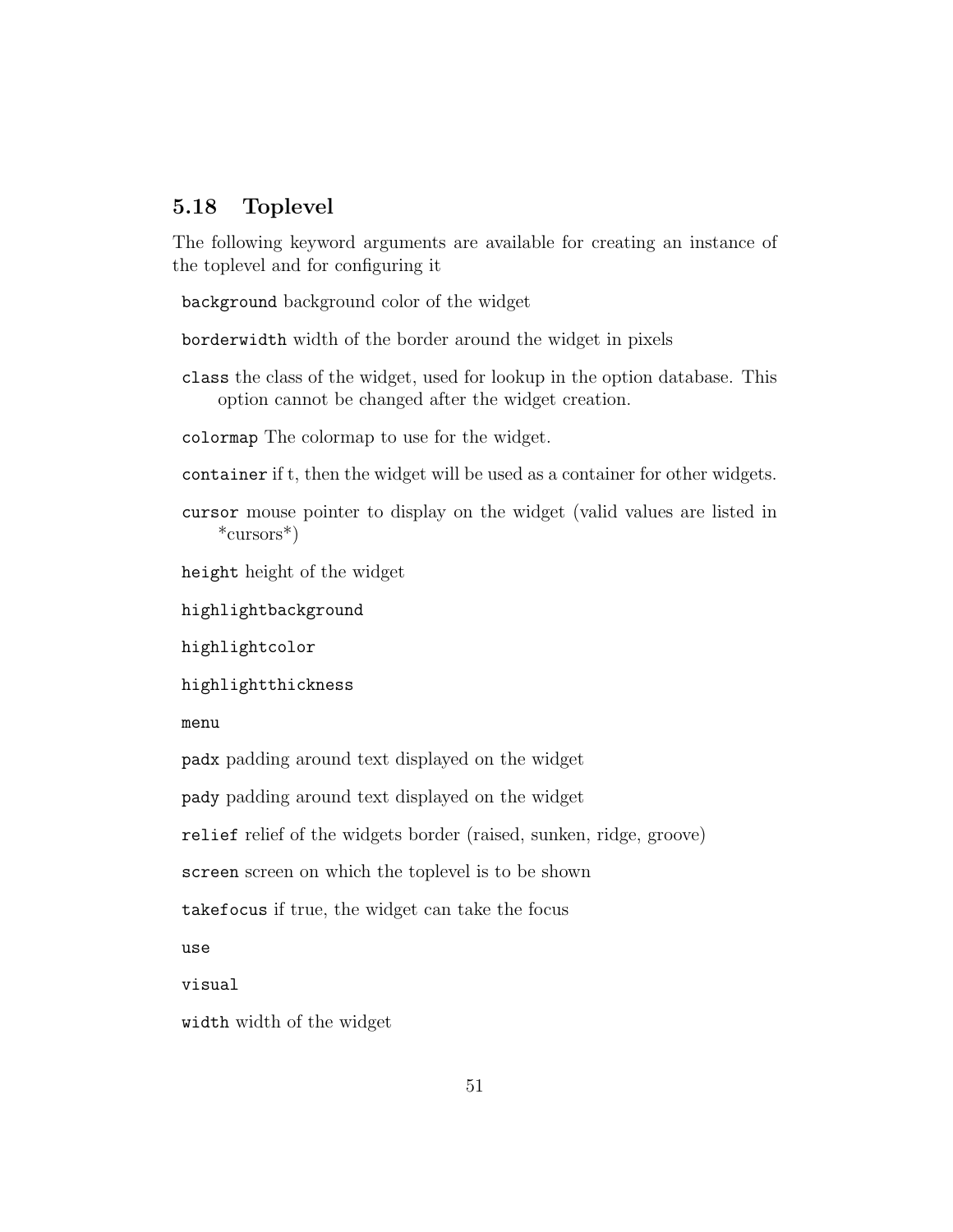# <span id="page-51-0"></span>5.19 Widget

The following keyword arguments are available for creating an instance of the widget and for configuring it

background background color of the widget

borderwidth width of the border around the widget in pixels

cursor mouse pointer to display on the widget (valid values are listed in \*cursors\*)

relief relief of the widgets border (raised, sunken, ridge, groove)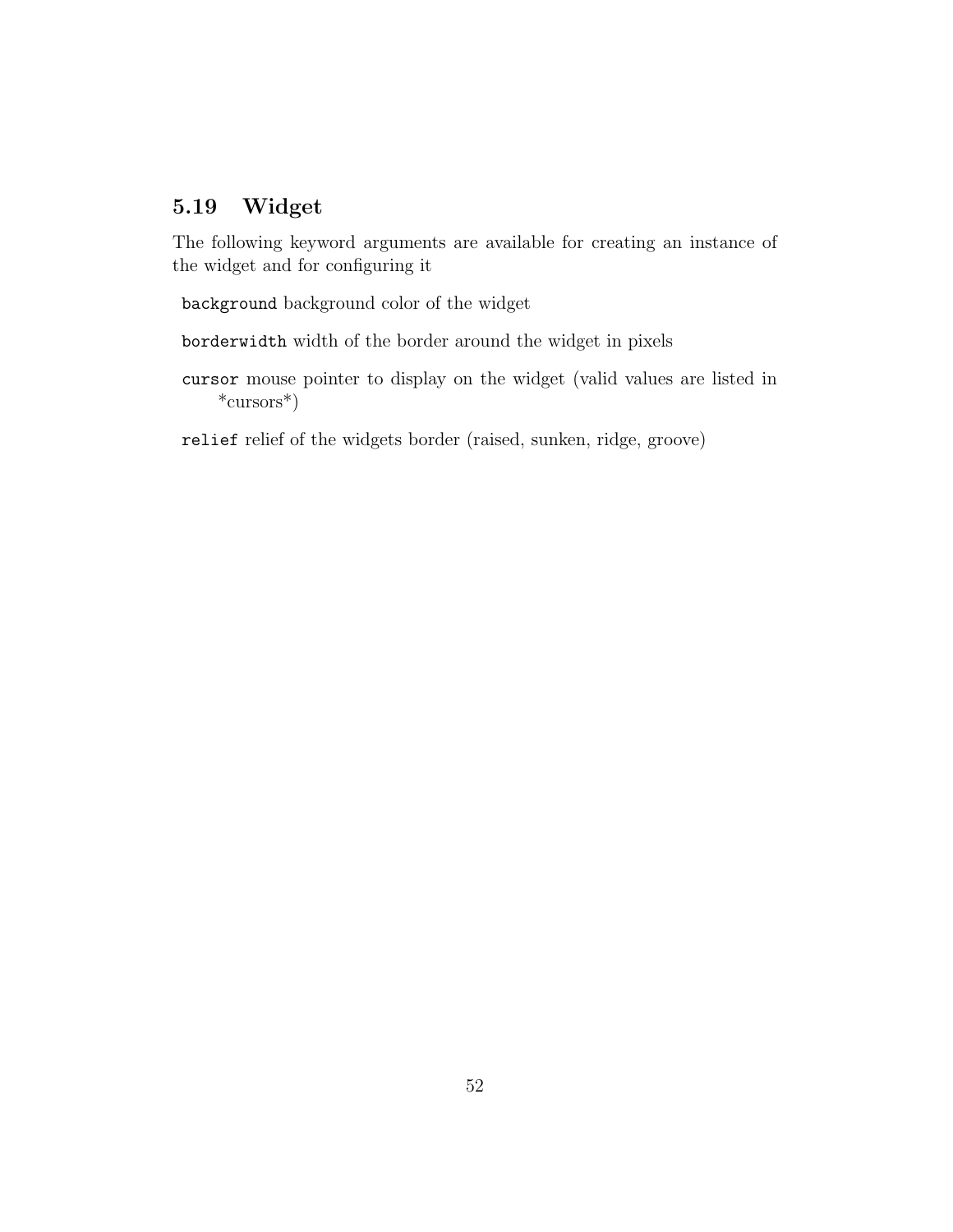# <span id="page-52-0"></span>6 Under the hood

In this section, the technical detaills of the implementation and workings of ltk are explained. Reading this section should not be neccessary to use ltk, but helps understanding it and serves as a documentation for those, who want to extend ltk.

The Tk library is a GUI library for the tcl programming language. It is used via the program wish. Commonly, it is used as the shell to execute tcl/tk programs. But when no script name to execute is being given, it starts in an interactive mode, using stdin to read commands and stdout to print the results. This can be used to enter the tcl commands manually in an interactive session or, as used by ltk to access wish from another program. Every Lisp I know of, offers a function to run a program in a subprocess and to communicate to its stdin/stdout streams. The ltk function do-execute wraps these platform-dependant functions in a generic one. Its parameter is the name of the program to start as a string, a list with the parameters for the program. It starts the program as a subprocess of the Lisp process and returns a two-way stream to communicate with the program. To send some text to the program, its just written into the stream, and likewise output from the program can be read from the string.

All ltk widget creation functions actually create two objects: the CLOS object to represent the widged on the Lisp side, and the corresponding Tk object.

The root class of the ltk class hierarchy is the tkobject class. It has only one slot: the name of the object. In tcl objects are tracked by their names, very similiarly like symbols in Lisp. To represent all widgets the widget class is derived from tkobject. It adds the slots for the object being the master of the widget and the path string for the widget. As mentioned before, all tcl objects are referenced by their name, and all tk widgets have to be put in an hierarchy. This is represented by a path-like naming system. The name of the root object is just ".". Creating a frame named frame1 below it would lead to a path name .frame1. A button called button1 placed into this frame gets the pathname .frame1.button1. Both the naming and the path creation is automatically handled by ltk. To create both only the reference to the master is needed. In an after-method to the initialize-instance method of widget, the name is created as an unique string and the pathname is created by appending this name to the pathname of the master widget, or ".", if the widget has no master specified. The unique name is created by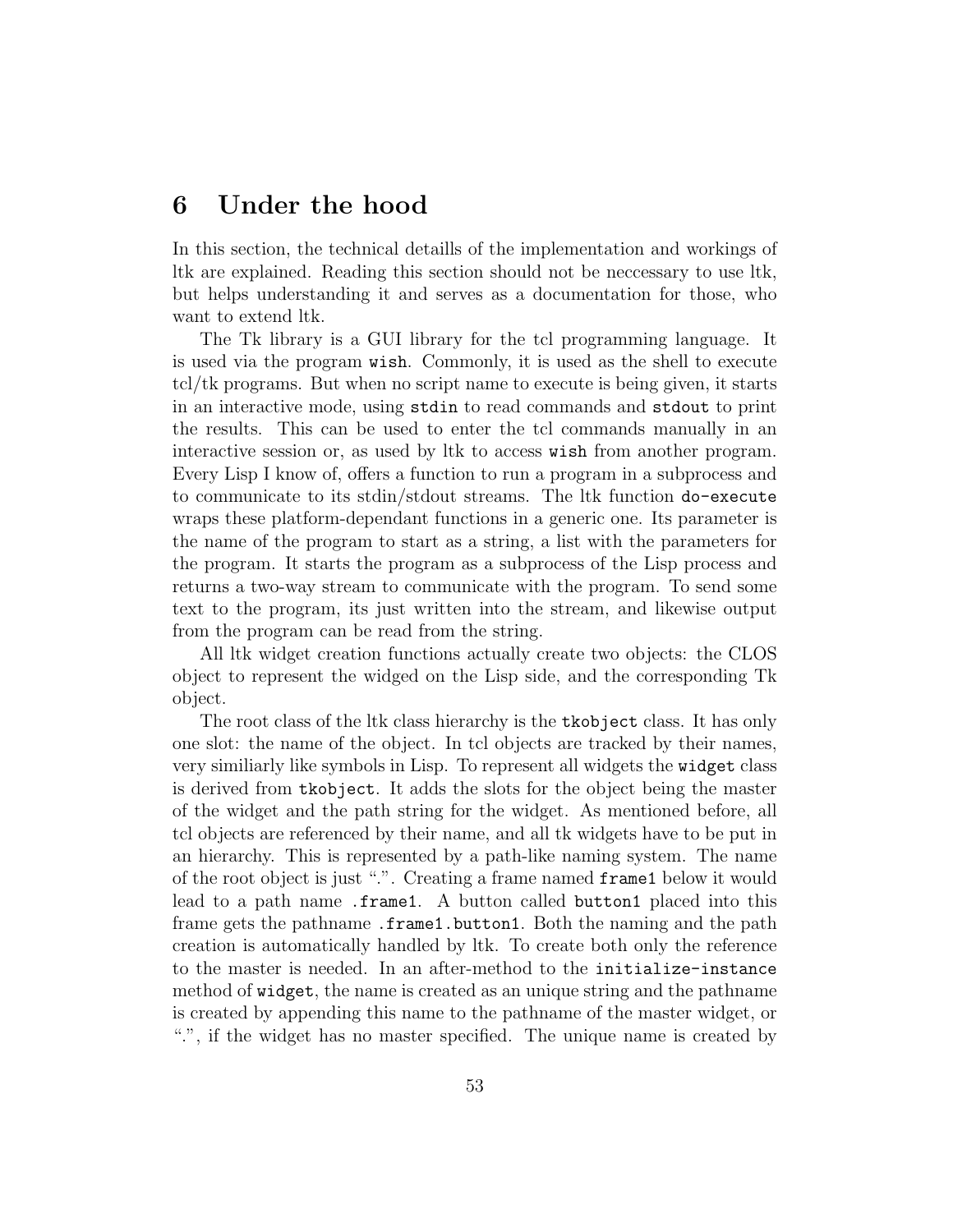<span id="page-53-1"></span>appending an upcounting number to the letter "w". Finally the method calls the create methode upon the new widget. This create method is, where the code interfacing with tk takes place. So to support new tk widgets, only a subclass of widget has to be made and a create method to be written.

Internally used special variables are:

\*wish\* The stream used to communicate with wish.

\*callbacks\* The hashtable associating widget names

- \*counter\* The counter variable used to give widgets unique names  $(\omega n)$ . where  $n$  is the counter variable, that gets incremented upon use).
- \*event-queue\* If event messages are read while waiting for a data message they are buffered in that list.

### <span id="page-53-0"></span>6.1 Communication

At the startup of the wish process, some tcl helper functions are defined and then the functions in the list \*INIT-WISH-HOOK\*. These purpose of these functions is to perform initialisations, e.g. loading Tk extensions.

All communication from Tk to Lisp takes place in form of lists, which are read-able. The first element of the list is a keyword, which determines what kind of information is following. :data is the answer to a call to a function like reading out the content of a widget. :callback is sent upon a callback event and :event for an event created by the bind function. This design is neccessary, because events can be generated (and thus messages to Lisp sent), while Lisp is waiting for a data answer. So the function read-data can buffer those events until the requested data arrives. Only after the data request has been fufilled, all pending events are processed.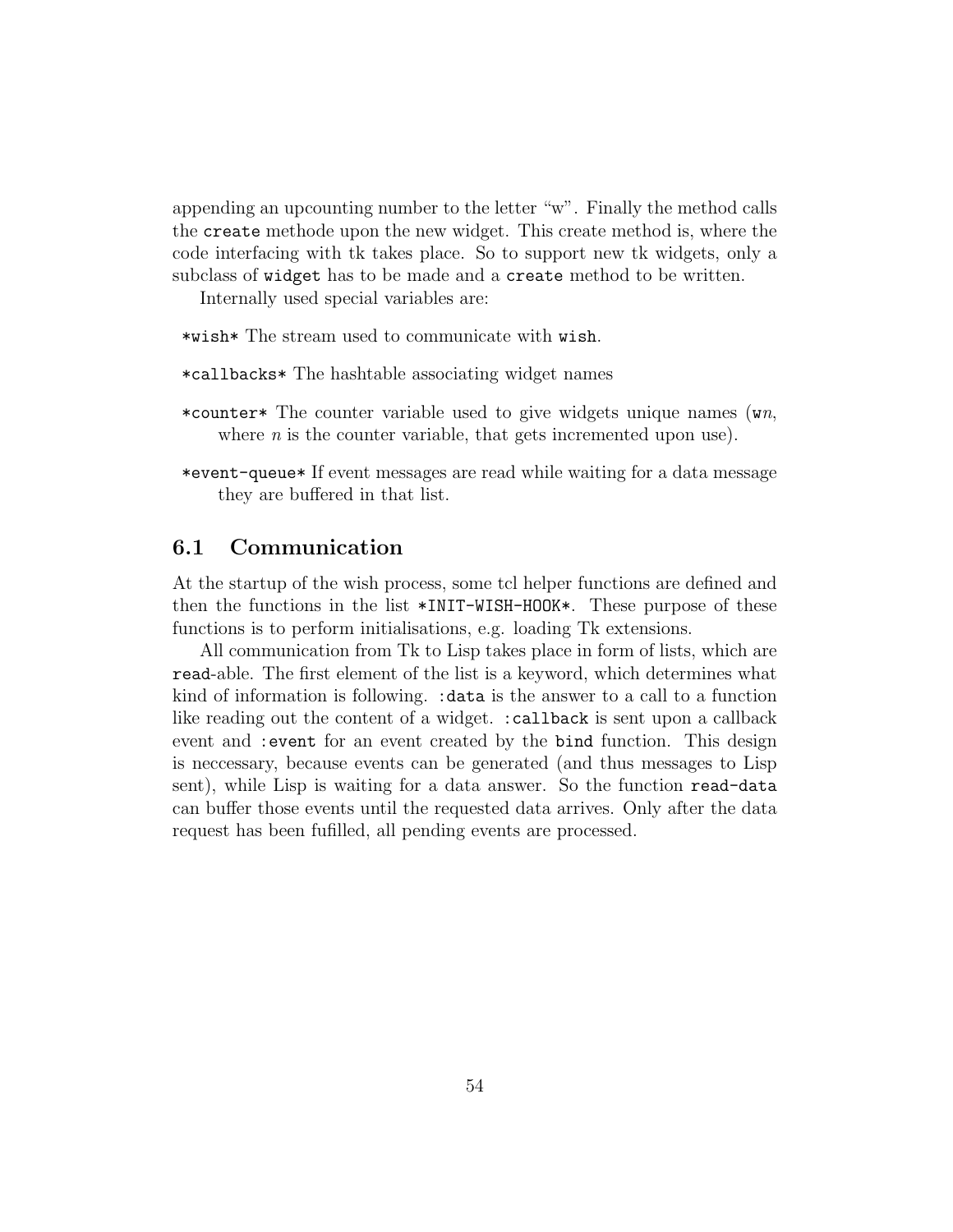## <span id="page-54-0"></span>6.2 Writing Ltk extensions

It is difficult to give a fully generic set of instructions how to write Ltk extensions, as some part of it depends on the package that is to be wrapped, but at the example of the tix extension set, a very common case can be shown. For sake of brevity, here only the creation of a partial implementation of the tixBalloon widget is demonstrated.

The first step is to create a Lisp package to host the extension library:

```
(defpackage "LTK-TIX"
  (:use "COMMON-LISP"
        "LTK")
  (:export
        "BALLOON"
        "BALLOON-BIND"))
```

```
(in-package ltk-tix)
```
It creates a package called ltk-tix, based on common-lisp, and of course ltk. It exports two symbols balloon for the widget class to create and balloon-bind a function defined on this widget.

As the usage of the Tix extension requires a tcl statement to be run before any widget is used, the proper way for this would be to put it onto the \*init-wish-hook\* which is run after the startup of wish:

```
(eval-when (:load-toplevel)
  (setf *init-wish-hook* (append *init-wish-hook*
                                  (list (lambda ()
                                    (send-wish "package require Tix"))
                                  ))))
```
Now we need to create the Lisp class that wraps the balloon widget. First we need a class definition:

(defclass balloon (widget) ())

Unless there are some special storage needs, an empty sub-class of widget is all one needs. What is still missing, is the Tk code to actually create the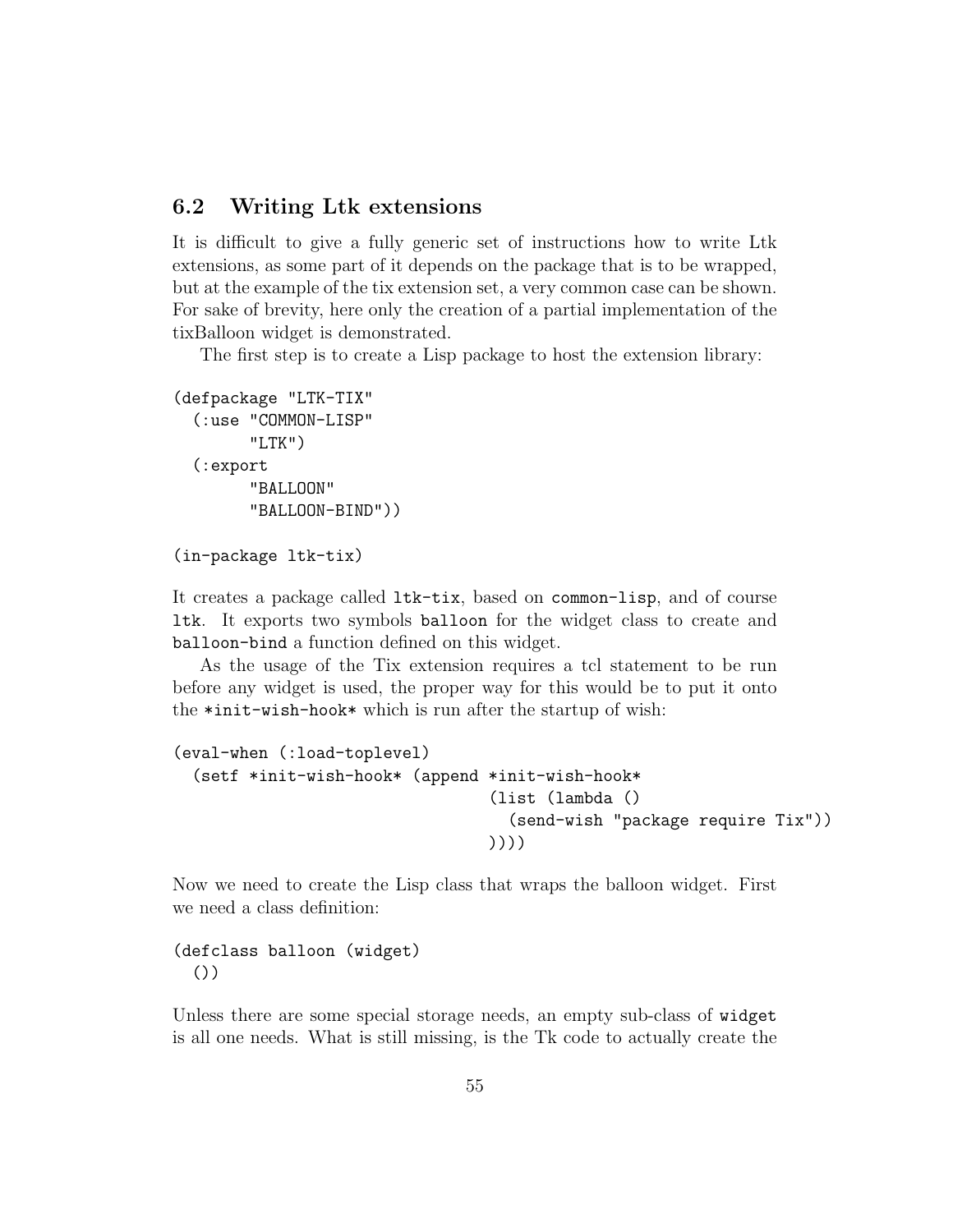widget. It is put in the initialize-instance after-method for the widget class. This is easy to do when we look how the widget is created on the Tk side:

### tixBalloon pathname

where *pathname* is the path string describing the widget to be created. This translates into Lisp code as:

```
(defmethod initialize-instance :after ((b balloon) &key)
  (format-wish "tixBalloon ~a" (path b)))
```
path is an accessor function created for the widget class. The corresponding slot is automatically filled in the initialize-instance method for the widget class. Now we can create instances of the balloon widget, what is left to do is to define the methods upon it.

We want to implement the bind command upon the balloon widget. First lets again look at the Tk side of it:

pathname bind widget options

pathname is the path of the balloon widget, widget is another widget for which the balloon help should be displayed and options are additional command options. The following options should be implemented:

-msg text Sets the displayed message to text.

-balloonmsg text Sets the balloon message to text.

-statusmsg text Sets the statusbar message to text.

To implement it, we need to define a generic function: <sup>[2](#page-55-0)</sup>

(defgeneric balloon-bind (b w &key msg balloonmsg statusmsg))

We call this balloon-bind to avoid name conflicts with the function bind defined by the Ltk package. It is a generic function of two parameters, the balloon widget and the widget the message should be bound to. The message is to be specified by the keyword parameters. The actual implementation of the generic function is very straight forward and looks like this:

<span id="page-55-0"></span> ${}^{2}$ It is not required to have a defgeneric definition for each generic function, as to the standard, defmethod implicitly generates the definition if they do not exist, but as SBCL issues a warning in this case and shipped code preferrably should not issue warnings on compilation, I add the defgeneric statements for all generic functions I create.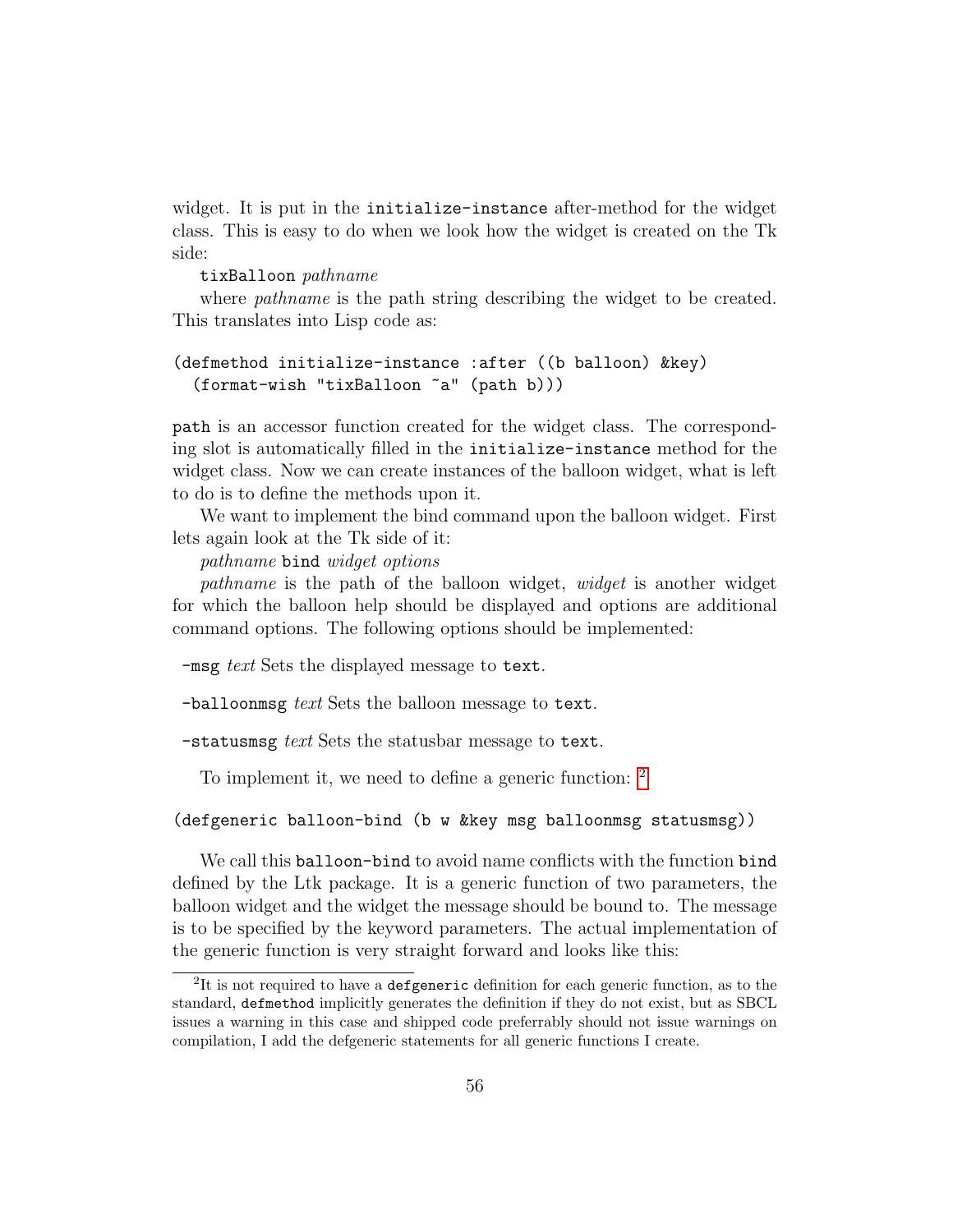```
(defmethod balloon-bind ((balloon balloon) (widget widget)
                                        &key msg balloonmsg statusmsg)
  (format-wish "~a bind ~a~@[ -msg {~a}~]~
                                    \tilde{\text{e}}[ -balloonmsg {\tilde{\text{e}}}\tilde{\text{e}}]\tilde{\text{e}}\tilde{\text{e}}[ -statusmsg \{\tilde{\text{e}}\}]"
        (path balloon) (path widget) msg balloonmsg statusmsg))
```
Format wish is a wrapper around the format function, that sends the output to wish and automaticalls flushes the output buffer, so that the statement is directly executed by wish. It is worth noting, that the Lisp format function has some very nice options, allowing us to elegantly implement the optional keyword arguments. The  $\tilde{\phantom{a}}$  [  $\tilde{\phantom{a}}$ ] format directive peeks at the next argument in the list and only when it is non-nil, the format code inside is executed, otherwise, this argument will be consumed. As unspecified keyword argumends are set to nil, if no argument is specified this nicely fits to this format directive. So  $\infty$  [  $-\text{msg } \{ \infty \}$ ] will output nothing, if the argument msg is not given at the invokation of balloon-bind, or print " -msg xxx", where xxx is the content specified for the msg argument.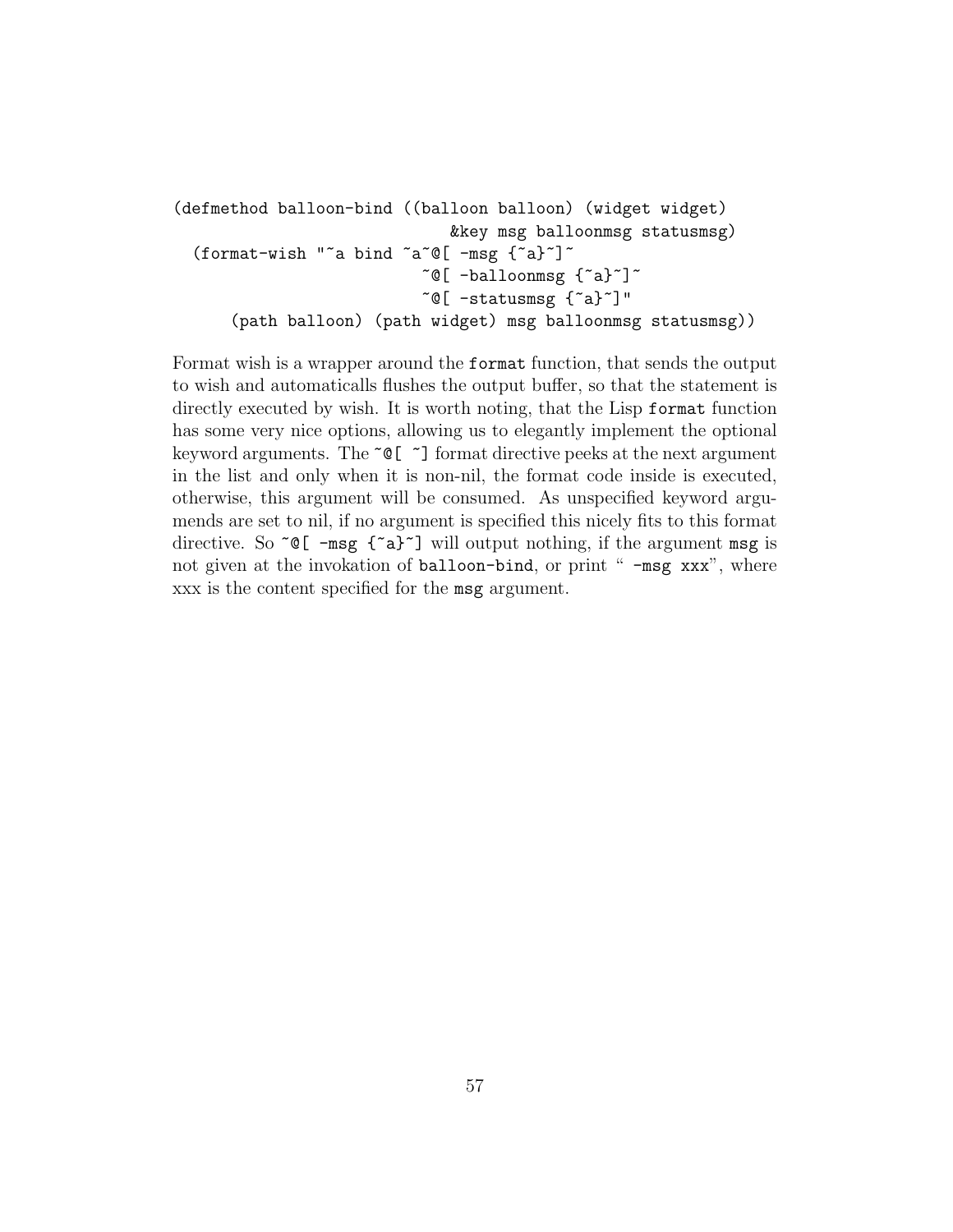# <span id="page-57-0"></span>7 ltk-remote

As the connection between Lisp and tcl/tk is done via a stream, it is obvious that this connection can easily be run over a tcp socket. This allows the gui to be displayed on computers different to the one running the Lisp program. So ltk applications are not only network transparent accross different operating systems, they are actually very efficiently network transparent, since the creation of a button requires only in the magnitude of 100 bytes of network transfer. Likewise, only the generated events are transmitted back to the Lisp server.

The only difference for the lisp application to enable remote access is using the with-remote-ltk port macro instead of the with-ltk macro. As sockets are not part of the ANSI Common Lisp standard, currently only CMUCL, SBCL and Lispworks are supported by ltk-remote.

The only thing required on the client computer is tcl/tk installed and the remote.tcl script (which has less than 30 lines of code in it). Connection to the lisp process is established by

### wish remote.tcl hostname port

Where hostname is the name of the computer running the lisp process and port the port on which the lisp process is listening.

## <span id="page-57-1"></span>8 ltk-mw

Ltk-mw is a "megawidgets" package inspired by PMW (Python Mega Widgets). It contains extension widgets for Ltk written in Lisp. Besides serving as an example, how to extend Ltk, it provides usefull new widgets listed below.

### <span id="page-57-2"></span>8.1 progress

A progress-bar widget. It displays a bar which covers the width of the widget in the given percentage. The widget has two settable accessor functions: percent and bar-color.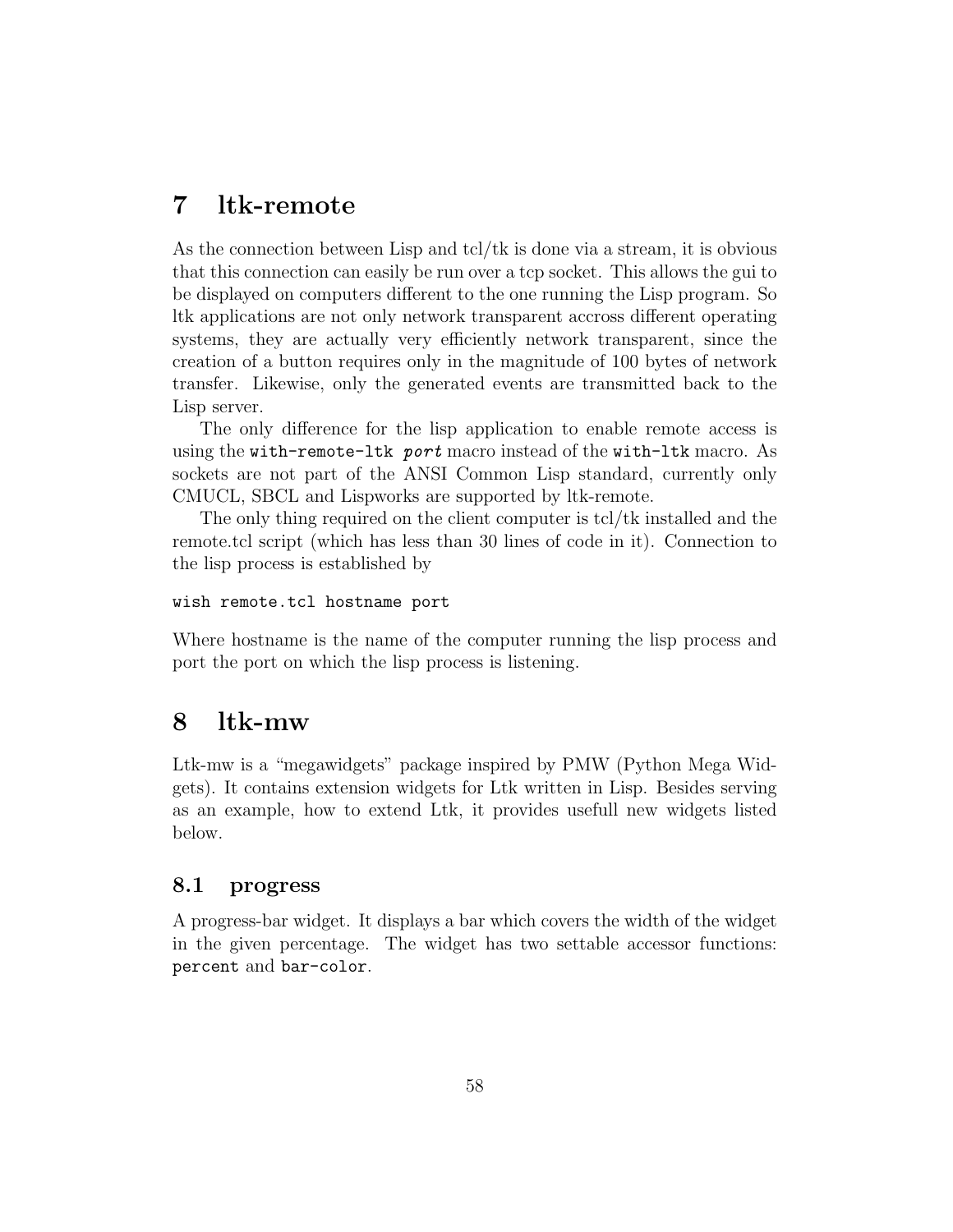## <span id="page-58-0"></span>8.2 history-entry

History-entry is an entry widget, that provides a history of all input. The history can be browsed with the cursor-up and down keys. If the : command initarg is passed to make-instance when creating an instance of the widget, the specified function is called whenever the user pressed the return key. The function gets passed the text in the widget and the input field of the widget is cleared.

## <span id="page-58-1"></span>8.3 menu-entry

A combo-box style entry widget, that displays a menu of input content, when the user clicks the widget. The initial content for the menu is passed as a list to the :content initarg. To modify the menu, the generic functions (append-item entry string) and (delete-item entry index) can be used.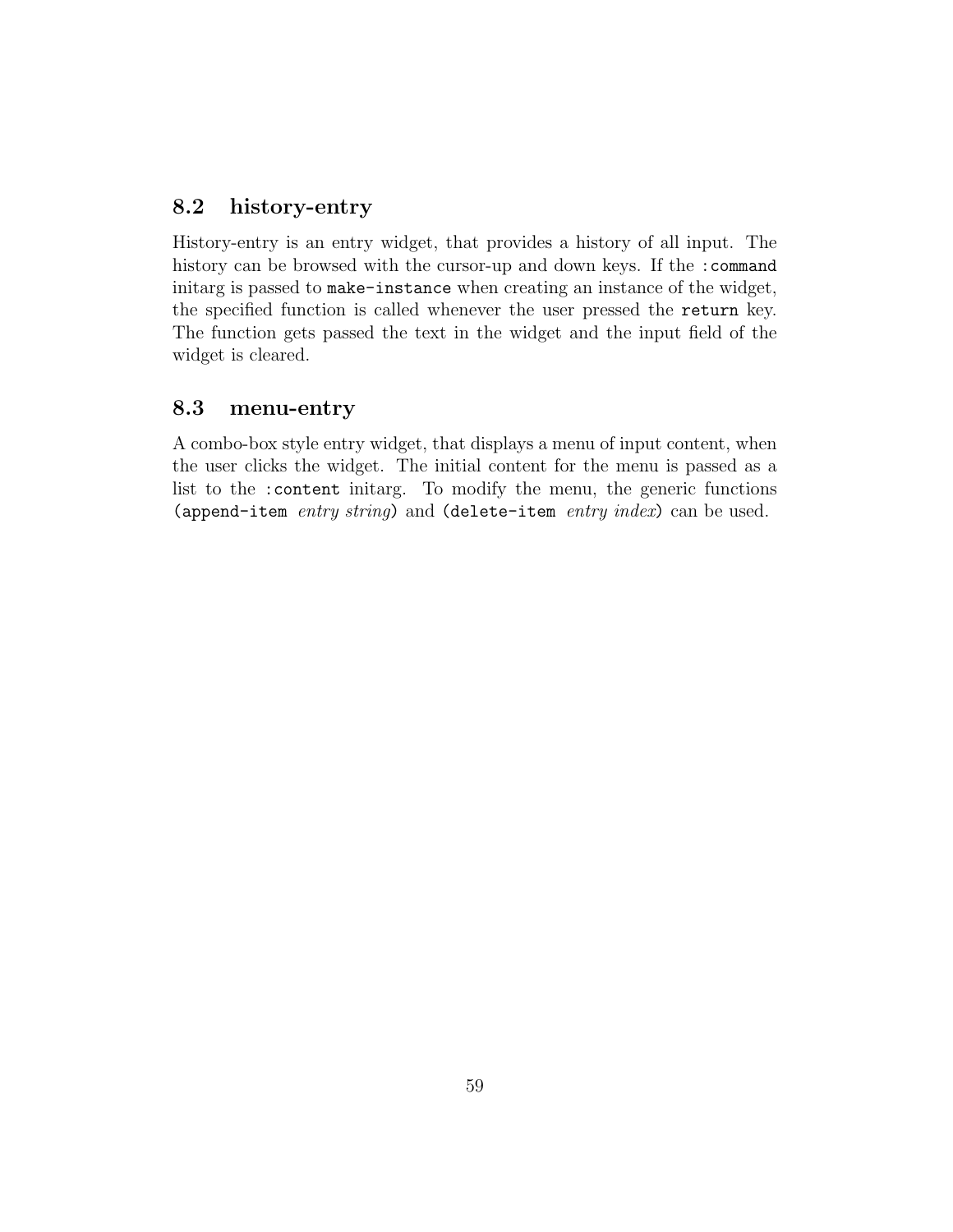## <span id="page-59-0"></span>9 Example: A "Hello World" application

This section contains a step-by-step example how to create a "stand-allone" application using Ltk and SBCL. Fist of all, you need the application itself:

```
(defpackage :hello-world
  (:use :common-lisp :ltk)
  (:export #:main))
(in-package :hello-world)
(defun main ()
  (setf *debug-tk* nil)
  (with-ltk ()
    (let ((b (make-instance
              'button
              :text "Hello World!"
              :command (lambda ()
                          (do-msg "Bye!" "Hello World!")
                          (setf *exit-mainloop* t)))))
      (pack b))))
```
This may not be the worlds greatest application, but I shows the important steps. First rule is: whenever you write lisp code, put it in a package. While this seems overkill, it is the easiest solution to avoid symbol conflicts, and if your code grows you will need a package anyway.

Next, you want to build your application, here is a shell-script that will do that work:

```
sbcl --eval "(progn
                  (compile-file \"ltk\")
                  (\text{load } \lceil \mathsf{llt} \rceil)(compile-file \"hello-world\")
                  (load \"hello-world\")
                  (save-lisp-and-die \"hello-world.core\"))"
```
This script compiles and loads both ltk and hello-world. Then it calls save-lisp-and-die to create the core file for the application. Put it in a file called build-hello, make it executable and run it to build the application.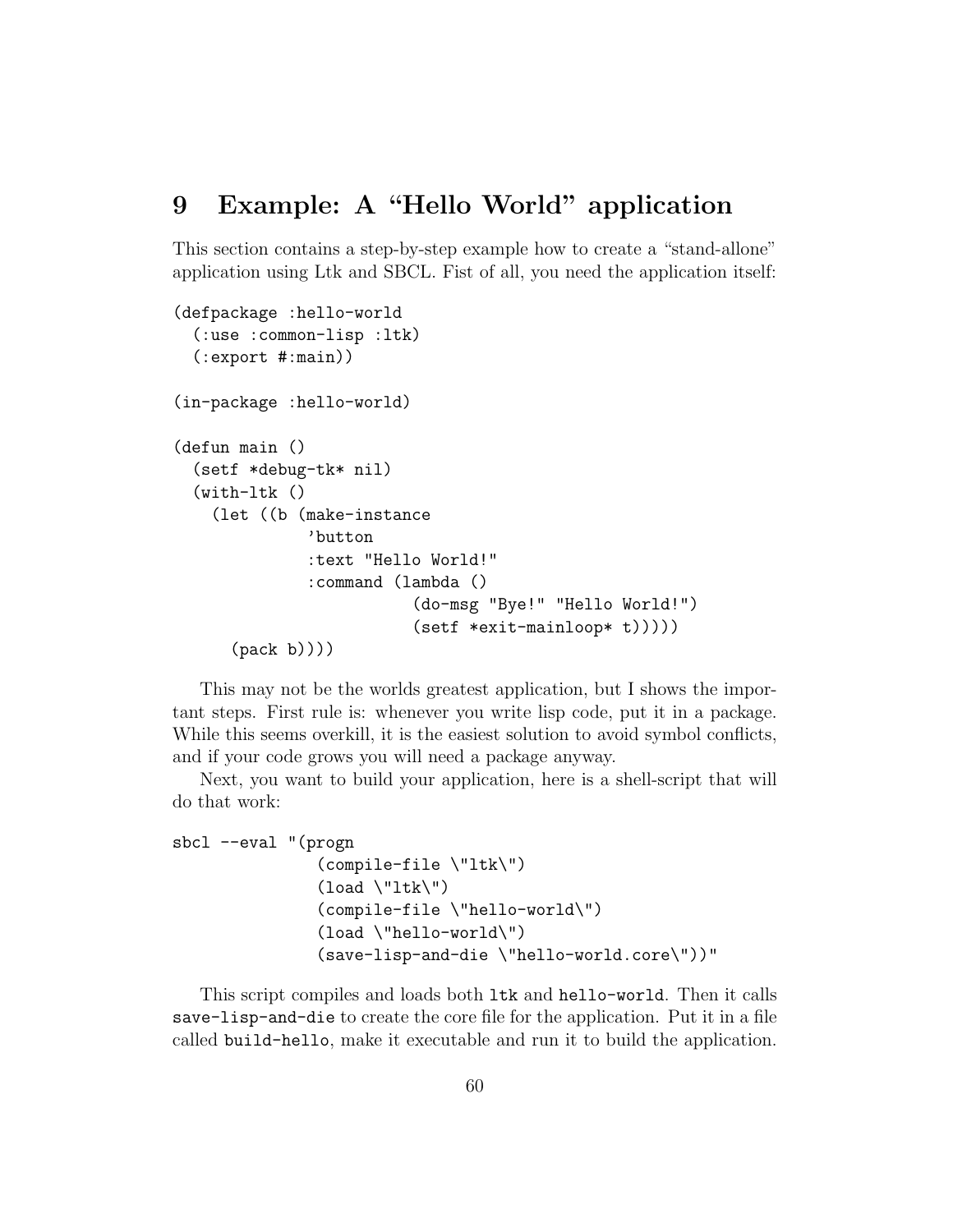Once you have build your core, all what is left is running the application. For that, a small startup script will create the "executable" feeling:

```
sbcl --core hello-world.core --noinform\
     --eval "(progn (hello-world:main) (quit))"
```
If you put it in a file called helloworld, and make it executable, you can start your application just by typing helloworld at the shell prompt.

To deliver your application, you need to provide three files: sbcl, hello-world.core and helloworld. sbcl is the sbcl launching program, you can find its location by typing which sbcl. It is less than 300k in size, so just copy and deliver it with your custom core and startup scipt.

Thats all :).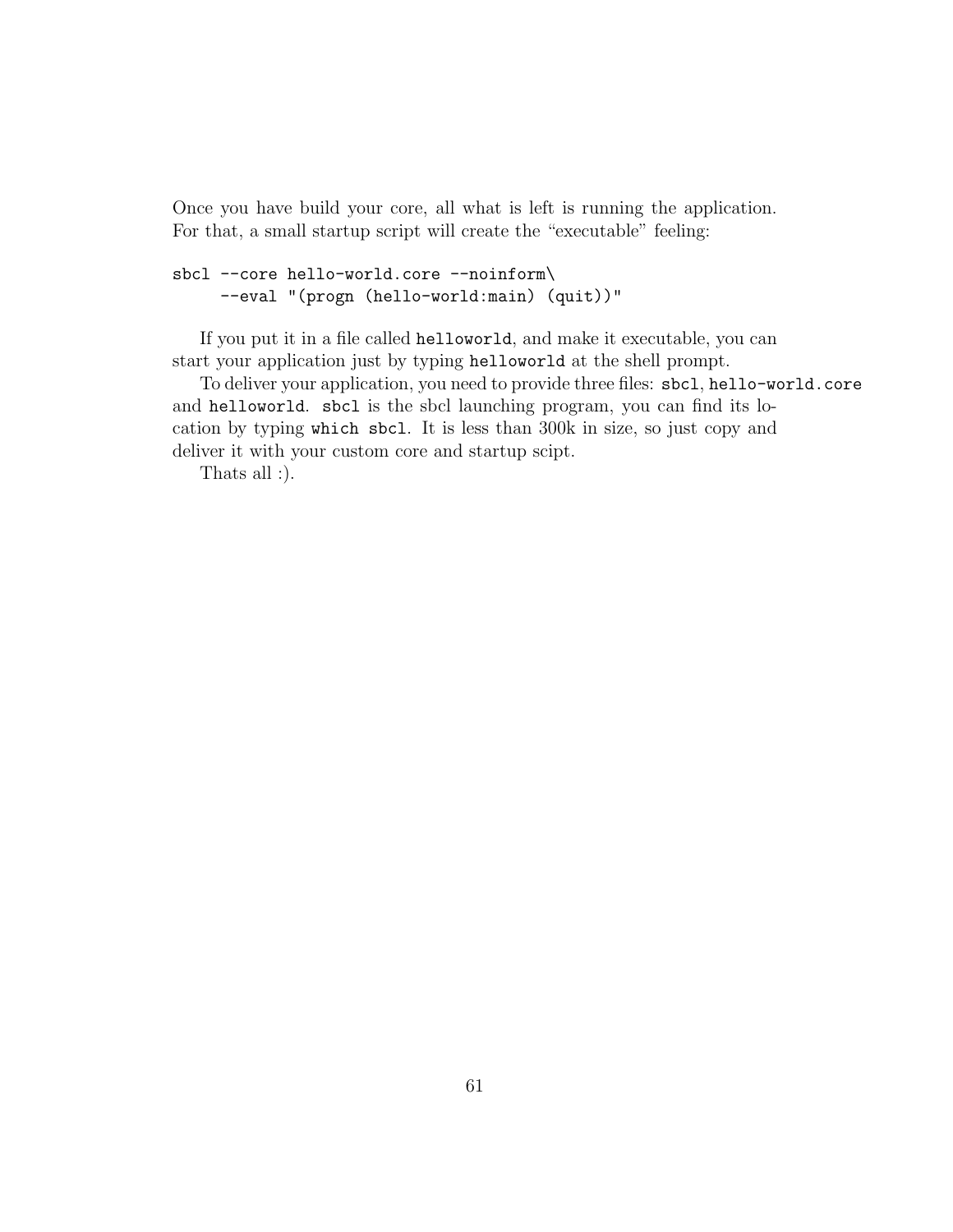# Index

```
canvastest, 47
activebackground, 13, 17, 22,
      28, 29, 33, 35, 37, 38
activeborderwidth, 28
activeforeground, 13, 17, 22,
      28, 29, 33
activerelief, 37
activestyle, 26
anchor, 9, 13, 17, 22, 29, 31,
      33
append-text, 48
aspect, 31
autoseparators, 40
background, 9, 13, 15, 17, 19,
      21, 22, 24, 26, 28, 29,
      31--33, 35, 37, 38, 40,
      42, 43
bigincrement, 35
bitmap, 9, 13, 17, 22, 29, 33
borderwidth, 10, 13, 15, 17, 19,
      21, 22, 24, 26, 28, 29,
      31--33, 35, 37, 38, 40,
      42, 43
button, 13
button.background, 38
button.cursor, 38
button.relief, 38
canvas, 15, 44
cbcommand, 17
check-button, 17
class, 21, 24, 42
clear-text, 49
closeenough, 15
```
colormap, [21,](#page-20-1) [24,](#page-23-1) [42](#page-41-1) command, [13,](#page-12-1) [35,](#page-34-1) [38](#page-37-1) command-scrollbar, [37](#page-36-1) compound, [13,](#page-12-1) [17,](#page-16-2) [22,](#page-21-1) [29,](#page-28-0) [33](#page-32-1) configure, [9](#page-8-1) confine, [15](#page-14-3) container, [21,](#page-20-1) [24,](#page-23-1) [42](#page-41-1) create-arc, [44](#page-43-1) create-bitmap, [44](#page-43-1) create-image, [45](#page-44-0) create-line, [45](#page-44-0) create-line\*, [45](#page-44-0) create-oval, [45](#page-44-0) create-polygon, [45](#page-44-0) create-rectangle, [46](#page-45-1) create-text, [46](#page-45-1) create-window, [46](#page-45-1) cursor, [10,](#page-9-0) [13,](#page-12-1) [15,](#page-14-3) [17,](#page-16-2) [19,](#page-18-4) [21,](#page-20-1) [22,](#page-21-1) [24,](#page-23-1) [26,](#page-25-1) [28,](#page-27-1) [29,](#page-28-0) [31-](#page-30-1)[-33,](#page-32-1) [35,](#page-34-1) [37,](#page-36-1) [38,](#page-37-1) [40,](#page-39-1) [42,](#page-41-1) [43](#page-42-0) default, [13](#page-12-1) deiconify, [51](#page-50-1) digits, [35](#page-34-1) direction, [29](#page-28-0) disabledbackground, [19,](#page-18-4) [38](#page-37-1) disabledforeground, [13,](#page-12-1) [17,](#page-16-2) [19,](#page-18-4) [22,](#page-21-1) [26,](#page-25-1) [28,](#page-27-1) [29,](#page-28-0) [33,](#page-32-1) [38](#page-37-1) elementborderwidth, [37](#page-36-1) entry, [19](#page-18-4) exportselection, [19,](#page-18-4) [26,](#page-25-1) [38,](#page-37-1) [40](#page-39-1) font, [13,](#page-12-1) [17,](#page-16-2) [19,](#page-18-4) [22,](#page-21-1) [24,](#page-23-1) [26,](#page-25-1) [28,](#page-27-1) [29,](#page-28-0) [31,](#page-30-1) [33,](#page-32-1) [35,](#page-34-1) [38,](#page-37-1) [40](#page-39-1)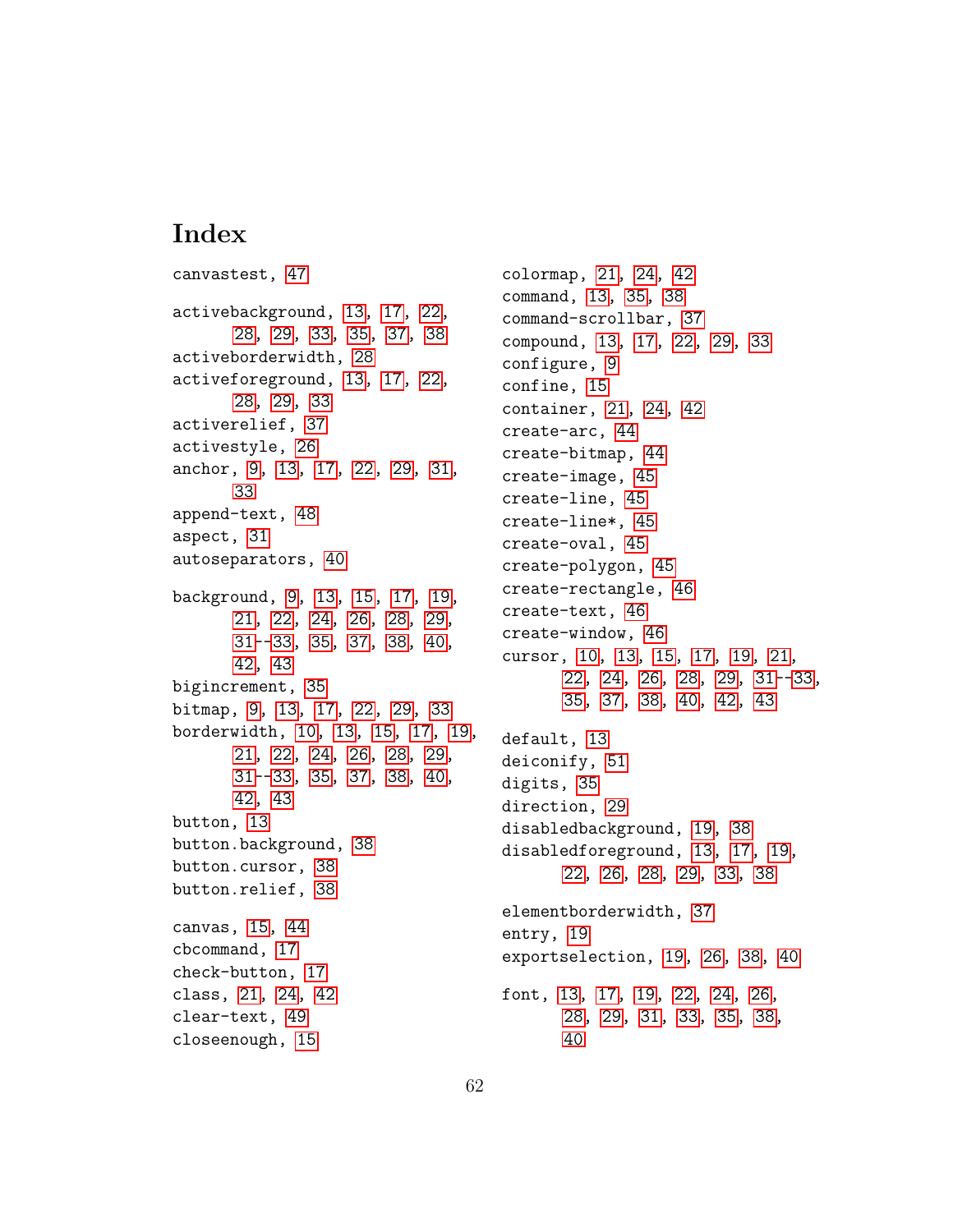foreground, [10,](#page-9-0) [13,](#page-12-1) [17,](#page-16-2) [19,](#page-18-4) [22,](#page-21-1) [24,](#page-23-1) [26,](#page-25-1) [28,](#page-27-1) [29,](#page-28-0) [31,](#page-30-1) [33,](#page-32-1) [35,](#page-34-1) [38,](#page-37-1) [40](#page-39-1) format, [38](#page-37-1) frame, [21](#page-20-1) from, [35,](#page-34-1) [38](#page-37-1) geometry, [51](#page-50-1) grid, [9](#page-8-1) handlepad, [32](#page-31-0) handlesize, [32](#page-31-0) height, [13,](#page-12-1) [15,](#page-14-3) [17,](#page-16-2) [21,](#page-20-1) [22,](#page-21-1) [24,](#page-23-1) [26,](#page-25-1) [29,](#page-28-0) [32,](#page-31-0) [33,](#page-32-1) [40,](#page-39-1) [42](#page-41-1) hello-1, [5](#page-4-2) hello-2, [6](#page-5-1) highlightbackground, [13,](#page-12-1) [15,](#page-14-3) [17,](#page-16-2) [19,](#page-18-4) [21,](#page-20-1) [22,](#page-21-1) [24,](#page-23-1) [26,](#page-25-1) [29,](#page-28-0) [31,](#page-30-1) [33,](#page-32-1) [35,](#page-34-1) [37,](#page-36-1) [38,](#page-37-1) [40,](#page-39-1) [42](#page-41-1) highlightcolor, [13,](#page-12-1) [15,](#page-14-3) [17,](#page-16-2) [19,](#page-18-4) [21,](#page-20-1) [22,](#page-21-1) [24,](#page-23-1) [26,](#page-25-1) [29,](#page-28-0) [31,](#page-30-1) [33,](#page-32-1) [35,](#page-34-1) [37,](#page-36-1) [38,](#page-37-1) [40,](#page-39-1) [42](#page-41-1) highlightthickness, [13,](#page-12-1) [15,](#page-14-3) [17,](#page-16-2) [19,](#page-18-4) [21,](#page-20-1) [22,](#page-21-1) [24,](#page-23-1) [26,](#page-25-1) [29,](#page-28-0) [31,](#page-30-1) [33,](#page-32-1) [35,](#page-34-1) [37,](#page-36-1) [38,](#page-37-1) [40,](#page-39-1) [42](#page-41-1) iconify, [51](#page-50-1) image, [10,](#page-9-0) [14,](#page-13-1) [17,](#page-16-2) [22,](#page-21-1) [29,](#page-28-0) [33](#page-32-1) increment, [38](#page-37-1) indicatoron, [18,](#page-17-1) [30,](#page-29-1) [33](#page-32-1) insertbackground, [15,](#page-14-3) [19,](#page-18-4) [38,](#page-37-1) [40](#page-39-1) insertborderwidth, [15,](#page-14-3) [19,](#page-18-4) [39,](#page-38-0) [40](#page-39-1) insertofftime, [15,](#page-14-3) [19,](#page-18-4) [39,](#page-38-0) [40](#page-39-1) insertontime, [15,](#page-14-3) [19,](#page-18-4) [39,](#page-38-0) [40](#page-39-1) insertwidth, [15,](#page-14-3) [19,](#page-18-4) [39,](#page-38-0) [40](#page-39-1)

installation, [4](#page-3-1) invalidcommand, [19,](#page-18-4) [39](#page-38-0) itemconfigure, [47](#page-46-1) jump, [37](#page-36-1) justify, [10,](#page-9-0) [14,](#page-13-1) [18,](#page-17-1) [19,](#page-18-4) [22,](#page-21-1) [30,](#page-29-1) [31,](#page-30-1) [34,](#page-33-0) [39](#page-38-0) label, [22,](#page-21-1) [35](#page-34-1) labelanchor, [24](#page-23-1) labelframe, [24](#page-23-1) labelwidget, [24](#page-23-1) length, [35](#page-34-1) listbox, [26](#page-25-1) listvariable, [26](#page-25-1) load-text, [49](#page-48-1) Ltk extensions, [54](#page-53-1) ltk-mw, [57](#page-56-0) ltk-remote, [57](#page-56-0) maxsize, [51](#page-50-1) maxundo, [40](#page-39-1) menu, [28,](#page-27-1) [30,](#page-29-1) [42](#page-41-1) menubutton, [29](#page-28-0) message, [31](#page-30-1) minsize, [51](#page-50-1) normalize, [51](#page-50-1) offrelief, [18,](#page-17-1) [34](#page-33-0) offset, [15](#page-14-3) offvalue, [18](#page-17-1) on-close, [51](#page-50-1) on-focus, [51](#page-50-1) onvalue, [18](#page-17-1) opaqueresize, [32](#page-31-0) orient, [10,](#page-9-0) [32,](#page-31-0) [35,](#page-34-1) [37](#page-36-1) overrelief, [14,](#page-13-1) [18,](#page-17-1) [34](#page-33-0) pack, [8](#page-7-0)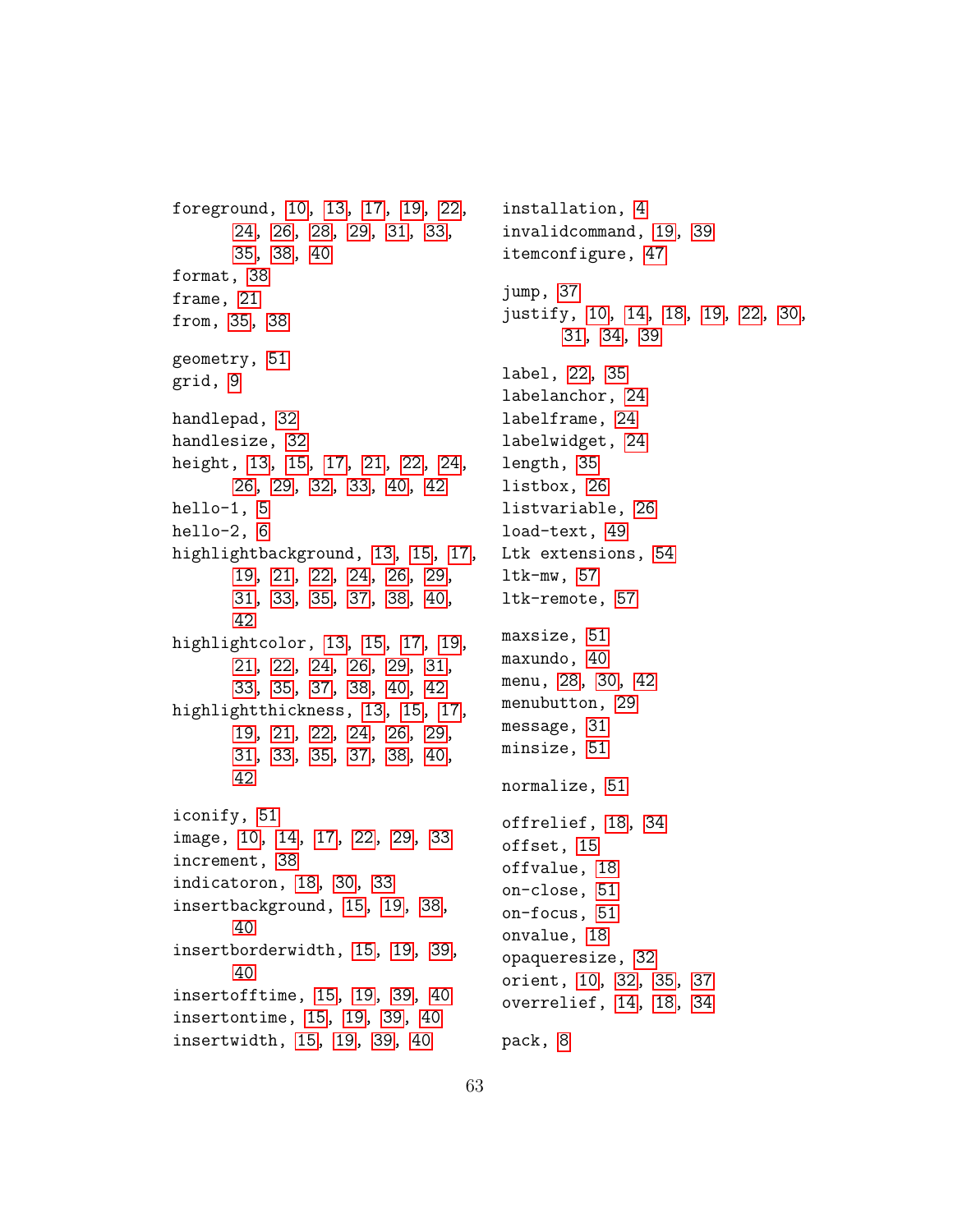padx, [10,](#page-9-0) [14,](#page-13-1) [18,](#page-17-1) [21,](#page-20-1) [23,](#page-22-0) [24,](#page-23-1) [30,](#page-29-1) [31,](#page-30-1) [34,](#page-33-0) [40,](#page-39-1) [42](#page-41-1) pady, [10,](#page-9-0) [14,](#page-13-1) [18,](#page-17-1) [21,](#page-20-1) [23,](#page-22-0) [24,](#page-23-1) [30,](#page-29-1) [31,](#page-30-1) [34,](#page-33-0) [40,](#page-39-1) [42](#page-41-1) paned-window, [32](#page-31-0) postcommand, [28](#page-27-1) radio-button, [33](#page-32-1) readonlybackground, [19,](#page-18-4) [39](#page-38-0) relief, [10,](#page-9-0) [14,](#page-13-1) [15,](#page-14-3) [18,](#page-17-1) [19,](#page-18-4) [21,](#page-20-1) [23,](#page-22-0) [24,](#page-23-1) [26,](#page-25-1) [28,](#page-27-1) [30-](#page-29-1)[-32,](#page-31-0) [34,](#page-33-0) [35,](#page-34-1) [37,](#page-36-1) [39,](#page-38-0) [41-](#page-40-1)[-43](#page-42-0) repeatdelay, [14,](#page-13-1) [35,](#page-34-1) [37,](#page-36-1) [39](#page-38-0) repeatinterval, [14,](#page-13-1) [35,](#page-34-1) [37,](#page-36-1) [39](#page-38-0) resolution, [35](#page-34-1) sashcursor, [32](#page-31-0) sashpad, [32](#page-31-0) sashrelief, [32](#page-31-0) sashwidth, [32](#page-31-0) save-text, [49](#page-48-1) scale, [35](#page-34-1) screen, [42](#page-41-1) screen-height, [50](#page-49-0) screen-heigth-mm, [50](#page-49-0) screen-mouse, [50](#page-49-0) screen-mouse-x, [50](#page-49-0) screen-mouse-y, [50](#page-49-0) screen-width, [49](#page-48-1) screen-width-mm, [50](#page-49-0) scrollbar, [37](#page-36-1) scrollregion, [15,](#page-14-3) [46](#page-45-1) see, [49](#page-48-1) selectbackground, [15,](#page-14-3) [20,](#page-19-0) [26,](#page-25-1) [39,](#page-38-0) [41](#page-40-1) selectborderwidth, [15,](#page-14-3) [20,](#page-19-0) [26,](#page-25-1) [39,](#page-38-0) [41](#page-40-1) selectcolor, [18,](#page-17-1) [28,](#page-27-1) [34](#page-33-0)

selectforeground, [16,](#page-15-3) [20,](#page-19-0) [26,](#page-25-1) [39,](#page-38-0) [41](#page-40-1) selectimage, [18,](#page-17-1) [34](#page-33-0) selectmode, [26](#page-25-1) set-coords, [46](#page-45-1) set-geometry, [51](#page-50-1) setf text, [49](#page-48-1) setgrid, [26,](#page-25-1) [41](#page-40-1) show, [20](#page-19-0) showhandle, [32](#page-31-0) showvalue, [36](#page-35-0) sliderlength, [36](#page-35-0) sliderrelief, [36](#page-35-0) spacing1, [41](#page-40-1) spacing2, [41](#page-40-1) spacing3, [41](#page-40-1) spinbox, [38](#page-37-1) state, [14,](#page-13-1) [16,](#page-15-3) [18,](#page-17-1) [20,](#page-19-0) [23,](#page-22-0) [27,](#page-26-0) [30,](#page-29-1) [34,](#page-33-0) [36,](#page-35-0) [39,](#page-38-0) [41](#page-40-1) tabs, [41](#page-40-1) tag-bind, [49](#page-48-1) tag-configure, [49](#page-48-1) takefocus, [10,](#page-9-0) [14,](#page-13-1) [16,](#page-15-3) [18,](#page-17-1) [20,](#page-19-0) [21,](#page-20-1) [23,](#page-22-0) [24,](#page-23-1) [27,](#page-26-0) [28,](#page-27-1) [30,](#page-29-1) [31,](#page-30-1) [34,](#page-33-0) [36,](#page-35-0) [37,](#page-36-1) [39,](#page-38-0) [41,](#page-40-1) [42](#page-41-1) tearoff, [28](#page-27-1) tearoffcommand, [28](#page-27-1) text, [10,](#page-9-0) [24,](#page-23-1) [40,](#page-39-1) [49](#page-48-1) textvariable, [14,](#page-13-1) [18,](#page-17-1) [20,](#page-19-0) [23,](#page-22-0) [30,](#page-29-1) [31,](#page-30-1) [34,](#page-33-0) [39](#page-38-0) tickinterval, [36](#page-35-0) title, [28](#page-27-1) to, [36,](#page-35-0) [39](#page-38-0) toplevel, [42,](#page-41-1) [49](#page-48-1) troughcolor, [36,](#page-35-0) [37](#page-36-1) type, [28](#page-27-1)